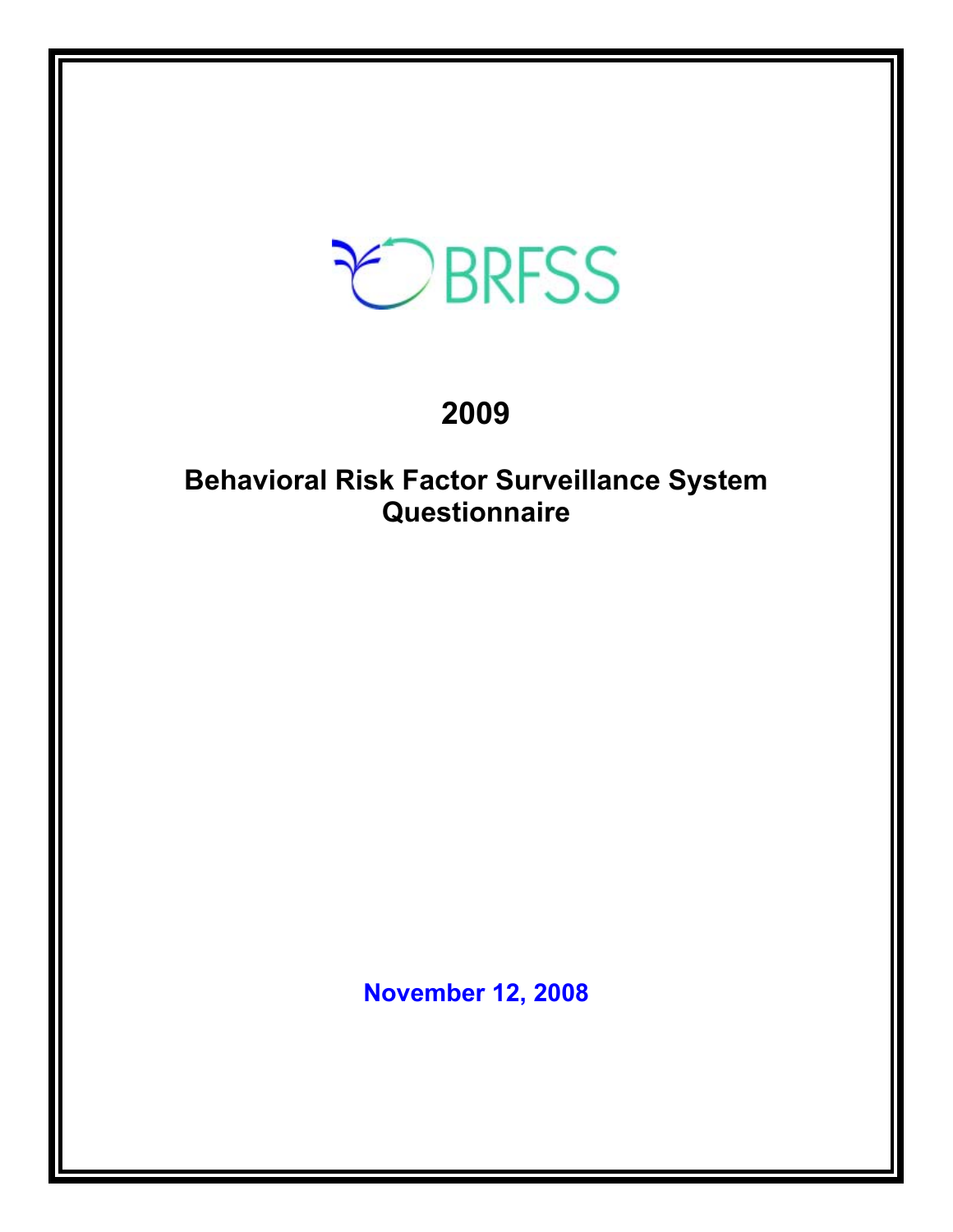

# **Behavioral Risk Factor Surveillance System 2009 Draft Questionnaire**

# **Table of Contents**

| [Pandemic Influenza Questions---to be inserted following Section 16: Immunization] 22 |  |
|---------------------------------------------------------------------------------------|--|
|                                                                                       |  |
|                                                                                       |  |
|                                                                                       |  |
|                                                                                       |  |
|                                                                                       |  |
|                                                                                       |  |
|                                                                                       |  |
|                                                                                       |  |
|                                                                                       |  |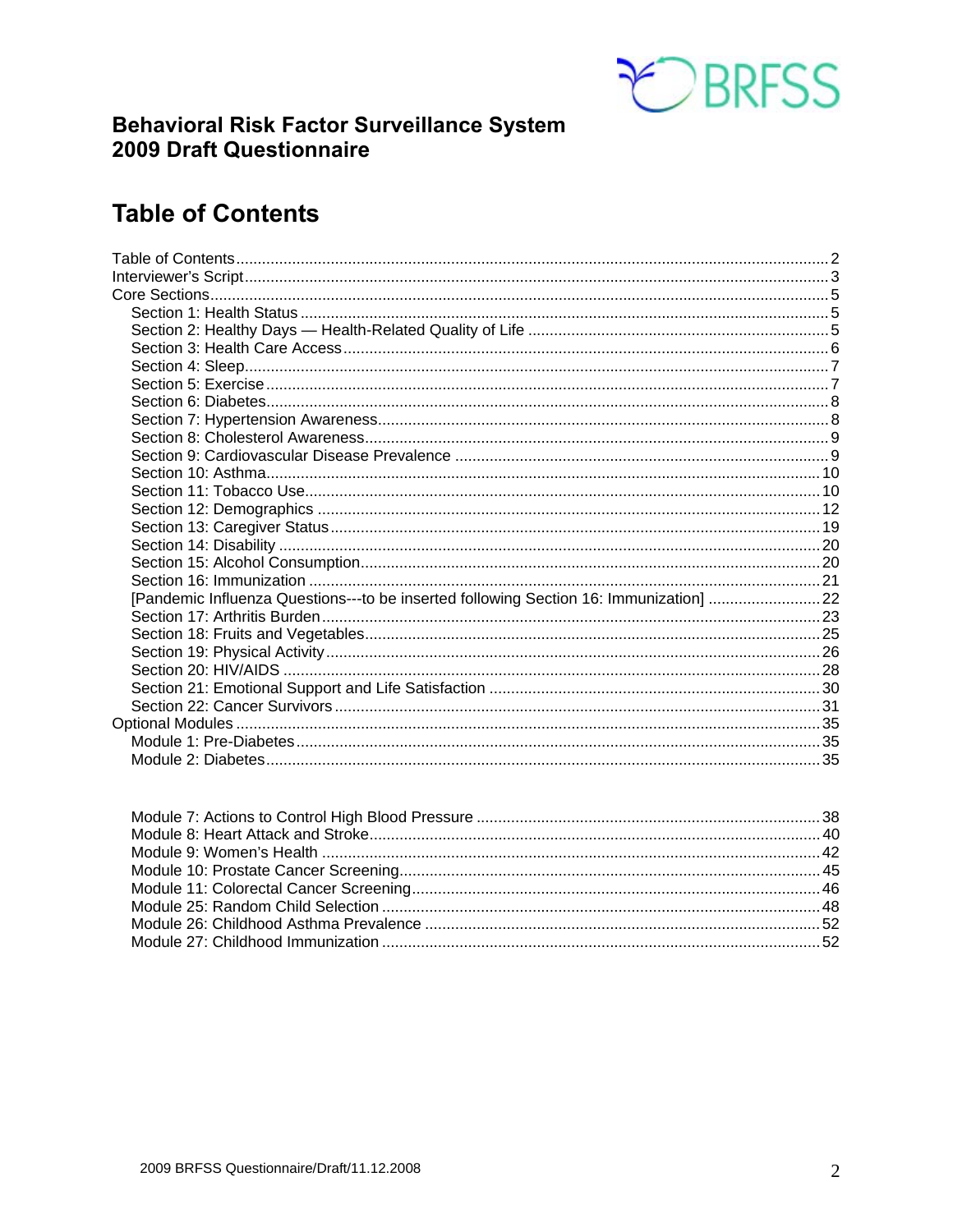

# **Interviewer's Script**

HELLO, I am calling for the **(health department)** . My name is **(name)** . We are gathering information about the health of **(state)** residents. This project is conducted by the health department with assistance from the Centers for Disease Control and Prevention. Your telephone number has been chosen randomly, and I would like to ask some questions about health and health practices.

#### Is this **(phone number)** ?

 **If "no,"** 

 Thank you very much, but I seem to have dialed the wrong number. It's possible that your number may be called at a later time. **STOP**

Is this a private residence in **(state)** ?

 **If "no,"**

Thank you very much, but we are only interviewing private residences. **STOP**

Is this a cellular telephone?

#### **[Read only if necessary: "By cellular telephone we mean a telephone that is mobile and usable outside of your neighborhood."**

#### **If "yes,"**

Thank you very much, but we are only interviewing land line telephones and private residences. **STOP** 

I need to randomly select one adult who lives in your household to be interviewed. How many members of your household, including yourself, are 18 years of age or older?

Number of adults

 **If "1,"**  Are you the adult?

 **If "yes,"** 

Then you are the person I need to speak with. Enter 1 man or 1 woman below (Ask gender if necessary). **Go to page 5.**

#### **If "no,"**

 Is the adult a man or a woman? Enter 1 man or 1 woman below. May I speak with **[fill in (him/her) from previous question]**? **Go to "correct respondent" on the next page.**

How many of these adults are men and how many are women?

Number of men

Number of women

The person in your household that I need to speak with is \_\_\_\_\_\_\_\_\_\_\_\_\_\_\_.

#### **If "you," go to page 4**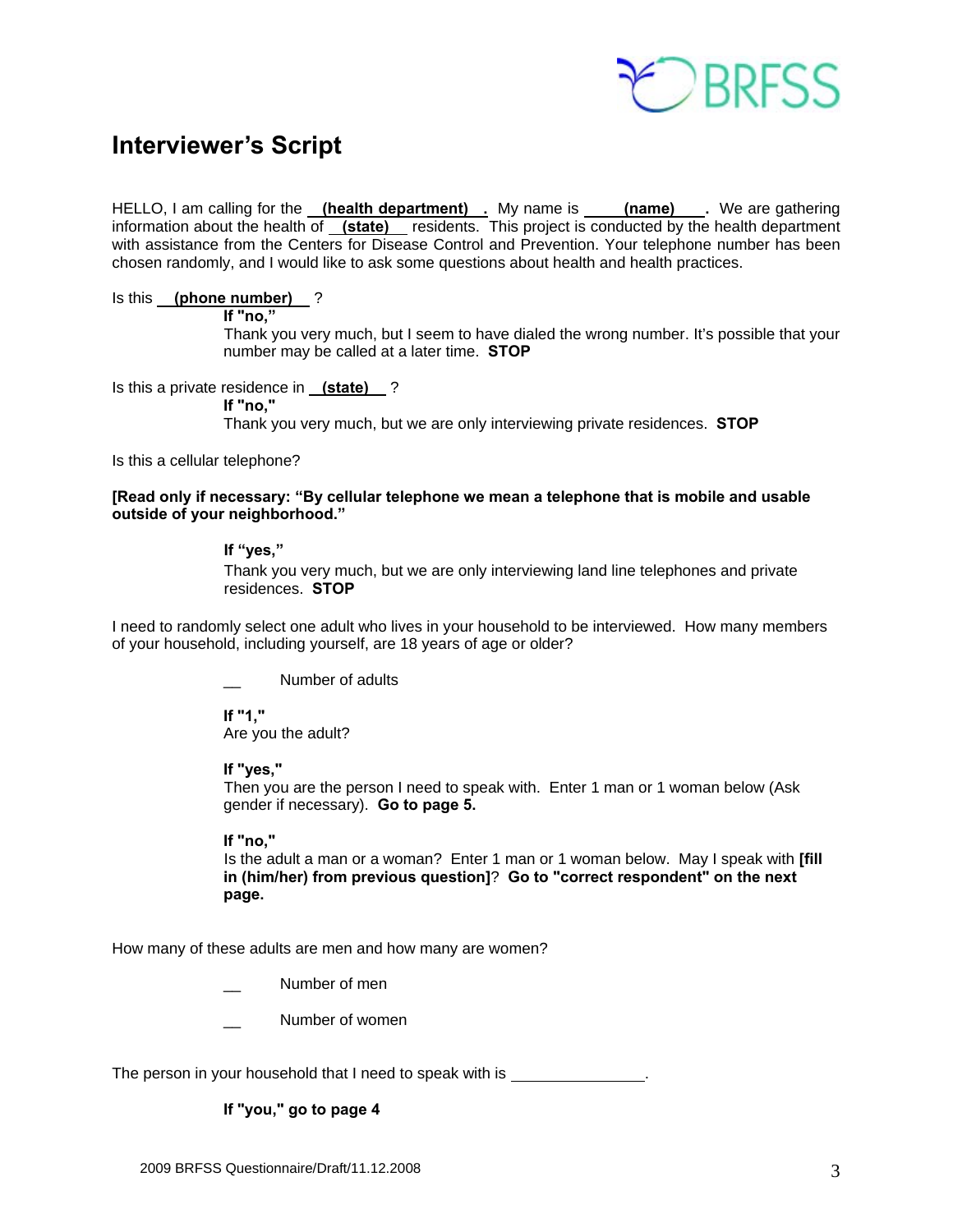

#### **To the correct respondent:**

HELLO, I am calling for the **(health department)** . My name is **(name)** . We are gathering information about the health of **(state)** residents. This project is conducted by the health department with assistance from the Centers for Disease Control and Prevention. Your telephone number has been chosen randomly, and I would like to ask some questions about health and health practices.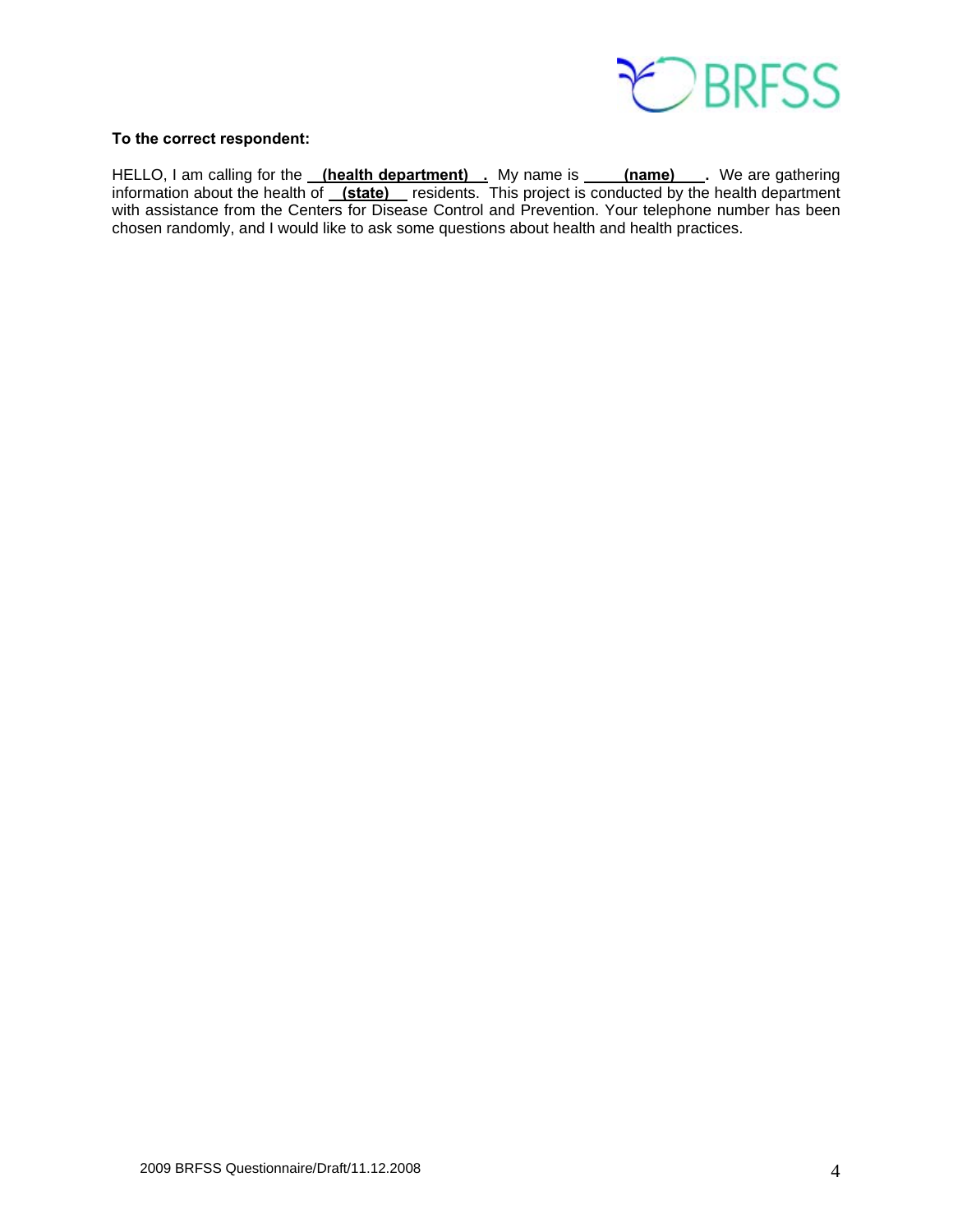

# **Core Sections**

I will not ask for your last name, address, or other personal information that can identify you. You do not have to answer any question you do not want to, and you can end the interview at any time. Any information you give me will be confidential. If you have any questions about the survey, please call **(give appropriate state telephone number)**.

# Section 1: Health Status

| 1.1 |                         | Would you say that in general your health is-            |      |
|-----|-------------------------|----------------------------------------------------------|------|
|     | Please read:            |                                                          | (73) |
|     | 1<br>$\frac{2}{3}$<br>4 | Excellent<br>Very good<br>Good<br>Fair                   |      |
|     | Or                      |                                                          |      |
|     | 5                       | Poor                                                     |      |
|     | Do not read:            |                                                          |      |
|     | 7<br>9                  | Don't know / Not sure<br>Refused                         |      |
|     |                         |                                                          |      |
|     |                         | Section 2: Healthy Days — Health-Related Quality of Life |      |

**2.1** Now thinking about your physical health, which includes physical illness and injury, for how many days during the past 30 days was your physical health not good?

 $(74-75)$ 

- $\frac{1}{8}$   $\frac{1}{8}$  Number of days
- **None**
- 7 7 Don't know / Not sure<br>9 9 Refused
- **Refused**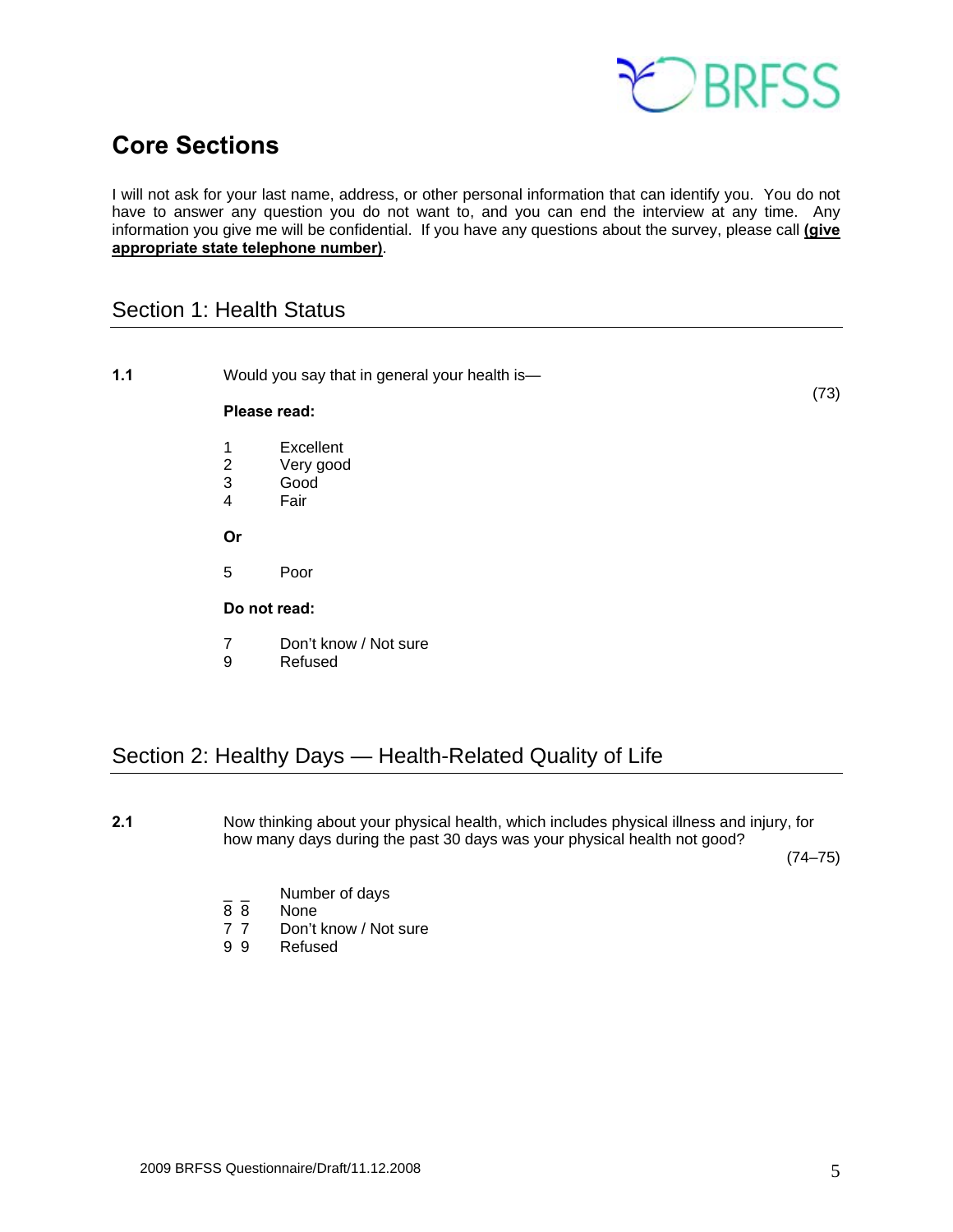

**2.2** Now thinking about your mental health, which includes stress, depression, and problems with emotions, for how many days during the past 30 days was your mental health not good?

 $(76 - 77)$ 

- $\frac{1}{8}$   $\frac{1}{8}$  Number of days
	- 8 8 None **[If Q2.1 and Q2.2 = 88 (None), go to next section]**
- 
- 7 7 Don't know / Not sure
- 9 9 Refused

**2.3** During the past 30 days, for about how many days did poor physical or mental health keep you from doing your usual activities, such as self-care, work, or recreation?

 $(78-79)$ 

- $\frac{1}{8}$   $\frac{1}{8}$  Number of days
- None
- 7 7 Don't know / Not sure
- 9 9 Refused

#### Section 3: Health Care Access

**3.1** Do you have any kind of health care coverage, including health insurance, prepaid plans such as HMOs, or government plans such as Medicare?

(80)

- 
- 1 Yes<br>2 No 2 No
	- 7 Don't know / Not sure<br>9 Refused
	- **Refused**
- **3.2** Do you have one person you think of as your personal doctor or health care provider?

 **If "No," ask: "Is there more than one, or is there no person who you think of as your personal doctor or health care provider?"** 

(81)

- 1 Yes, only one
- 2 More than one
- 3 No
	- 7 Don't know / Not sure
	- 9 Refused
- **3.3** Was there a time in the past 12 months when you needed to see a doctor but could not because of cost?

(82)

- 1 Yes
- 2 No
	- 7 Don't know / Not sure
	- 9 Refused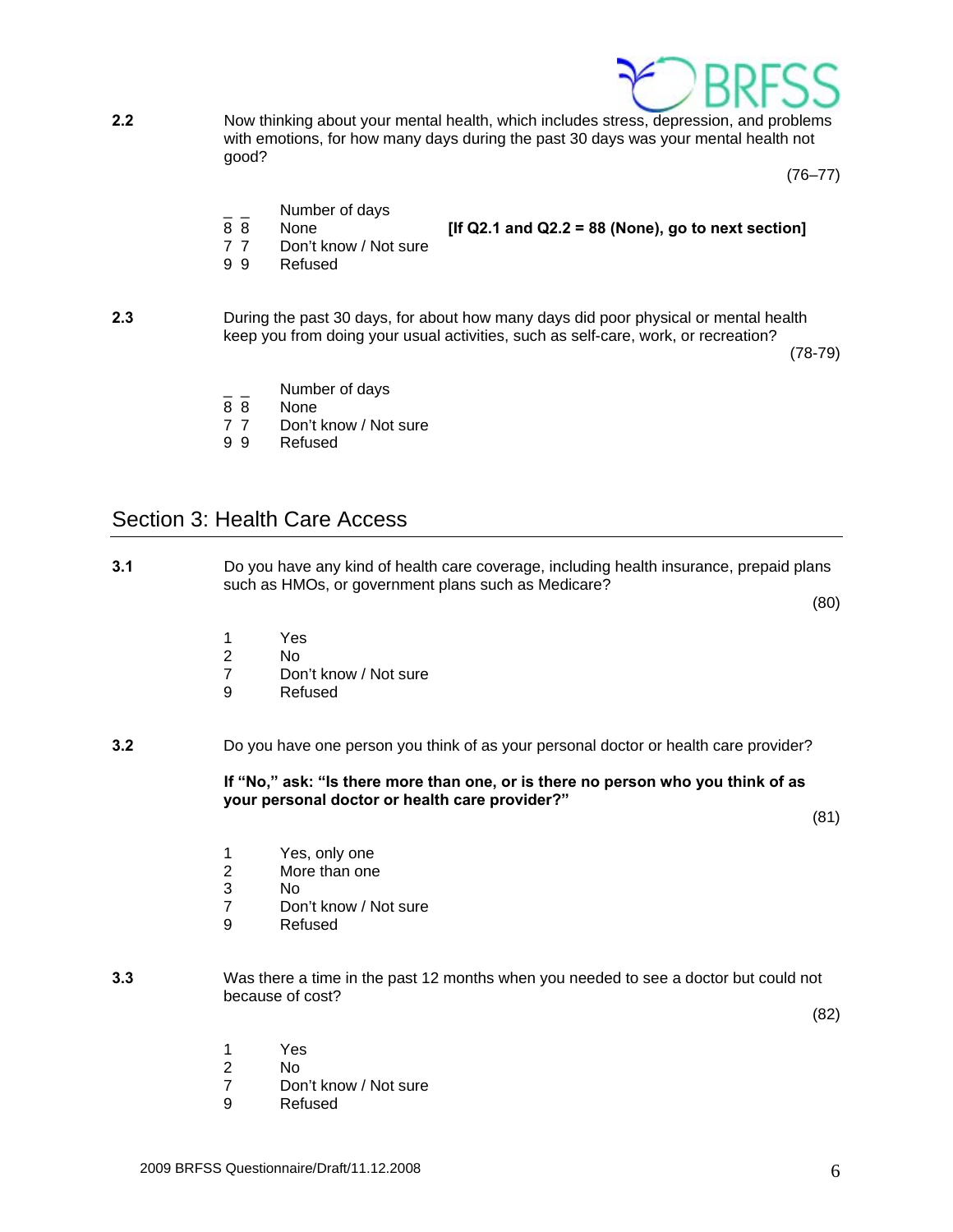

**3.4** About how long has it been since you last visited a doctor for a routine checkup? A routine checkup is a general physical exam, not an exam for a specific injury, illness, or condition.

(83)

- 1 Within past year (anytime less than 12 months ago)<br>2 Within past 2 years (1 year but less than 2 years ago
- 2 Within past 2 years (1 year but less than 2 years ago)<br>3 Within past 5 years (2 years but less than 5 years ago
- Within past 5 years (2 years but less than 5 years ago)
- 4 Five or more years ago<br>7 Don't know / Not sure
- 7 Don't know / Not sure<br>8 Never
- **Never**
- 9 Refused

# Section 4: Sleep

The next question is about getting enough rest or sleep.

**4.1** During the past 30 days, for about how many days have you felt you did not get enough rest or sleep?

(84-85)

- $\frac{1}{8}$   $\frac{1}{8}$  Number of days
- None
- 7 7 Don't know / Not sure
- 9 9 Refused

## Section 5: Exercise

**5.1** During the past month, other than your regular job, did you participate in any physical activities or exercises such as running, calisthenics, golf, gardening, or walking for exercise?

 $(86)$ 

- 1 Yes<br>2 No
- No
- 7 Don't know / Not sure<br>9 Refused
- **Refused**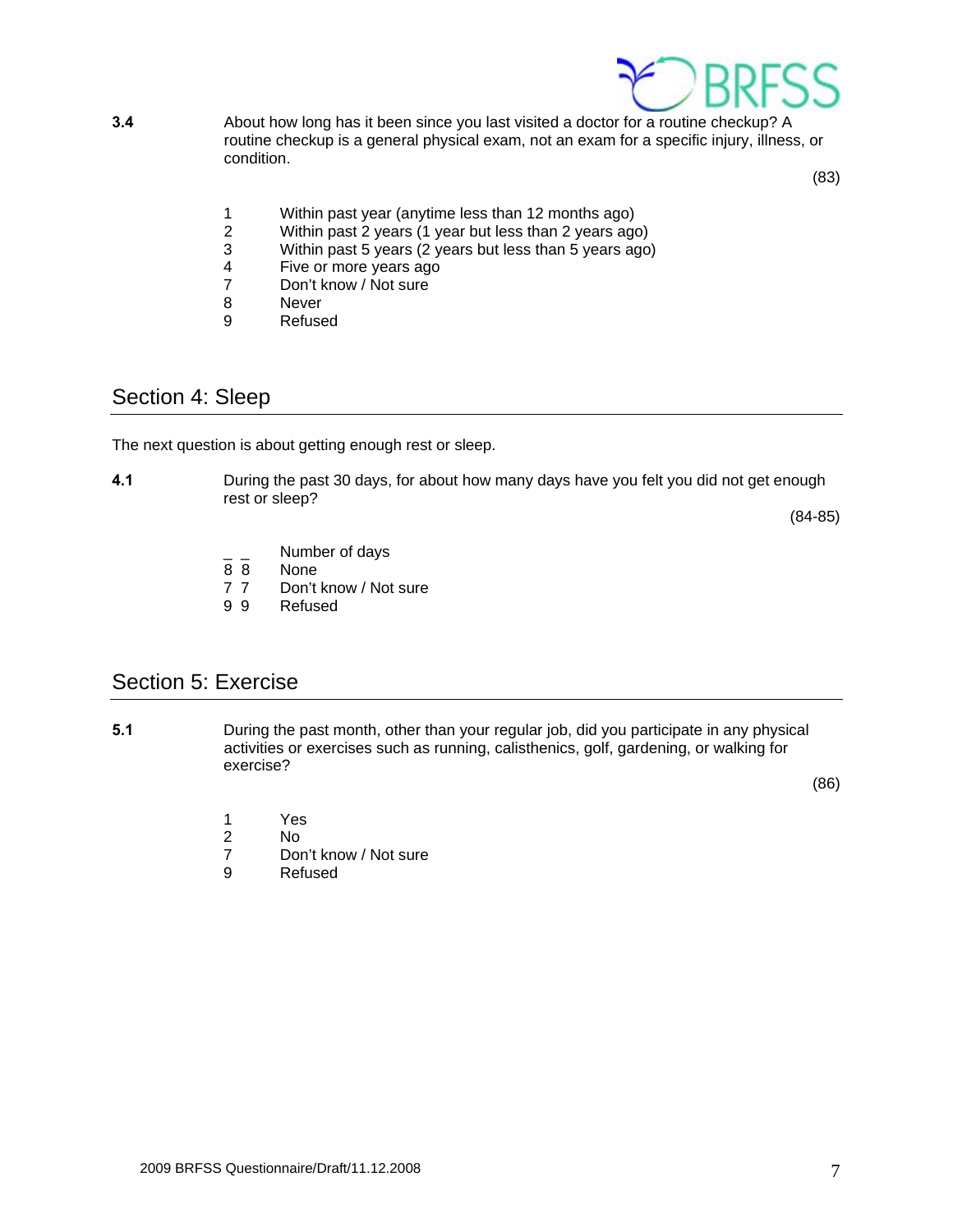

## Section 6: Diabetes

**6.1** Have you ever been told by a doctor that you have diabetes?

 **If "Yes" and respondent is female, ask: "Was this only when you were pregnant?"** 

**If respondent says pre-diabetes or borderline diabetes, use response code 4.** 

(87)

- 1 Yes<br>2 Yes,
- 2 Yes, but female told only during pregnancy
- 3 No<br>4 No.
- No, pre-diabetes or borderline diabetes
- 7 Don't know / Not sure
- 9 Refused

# Section 7: Hypertension Awareness

**7.1** Have you EVER been told by a doctor, nurse, or other health professional that you have high blood pressure?

(88)

#### **If "Yes" and respondent is female, ask: "Was this only when you were pregnant?"**

| Yes                                        |                      |
|--------------------------------------------|----------------------|
| Yes, but female told only during pregnancy | [Go to next section] |
| N٥                                         | [Go to next section] |
| Told borderline high or pre-hypertensive   | [Go to next section] |
| Don't know / Not sure                      | [Go to next section] |
| Refused                                    | [Go to next section] |
|                                            |                      |

#### **7.2** Are you currently taking medicine for your high blood pressure?

(89)

- 1 Yes<br>2 No
- 2 No<br>7 Dor
- Don't know / Not sure
- 9 Refused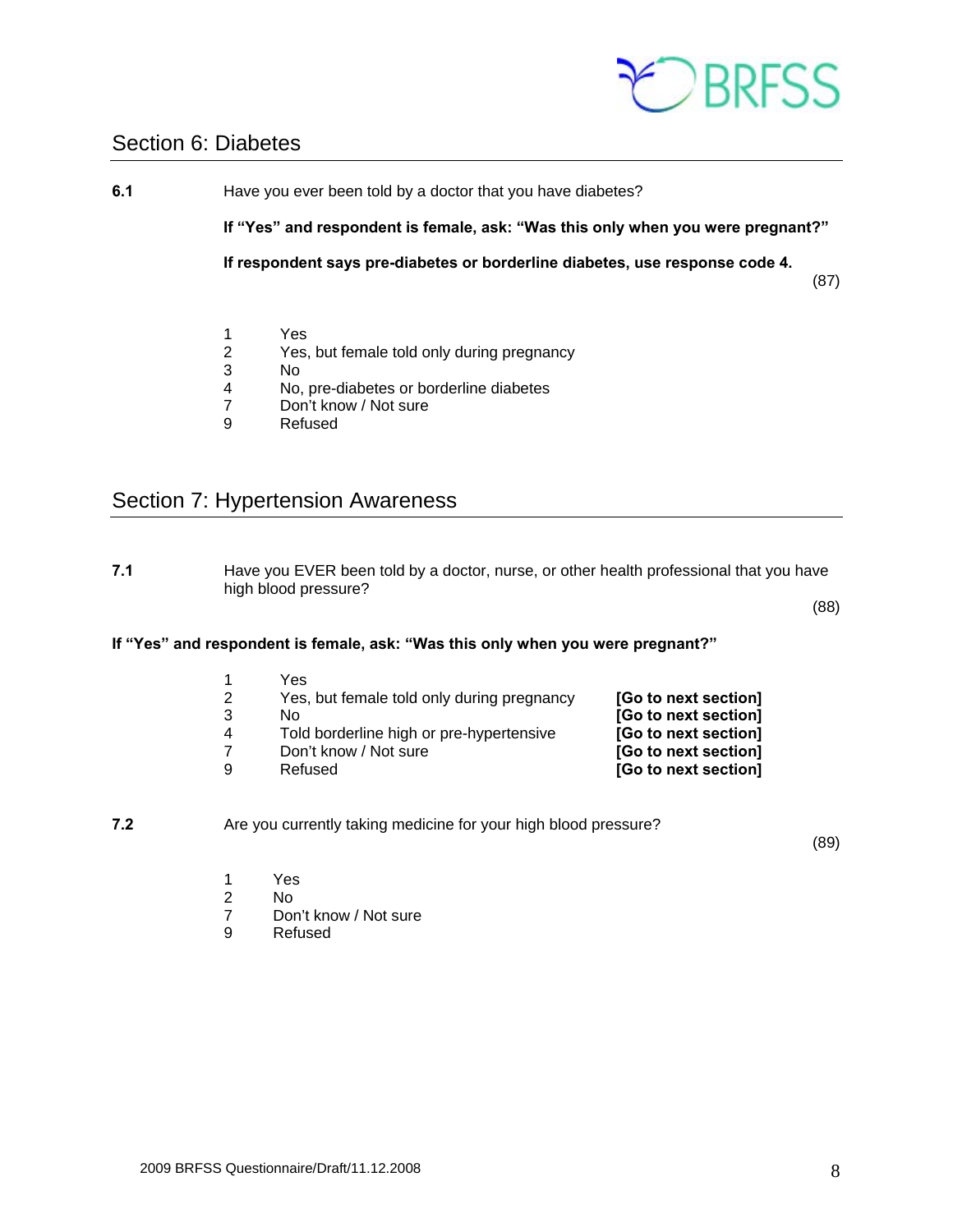

# Section 8: Cholesterol Awareness

| 8.1 |                                            | blood cholesterol checked?                           | Blood cholesterol is a fatty substance found in the blood. Have you EVER had your                                                                                                   | (90) |
|-----|--------------------------------------------|------------------------------------------------------|-------------------------------------------------------------------------------------------------------------------------------------------------------------------------------------|------|
|     | 1<br>$\overline{2}$<br>$\overline{7}$<br>9 | Yes<br><b>No</b><br>Don't know / Not sure<br>Refused | [Go to next section]<br>[Go to next section]<br>[Go to next section]                                                                                                                |      |
| 8.2 |                                            |                                                      | About how long has it been since you last had your blood cholesterol checked?                                                                                                       | (91) |
|     |                                            | Read only if necessary:                              |                                                                                                                                                                                     |      |
|     | 1<br>$\overline{c}$<br>3<br>4              | Five or more years ago                               | Within the past year (anytime less than 12 months ago)<br>Within the past 2 years (1 year but less than 2 years ago)<br>Within the past 5 years (2 years but less than 5 years ago) |      |
|     |                                            | Do not read:                                         |                                                                                                                                                                                     |      |
|     | $\overline{7}$<br>9                        | Don't know / Not sure<br>Refused                     |                                                                                                                                                                                     |      |
| 8.3 |                                            | cholesterol is high?                                 | Have you EVER been told by a doctor, nurse or other health professional that your blood                                                                                             | (92) |
|     | 1<br>$\mathbf 2$<br>7                      | Yes<br>No<br>Don't know / Not sure                   |                                                                                                                                                                                     |      |

*T* Don't know / Not sure<br>9 Refused **Refused** 

## Section 9: Cardiovascular Disease Prevalence

Now I would like to ask you some questions about cardiovascular disease.

Has a doctor, nurse, or other health professional EVER told you that you had any of the following? For each, tell me "Yes," "No," or you're "Not sure."

**9.1** (Ever told) you had a heart attack, also called a myocardial infarction?

(93)

- 1 Yes
- 2 No
	- 7 Don't know / Not sure
	- 9 Refused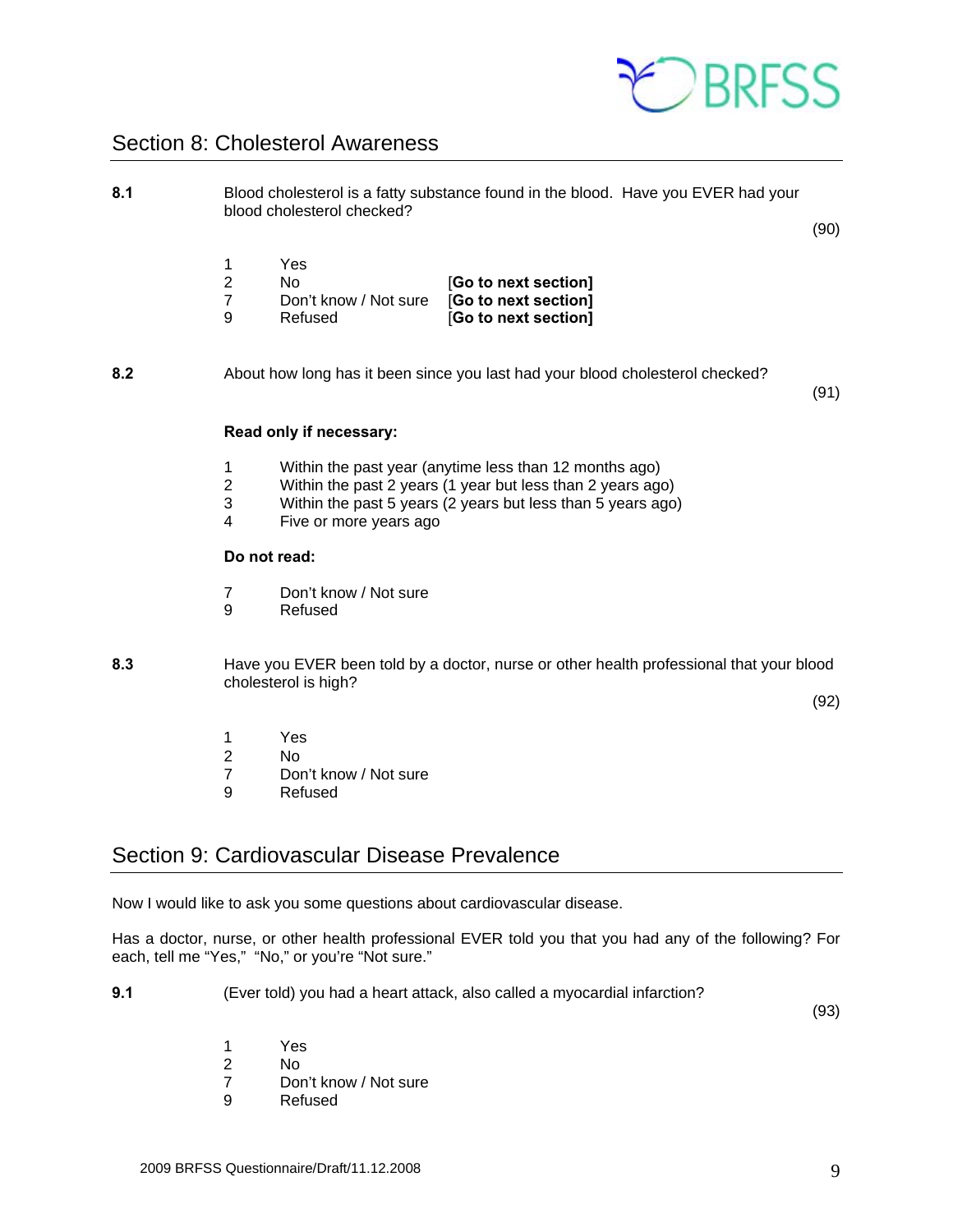- **9.2** (Ever told) you had angina or coronary heart disease? 1 Yes<br>2 No<br>7 Don
	- 2 No
	- 7 Don't know / Not sure<br>9 Refused
	- **Refused**

#### **9.3** (Ever told) you had a stroke?

- 1 Yes
- 2 No<br>7 Dor
- 7 Don't know / Not sure<br>9 Refused
- Refused

# Section 10: Asthma

| 10.1                    | Have you ever been told by a doctor, nurse, or other health professional that you had<br>asthma? |                                                |                                                                      |      |
|-------------------------|--------------------------------------------------------------------------------------------------|------------------------------------------------|----------------------------------------------------------------------|------|
|                         |                                                                                                  |                                                |                                                                      | (96) |
|                         | 1<br>$\overline{2}$<br>$\overline{7}$<br>9                                                       | Yes<br>No.<br>Don't know / Not sure<br>Refused | [Go to next section]<br>[Go to next section]<br>[Go to next section] |      |
| 10.2                    |                                                                                                  | Do you still have asthma?                      |                                                                      | (97) |
|                         | 1<br>$\overline{2}$<br>$\overline{7}$<br>9                                                       | Yes<br>No.<br>Don't know / Not sure<br>Refused |                                                                      |      |
| Section 11: Tobacco Use |                                                                                                  |                                                |                                                                      |      |

| 11.1 | Have you smoked at least 100 cigarettes in your entire life? |      |
|------|--------------------------------------------------------------|------|
|      |                                                              | (98) |
|      | NOTE: $5$ packs = 100 cigarettes                             |      |
|      | V∆c                                                          |      |

|   | Yes                                 |               |
|---|-------------------------------------|---------------|
|   | N٥                                  | [Go to Q11.5] |
|   | Don't know / Not sure [Go to Q11.5] |               |
| a | Refused                             | [Go to Q11.5] |



(95)

(94)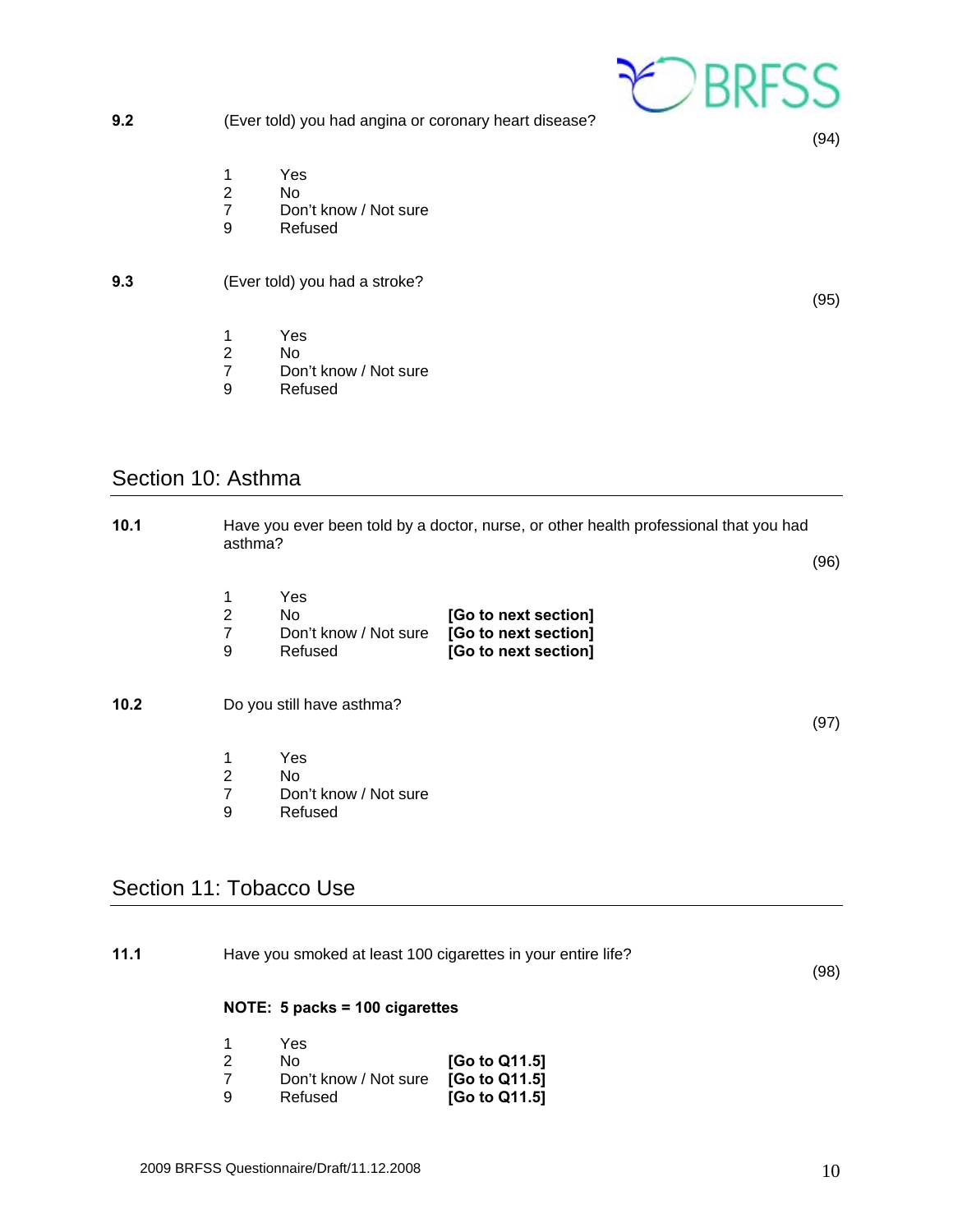

**11.2** Do you now smoke cigarettes every day, some days, or not at all?

(99)

- 1 Every day
- 2 Some days
- 3 Not at all **[Go to Q11.4]**
- 7 Don't know / Not sure **[Go to Q11.5]**
- 9 Refused **[Go to Q11.5]**
- **11.3** During the past 12 months, have you stopped smoking for one day or longer because you were trying to quit smoking?

(100)

|   | Yes                                 |               |
|---|-------------------------------------|---------------|
|   | N٥                                  | [Go to Q11.5] |
|   | Don't know / Not sure [Go to Q11.5] |               |
| a | Refused                             | [Go to Q11.5] |

#### **CATI note: If Q11.2 = 3 (Not at all); continue. Otherwise, go to Q11.5.**

#### **11.4** How long has it been since you last smoked cigarettes regularly?

(101-102)

- 0 1 Within the past month (less than 1 month ago)
- 0 2 Within the past 3 months (1 month but less than 3 months ago)
- 0 3 Within the past 6 months (3 months but less than 6 months ago)
- 0 4 Within the past year (6 months but less than 1 year ago)
- 0 5 Within the past 5 years (1 year but less than 5 years ago)
- 0 6 Within the past 10 years (5 years but less than 10 years ago)
- 0 7 10 years or more
- 0 8 Never smoked regularly
- 7 7 Don't know / Not sure
- 9 9 Refused
- **11.5** Do you currently use chewing tobacco, snuff, or snus every day, some days, or not at all? (103)

#### **NOTE: Snus (Swedish for snuff) is a moist smokeless tobacco, usually sold in small pouches that are placed under the lip against the gum.**

- 1 Every day
- 2 Some days
- 3 Not at all

#### **Do not read:**

- 7 Don't know / Not sure
- 9 Refused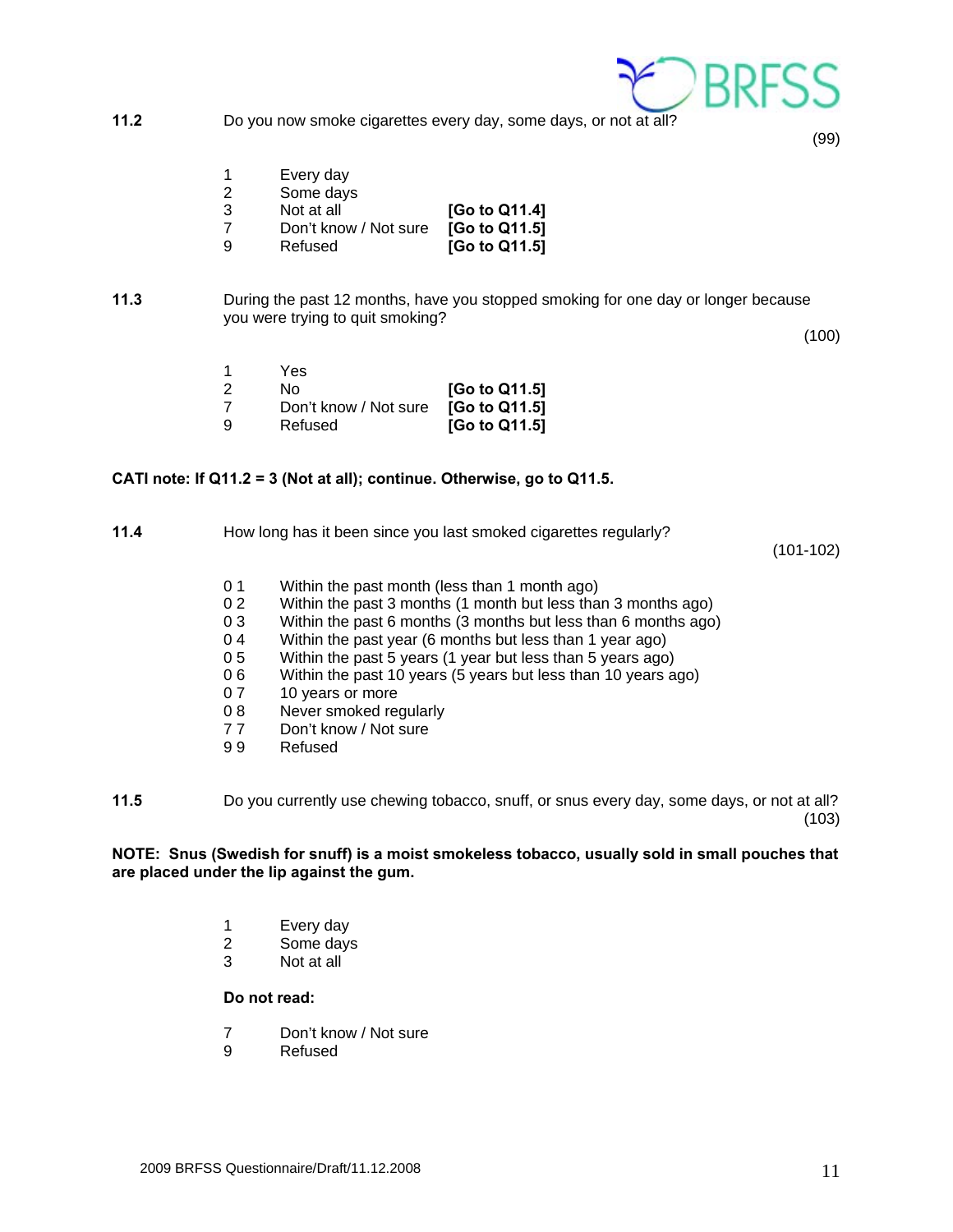

# Section 12: Demographics

| 12.1 |                                                                                        | What is your age?                                                                                                                                      | $(104-105)$ |
|------|----------------------------------------------------------------------------------------|--------------------------------------------------------------------------------------------------------------------------------------------------------|-------------|
|      | $\overline{0}$ $\overline{7}$<br>0 <sub>9</sub>                                        | Code age in years<br>Don't know / Not sure<br>Refused                                                                                                  |             |
| 12.2 |                                                                                        | Are you Hispanic or Latino?                                                                                                                            | (106)       |
|      | 1<br>$\overline{2}$<br>$\overline{7}$<br>9                                             | Yes<br>No<br>Don't know / Not sure<br>Refused                                                                                                          |             |
| 12.3 |                                                                                        | Which one or more of the following would you say is your race?                                                                                         | $(107-112)$ |
|      |                                                                                        | (Check all that apply)                                                                                                                                 |             |
|      | Please read:                                                                           |                                                                                                                                                        |             |
|      | $\mathbf{1}$<br>$\overline{2}$<br>$\mathfrak{S}$<br>$\overline{4}$<br>5                | White<br><b>Black or African American</b><br>Asian<br>Native Hawaiian or Other Pacific Islander<br>American Indian or Alaska Native                    |             |
|      | Or                                                                                     |                                                                                                                                                        |             |
|      | 6                                                                                      |                                                                                                                                                        |             |
|      | Do not read:                                                                           |                                                                                                                                                        |             |
|      | 8<br>$\overline{7}$<br>9                                                               | No additional choices<br>Don't know / Not sure<br>Refused                                                                                              |             |
|      |                                                                                        | CATI note: If more than one response to Q12.3; continue. Otherwise, go to Q12.5.                                                                       |             |
| 12.4 |                                                                                        | Which one of these groups would you say best represents your race?                                                                                     | (113)       |
|      | 1<br>$\overline{c}$<br>$\ensuremath{\mathsf{3}}$<br>$\overline{\mathcal{A}}$<br>5<br>6 | White<br><b>Black or African American</b><br>Asian<br>Native Hawaiian or Other Pacific Islander<br>American Indian or Alaska Native<br>Other [specify] |             |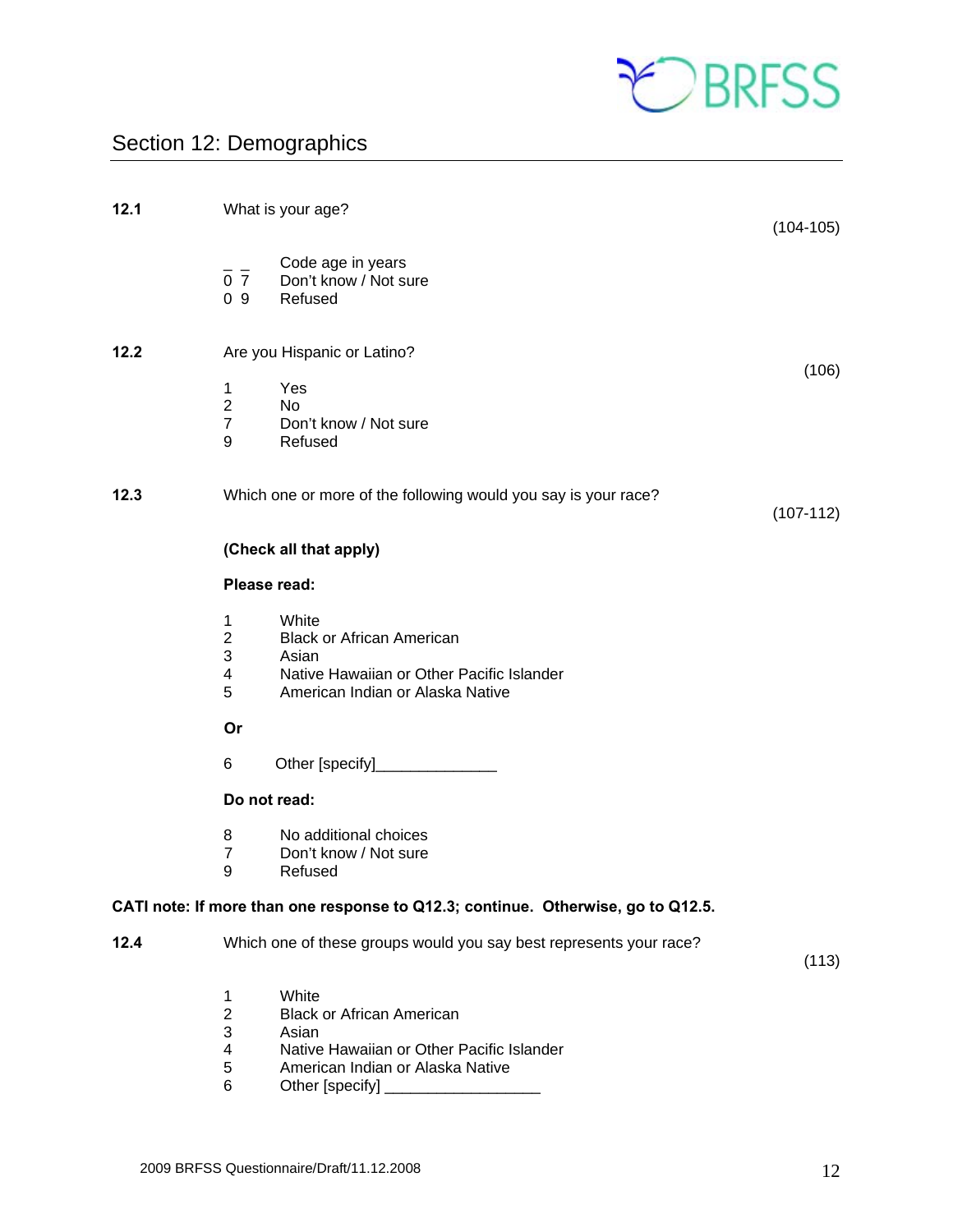

#### **Do not read:**

- 7 Don't know / Not sure<br>9 Refused
- **Refused**

Insert column location for this question

saq1. Which one or more of the following would you say is your ethnicity ? (allow for 6 ethnicities meaning 12 columns xxx-yyy) (401-412)

- 1 Caucasian (includes European, German, Irish, Italian, English)
- 2 Hawaiian<br>3 Chinese
- **Chinese**
- 4 Filipino
- 5 Japanese
- 6 Korean
- 7 Samoan
- 8 Black
- 9 American Indian/ Alaska Native/ Eskimo/ Inuit
- 10 Vietnamese
- 11 Asian Indian
- 12 Portuguese
- 13 Guamanian/Chamorro
- 14 Puerto Rican
- 15 Mexican
- 16 Tongan
- 17 Laotian
- 18 Cambodian
- 19 Malaysian
- 20 Fijian
- 21 Micronesian
- 22 Other Asian (specify) record the specified in (saq122 allow 60 : 413-472)
- 23 Other (specify) record the specified in (saq122 allow 60: 413-472)

 **Do not read** 

- **24 Don't know/ Not sure**
- **25 Refuse**
- 26 No additional choices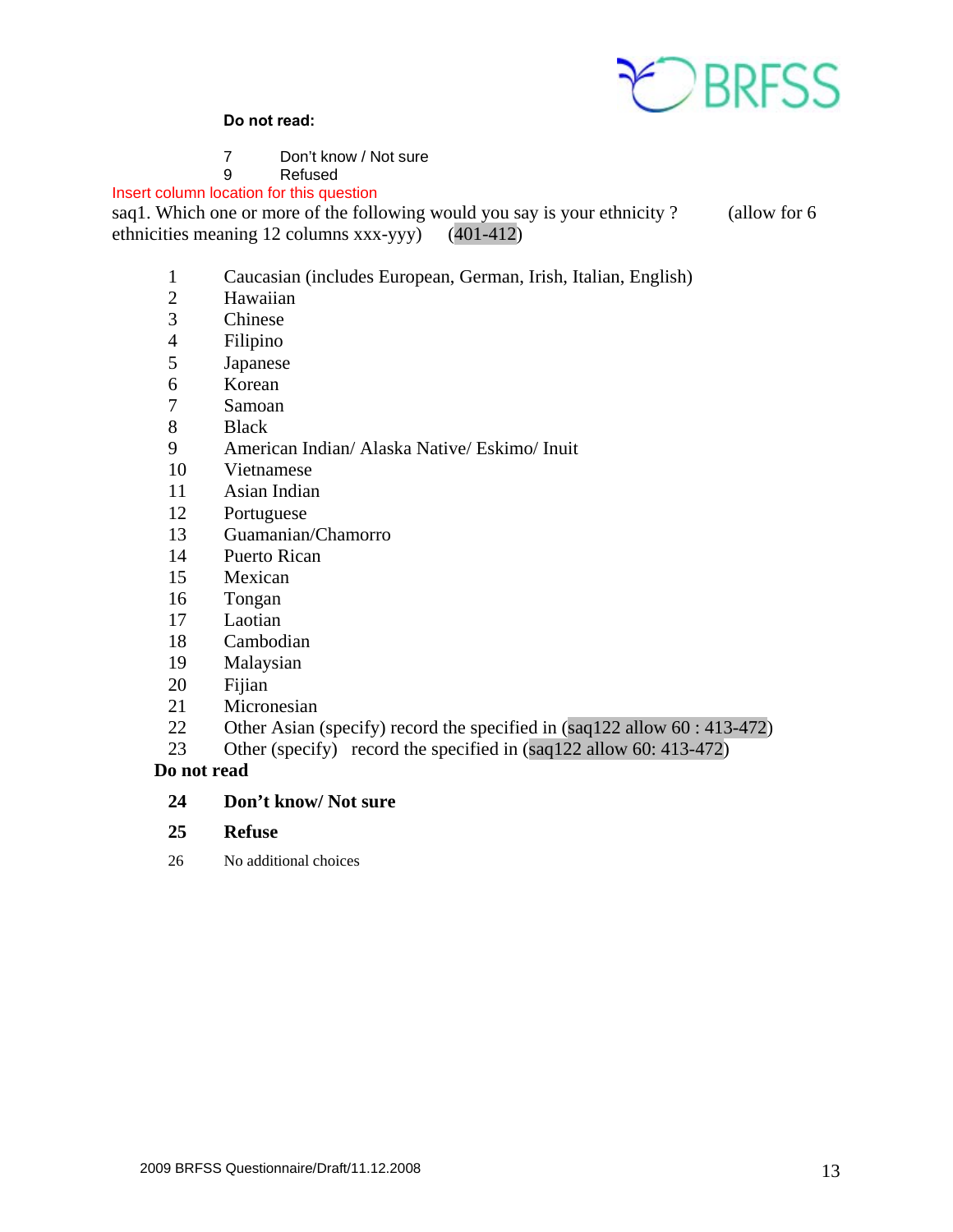

- saq2. Which one of these groups would you say best represent your ethnicity? (473-474)
	- 1 Caucasian (includes European, German, Irish, Italian, English)
	- 2 Hawaiian<br>3 Chinese
	- **Chinese**
	- 4 Filipino
	- 5 Japanese
	- 6 Korean
	- 7 Samoan
	- 8 Black
	- 9 American Indian/ Alaska Native/ Eskimo/ Inuit
	- 10 Vietnamese
	- 11 Asian Indian
	- 12 Portuguese
	- 13 Guamanian/Chamorro
	- 14 Puerto Rican
	- 15 Mexican
	- 16 Tongan
	- 17 Laotian
	- 18 Cambodian
	- 19 Malaysian
	- 20 Fijian
	- 21 Micronesian
	- 22 Other Asian (specify) record the specified in (saq222: 475-500)
	- 23 Other (specify) record the specified in (saq222: 475-500)

#### **Do not read**

#### **24 Don't know/ Not sure**

 **25 Refuse** 

#### **26 No additional choices**

#### End of insert for column location

**12.5** Have you ever served on active duty in the United States Armed Forces, either in the regular military or in a National Guard or military reserve unit? Active duty does not include training for the Reserves or National Guard, but DOES include activation, for example, for the Persian Gulf War.

(114)

- 1 Yes, now on active duty<br>2 Yes, on active duty during
- Yes, on active duty during the last 12 months, but not now
- 3 Yes, on active duty in the past, but not during the last 12 months<br>4 No. training for Reserves or National Guard only
- 4 No, training for Reserves or National Guard only<br>5 No. never served in the military
- No, never served in the military
- 7 Don't know / Not sure<br>9 Refused
- **Refused**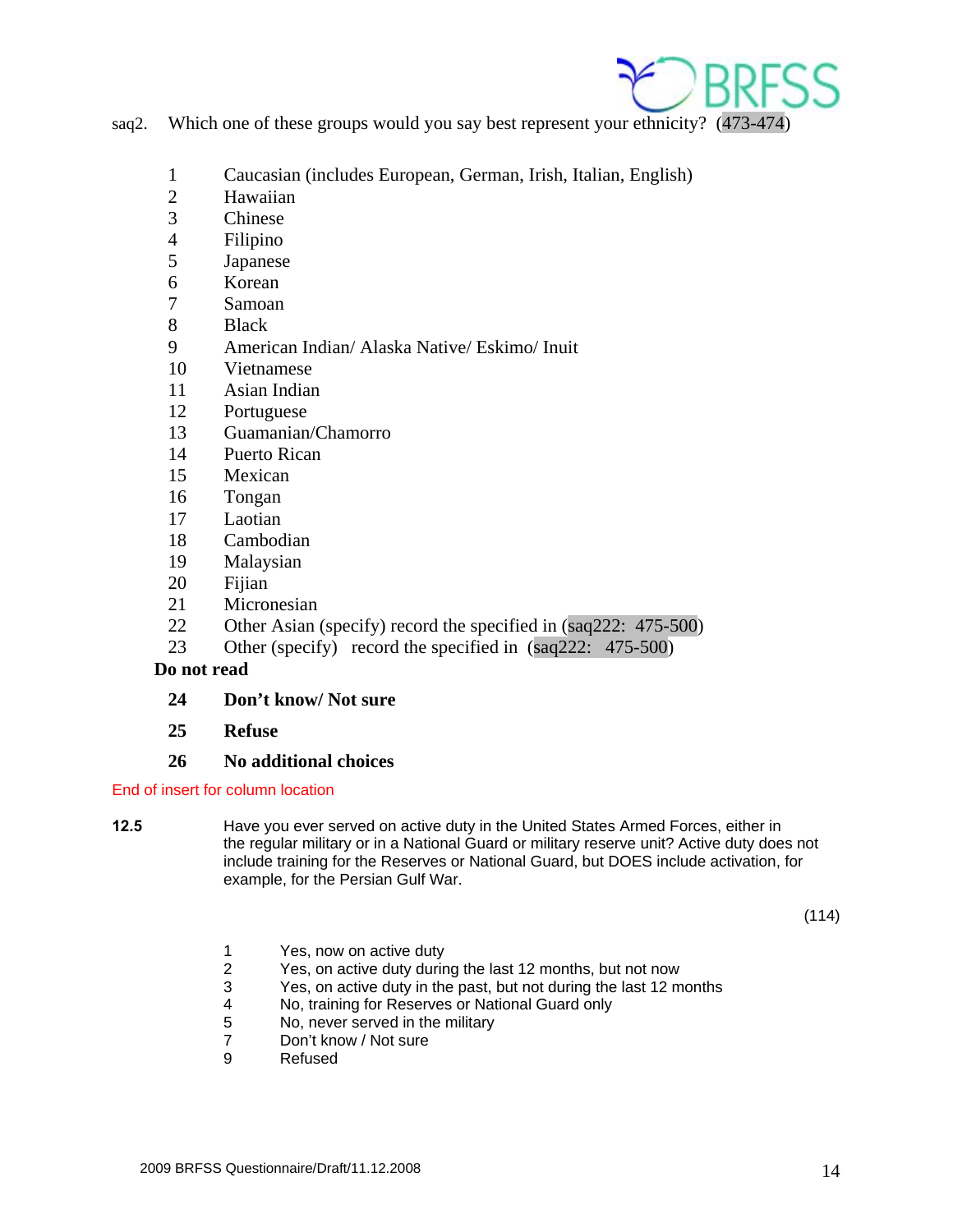

**12.6** Are you…?

(115)

#### **Please read:**

- 
- 1 Married<br>2 Divorced 2 Divorced<br>3 Widowed
- Widowed
- 4 Separated<br>5 Never mari
- Never married

 **Or**

6 A member of an unmarried couple

#### **Do not read:**

- 9 Refused
- **12.7** How many children less than 18 years of age live in your household?

(116-117)

- $\frac{1}{8}$   $\frac{1}{8}$  Number of children
- None
- 9 9 Refused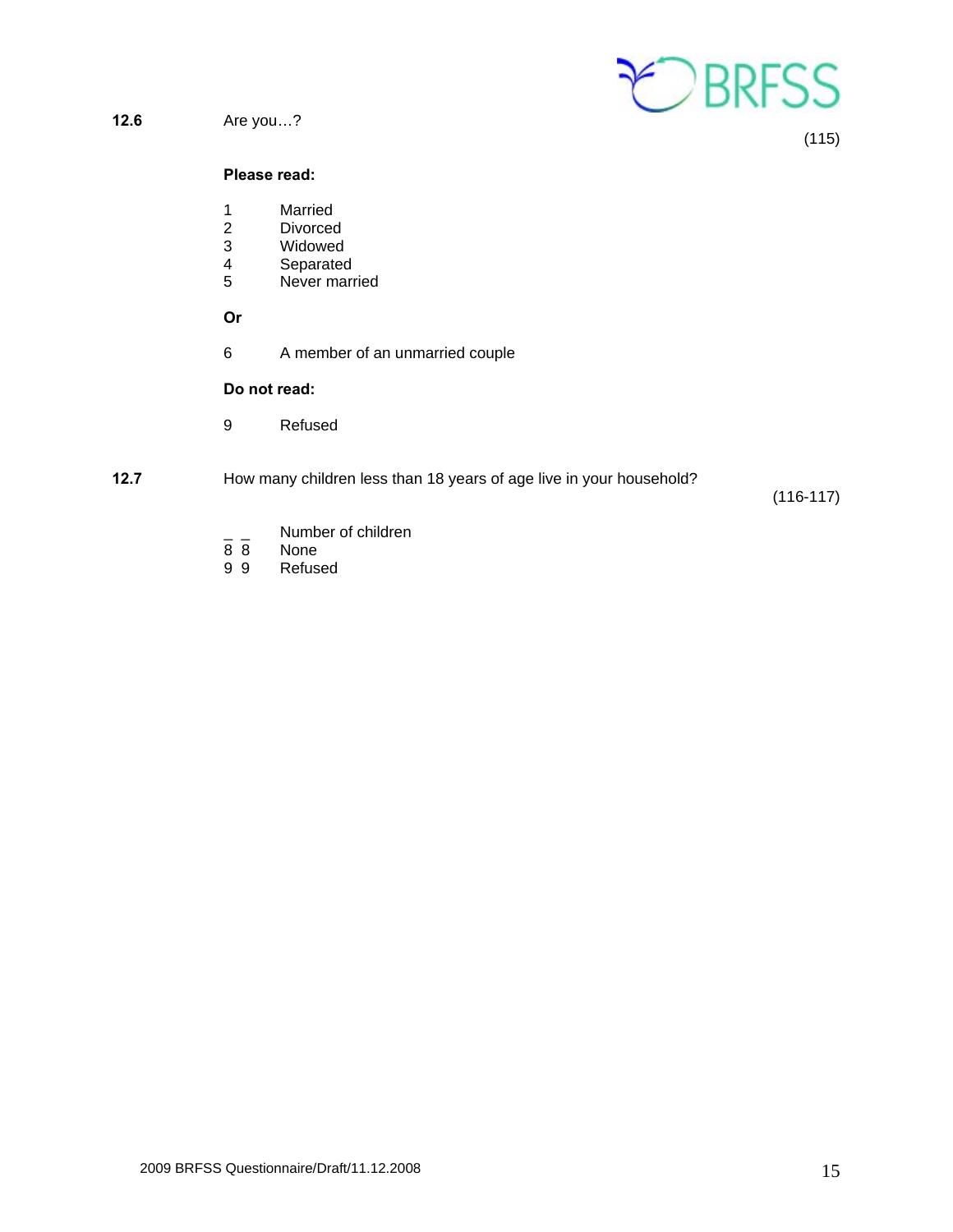#### **12.8** What is the highest grade or year of school you completed?

#### **Read only if necessary:**

- 1 Never attended school or only attended kindergarten
- 2 Grades 1 through 8 (Elementary)
- 3 Grades 9 through 11 (Some high school)
- 4 Grade 12 or GED (High school graduate)<br>5 College 1 year to 3 years (Some college of
- College 1 year to 3 years (Some college or technical school)
- 6 College 4 years or more (College graduate)

#### **Do not read:**

9 Refused

**12.9** Are you currently…?

#### **Please read:**

- 1 Employed for wages<br>2 Self-employed
- 2 Self-employed<br>3 Out of work for
- Out of work for more than 1 year
- 4 Out of work for less than 1 year<br>5 A Homemaker
- 5 A Homemaker
- 6 A Student
- 7 Retired

#### **Or**

8 Unable to work

#### **Do not read:**

- 9 Refused
- **12.10** Is your annual household income from all sources—

(120-121)

#### **If respondent refuses at ANY income level, code '99' (Refused)**

#### **Read only if necessary:**

- 0 4 Less than \$25,000 **If "no," ask 05; if "yes," ask 03** (\$20,000 to less than \$25,000)
- 0 3 Less than \$20,000 **If "no," code 04; if "yes," ask 02** (\$15,000 to less than \$20,000)
- 0 2 Less than \$15,000 **If "no," code 03; if "yes," ask 01** (\$10,000 to less than \$15,000)
- 0 1 Less than \$10,000 **If "no," code 02**



(119)

(118)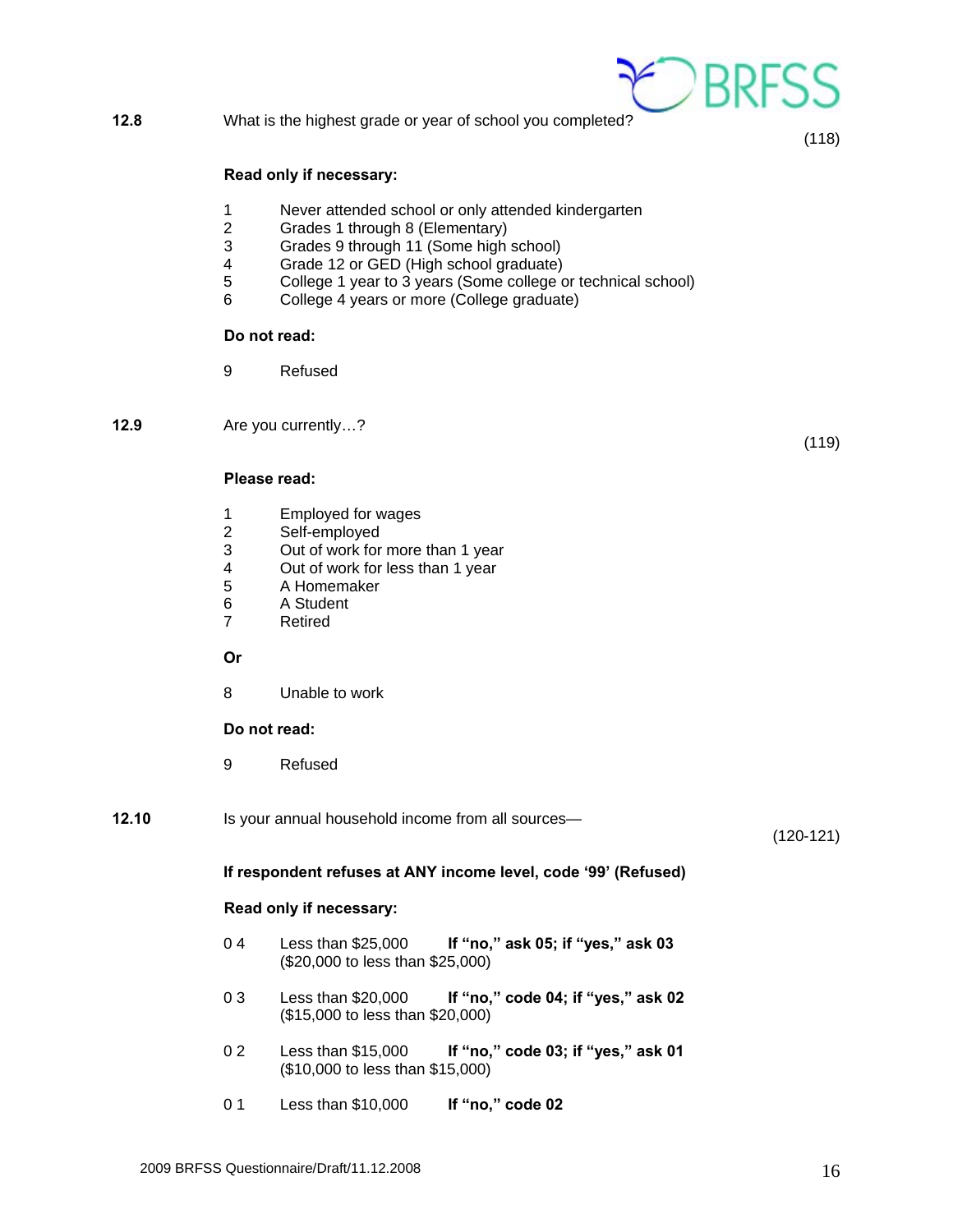

- 0 5 Less than \$35,000 **If "no," ask 06** (\$25,000 to less than \$35,000)
- 0 6 Less than \$50,000 **If "no," ask 07** (\$35,000 to less than \$50,000)
- 0 7 Less than \$75,000 **If "no," code 08** (\$50,000 to less than \$75,000)
- 0 8 \$75,000 or more

#### **Do not read:**

- 77 Don't know / Not sure<br>99 Refused
- **Refused**
- **12.11** About how much do you weigh without shoes?

(122-125)

#### **Note: If respondent answers in metrics, put "9" in column 122.**

#### **Round fractions up**

 **\_ \_ \_ \_** Weight  *(pounds/kilograms)* 7 7 7 7 Don't know / Not sure 9 9 9 9 Refused

#### **CATI note: If Q12.11 = 7777 (Don't Know/Not sure) or 9999 (Refused), skip Q12.13 and Q12.14.**

**12.12** About how tall are you without shoes?

(126-129)

#### **Note: If respondent answers in metrics, put "9" in column 126.**

#### **Round fractions down**

 **\_ \_ / \_ \_** Height *(f t* / *inches/meters/centimeters)* 7 7/ 7 7 Don't know / Not sure<br>9 9/ 9 9 Refused 9 9/ 9 9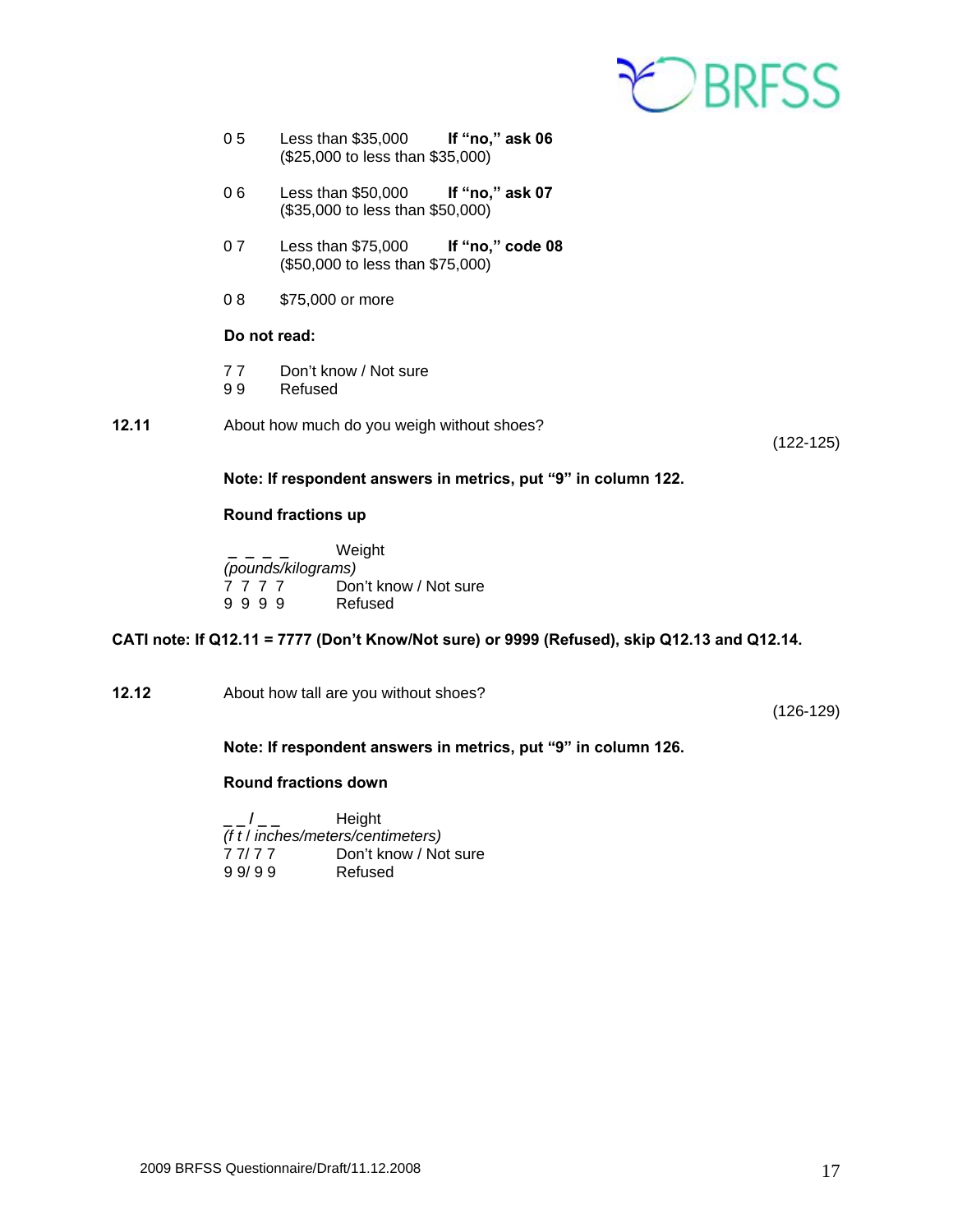

**12.13** How much did you weigh a year ago? *[If you were pregnant a year ago, how much did you weigh before your pregnancy?]* **CATI: If female respondent and age <46.** 

(130-133)

#### **Note: If respondent answers in metrics, put "9" in column 130.**

#### **Round fractions up**

|                    | Weight                               |                |
|--------------------|--------------------------------------|----------------|
| (pounds/kilograms) |                                      |                |
| 7777               | Don't know / Not sure [Go to Q12.15] |                |
| 9999               | Refused                              | [Go to Q12.15] |

#### **CATI note: Subtract weight one year ago from current weight. If weight is same, skip Q12.14.**

| 12.14 | Was the change between your current weight and your weight a year ago intentional?<br>(134)                                                                      |
|-------|------------------------------------------------------------------------------------------------------------------------------------------------------------------|
|       | 1<br>Yes<br>$\mathbf 2$<br><b>No</b><br>$\overline{7}$<br>Don't know / Not sure<br>9<br>Refused                                                                  |
| 12.15 | What county do you live in?<br>$(135-137)$                                                                                                                       |
|       | FIPS county code<br>$\overline{7}$ $\overline{7}$ $\overline{7}$ Don't know / Not sure<br>999<br>Refused                                                         |
| 12.16 | What is your ZIP Code where you live?<br>$(138-142)$                                                                                                             |
|       | <b>ZIP Code</b><br>$77777$<br>Don't know / Not sure<br>99999<br>Refused                                                                                          |
| 12.17 | Do you have more than one telephone number in your household? Do not include<br>cell phones or numbers that are only used by a computer or fax machine.<br>(143) |
|       | Yes<br>1<br>$\overline{2}$<br>[Go to Q12.19]<br>No.<br>$\overline{7}$<br>Don't know / Not sure<br>[Go to Q12.19]<br>9<br>Refused<br>[Go to Q12.19]               |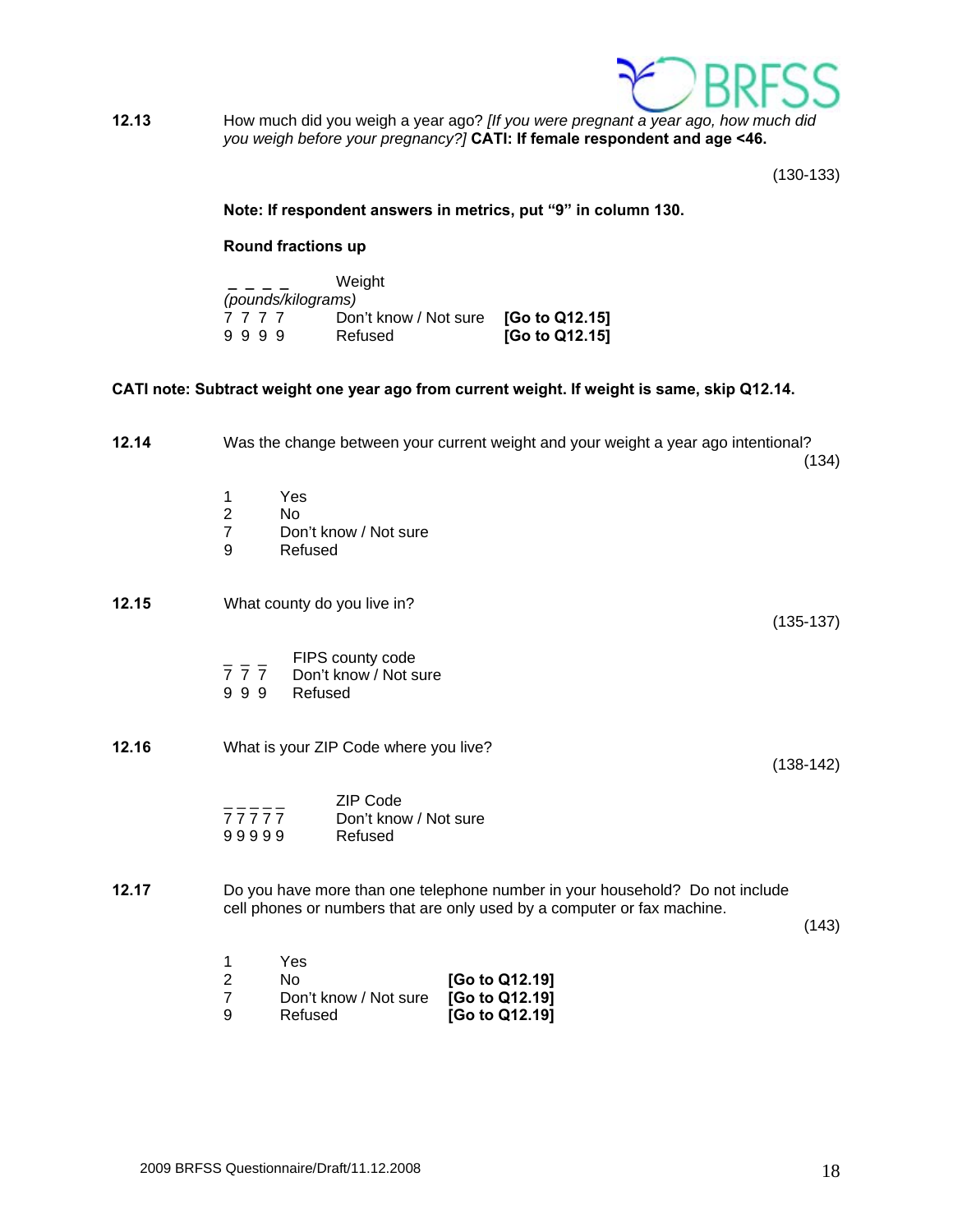

# Section 13: Caregiver Status

People may provide regular care or assistance to a friend or family member who has a health problem, long-term illness, or disability.

| 13.1 | During the past month, did you provide any such care or assistance to a friend or |
|------|-----------------------------------------------------------------------------------|
|      | family member?                                                                    |

(148)

- 1 Yes
- 
- 2 No<br>7 Dor Don't know / Not sure
- 9 Refused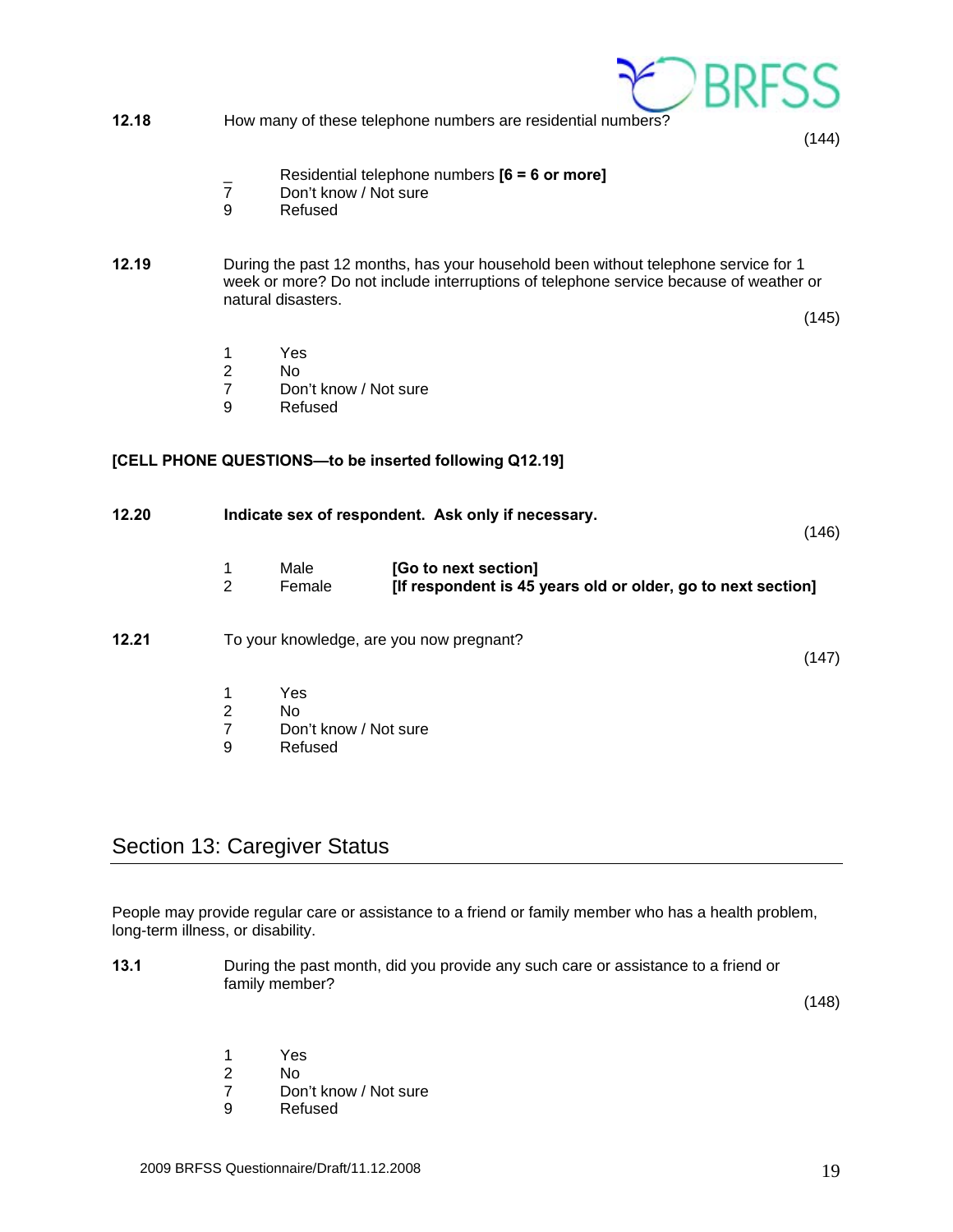# EDBRESS

# Section 14: Disability

The following questions are about health problems or impairments you may have.

**14.1** Are you limited in any way in any activities because of physical, mental, or emotional problems?

(149)

- 1 Yes
- No.
- 7 Don't know / Not Sure<br>9 Refused
- **Refused**
- **14.2** Do you now have any health problem that requires you to use special equipment, such as a cane, a wheelchair, a special bed, or a special telephone?

(150)

#### **Include occasional use or use in certain circumstances.**

- 1 Yes
- 2 No
- 7 Don't know / Not Sure
- 9 Refused

# Section 15: Alcohol Consumption

**15.1** During the past 30 days, have you had at least one drink of any alcoholic beverage such as beer, wine, a malt beverage or liquor?

 $(151)$ 

- 1 Yes 2 No **[Go to next section]** 7 Don't know / Not sure **[Go to next section]** 9 Refused **[Go to next section]**
- **15.2** During the past 30 days, how many days per week or per month did you have at least one drink of any alcoholic beverage?

(152-154)

- $1_{-}$  Days per week
- $2 -$  Days in past 30 days
- 8 8 8 No drinks in past 30 days **[Go to next section]**
- 7 7 7 Don't know / Not sure
- 9 9 9 Refused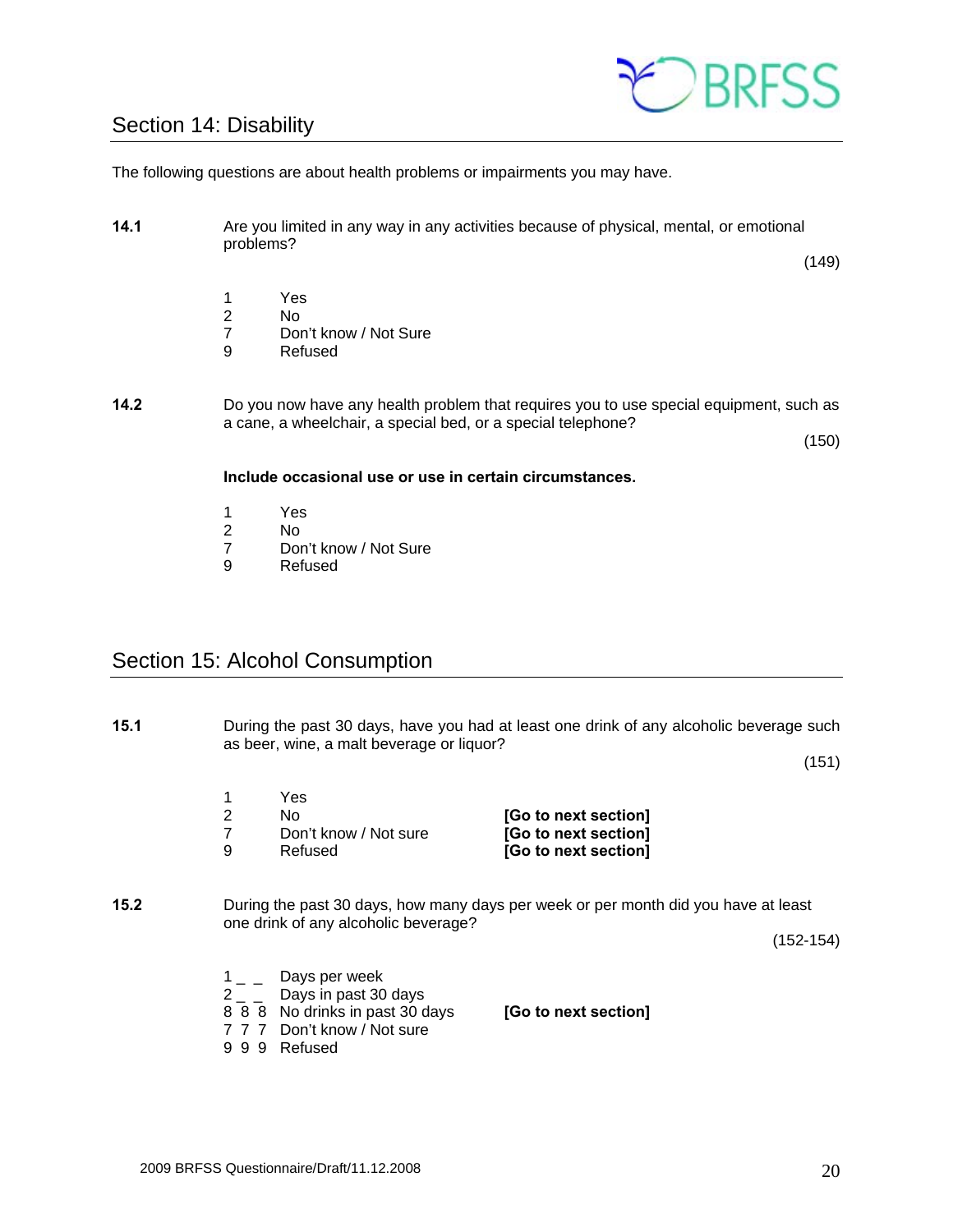

**15.3** One drink is equivalent to a 12-ounce beer, a 5-ounce glass of wine, or a drink with one shot of liquor. During the past 30 days, on the days when you drank, about how many drinks did you drink on the average?

(155-156)

#### **Note: A 40 ounce beer would count as 3 drinks, or a cocktail drink with 2 shots would count as 2 drinks.**

- 
- Number of drinks<br>7 7 Don't know / Not s Don't know / Not sure
- 9 9 Refused
- **15.4** Considering all types of alcoholic beverages, how many times during the past 30 days did you have **X [CATI X = 5 for men, X = 4 for women]** or more drinks on an occasion? (157-158)
	- $\frac{1}{8}$   $\frac{1}{8}$  Number of times
	- None
	- 7 7 Don't know / Not sure<br>9 9 Refused
	- **Refused**
- **15.5** During the past 30 days, what is the largest number of drinks you had on any occasion?

(159-160)

- \_ \_ Number of drinks<br>7 7 Don't know / Not s
- Don't know / Not sure
- 9 9 Refused

## Section 16: Immunization

**16.1** A flu shot is an influenza vaccine injected into your arm. During the past 12 months, have you had a flu shot? (161) 1 Yes 2 No **[Go to Q16.3]**  7 Don't know / Not sure **[Go to Q16.3]**  9 Refused **[Go to Q16.3] 16.2** During what month and year did you receive your most recent flu shot? (162-167)  $\frac{1}{2}$  /  $\frac{1}{2}$  Month / Year 7 7 / 7 7 7 7 Don't know / Not sure 9 9 / 9 9 9 9 Refused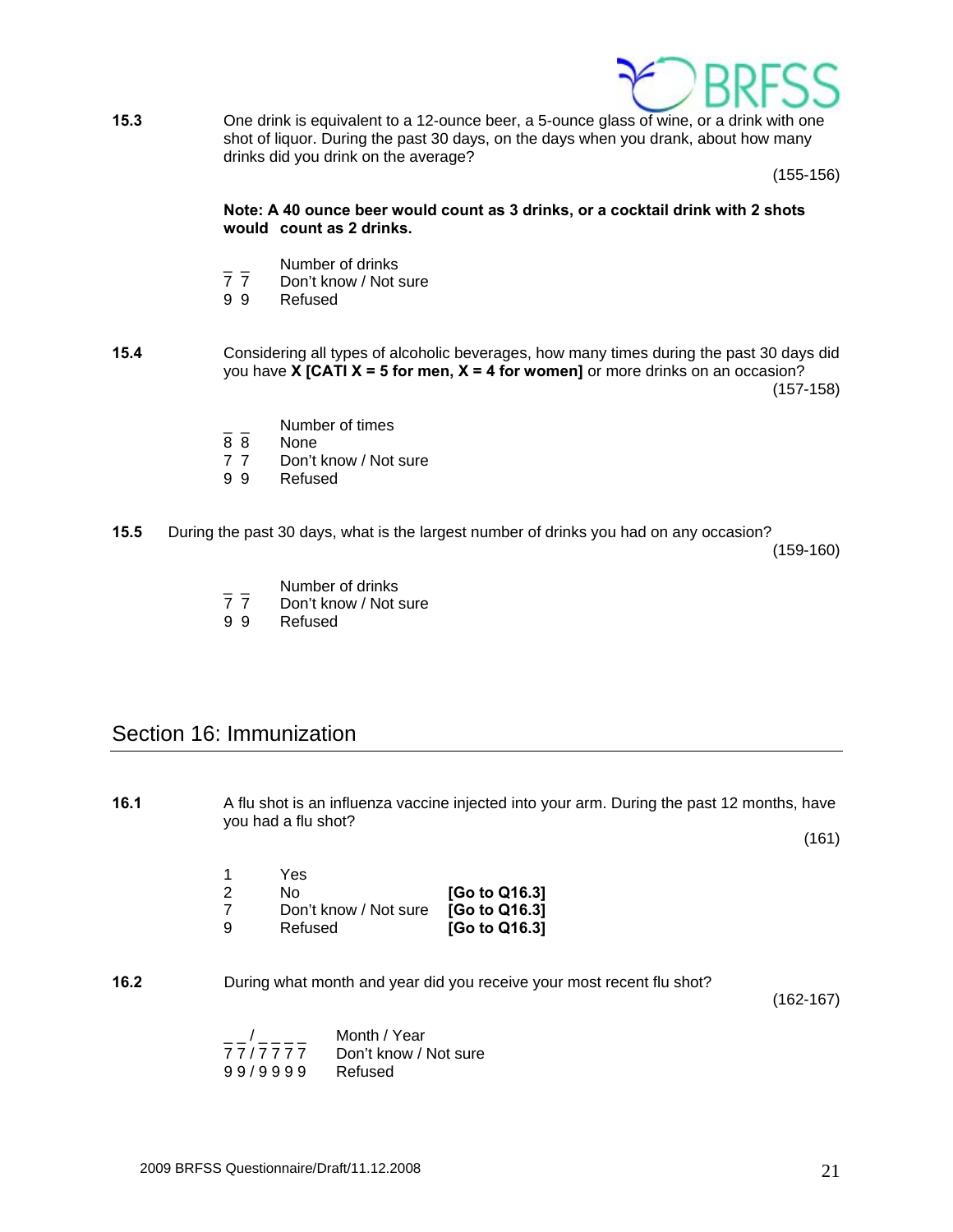

**16.3** During the past 12 months, have you had a flu vaccine that was sprayed in your nose? The flu vaccine sprayed in the nose is also called FluMist™.

(168)

- 1 Yes
- 2 No **[Go to Q16.5]**  Don't know / Not sure 9 Refused **[Go to Q16.5]**
- **16.4** During what month and year did you receive your most recent flu vaccine that was sprayed in your nose?

(169-174)

|         | Month / Year          |
|---------|-----------------------|
| 77/7777 | Don't know / Not sure |
| 99/9999 | Refused               |

- **16.5** A pneumonia shot or pneumococcal vaccine is usually given only once or twice in a person's lifetime and is different from the flu shot. Have you ever had a pneumonia shot?  $(175)$ 
	- 1 Yes<br>2 No
	- No.
	- 7 Don't know / Not sure<br>9 Refused
	- **Refused**

[Pandemic Influenza Questions---to be inserted following Section 16: Immunization supplemental]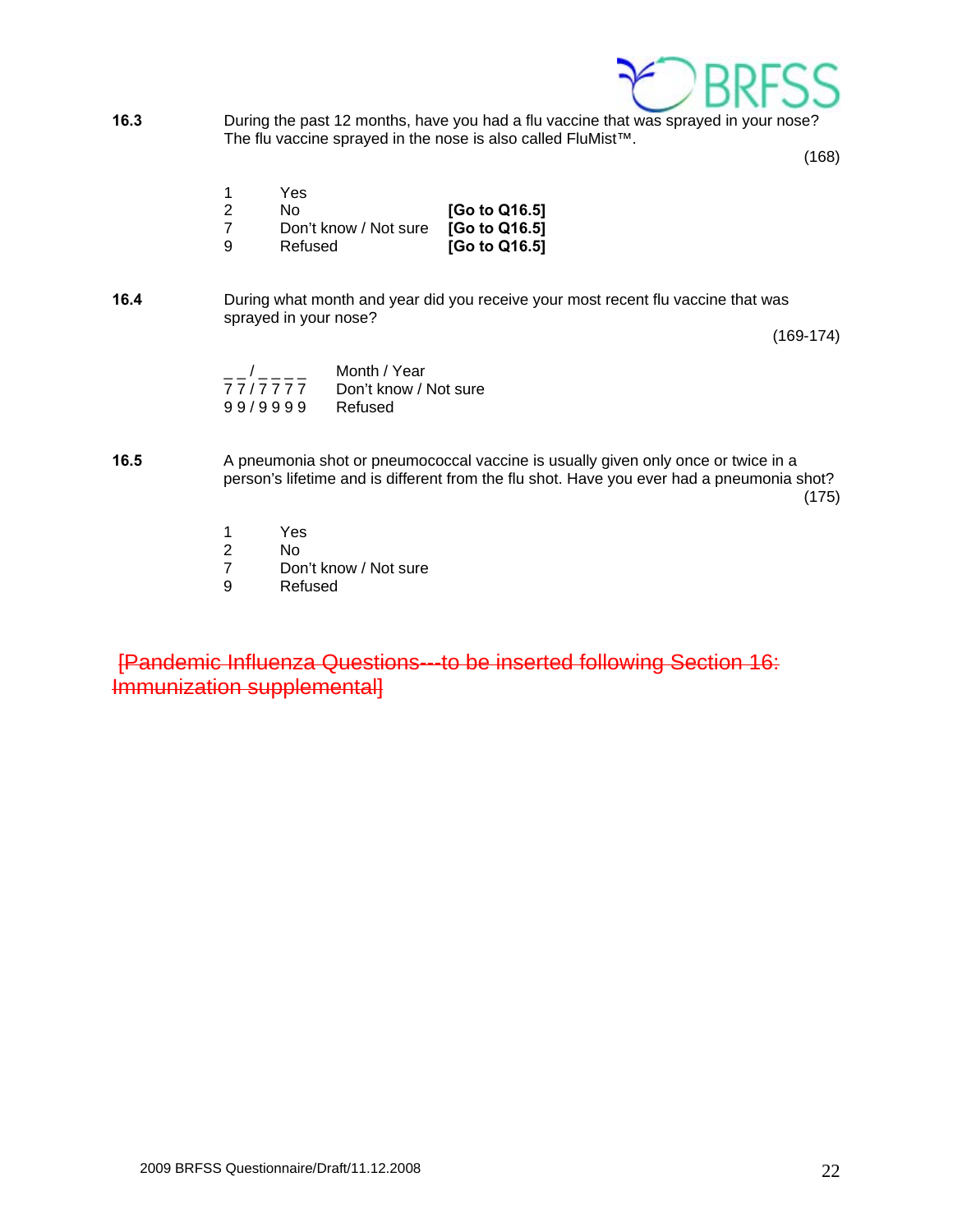

Next I will ask you about arthritis.

**17.1** Have you EVER been told by a doctor or other health professional that you have some form of arthritis, rheumatoid arthritis, gout, lupus, or fibromyalgia?

(176)

- 1 Yes
- 2 No **[Go to next section]**
- 7 Don't know / Not sure **[Go to next section]**
- 9 Refused **[Go to next section]**

**INTERVIEWER NOTE: Arthritis diagnoses include:** 

- **rheumatism, polymyalgia rheumatica**
- **osteoarthritis (not osteoporosis)**
- **tendonitis, bursitis, bunion, tennis elbow**
- **carpal tunnel syndrome, tarsal tunnel syndrome**
- **joint infection, Reiter's syndrome**
- **ankylosing spondylitis; spondylosis**
- **rotator cuff syndrome**
- **connective tissue disease, scleroderma, polymyositis, Raynaud's syndrome**
- **vasculitis (giant cell arteritis, Henoch-Schonlein purpura, Wegener's granulomatosis, polyarteritis nodosa)**

Arthritis can cause symptoms like pain, aching, or stiffness in or around the joint.

**17.2** Are you now limited in any way in any of your usual activities because of arthritis or joint symptoms?

(177)

- 1 Yes
- 2 No
	- 7 Don't know / Not sure
	- 9 Refused

**INTERVIEWER INSTRUCTION: If a question arises about medications or treatment, then the interviewer should say: "Please answer the question based on your current experience, regardless of whether you are taking any medication or treatment."**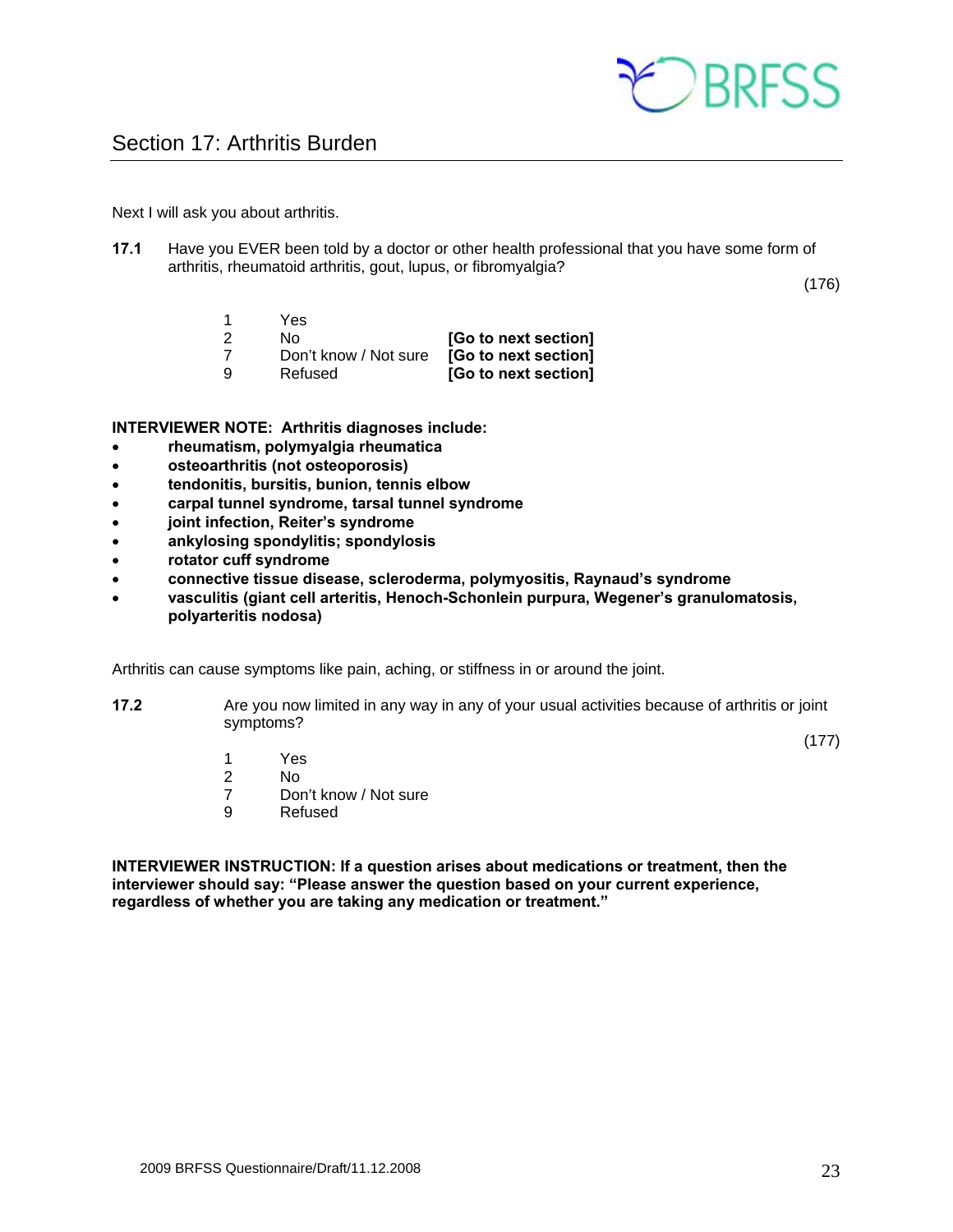

#### **INTERVIEWER NOTE: Q17.3 should be asked of all respondents regardless of employment status.**

**17.3** In this next question, we are referring to work for pay. Do arthritis or joint symptoms now affect whether you work, the type of work you do, or the amount of work you do?

(178)

- 1 Yes
- 2 No
	- 7 Don't know / Not sure
	- 9 Refused

**INTERVIEWER INSTRUCTION: If respondent gives an answer to each issue (whether works, type work, or amount of work), then if any issue is "yes" mark the overall response as "yes." If a question arises about medications or treatment, then the interviewer should say: "Please answer the question based on your current experience, regardless of whether you are taking any medication or treatment."** 

**17.4** During the past 30 days, to what extent has your arthritis or joint symptoms interfered with your normal social activities, such as going shopping, to the movies, or to religious or social gatherings?

#### **Please read [1-3]:**

(179)

- 1 A lot
- 2 A little
- 3 Not at all

#### **Do not read:**

- 7 Don't know / Not sure
- 9 Refused

#### **INTERVIEWER INSTRUCTION: If a question arises about medications or treatment, then the interviewer should say: "Please answer the question based on your current experience, regardless of whether you are taking any medication or treatment."**

**17.5** Please think about the past 30 days, keeping in mind all of your joint pain or aching and whether or not you have taken medication. DURING THE PAST 30 DAYS, how bad was your joint pain ON AVERAGE? *Please answer on a scale of 0 to 10 where 0 is no pain or aching and 10 is pain or aching as bad as it can be*.

(180-181)

- $\frac{1}{7}$  Enter number  $[00-10]$ <br>  $\frac{1}{7}$  Don't know / Not sure
- Don't know / Not sure
- 9 9 Refused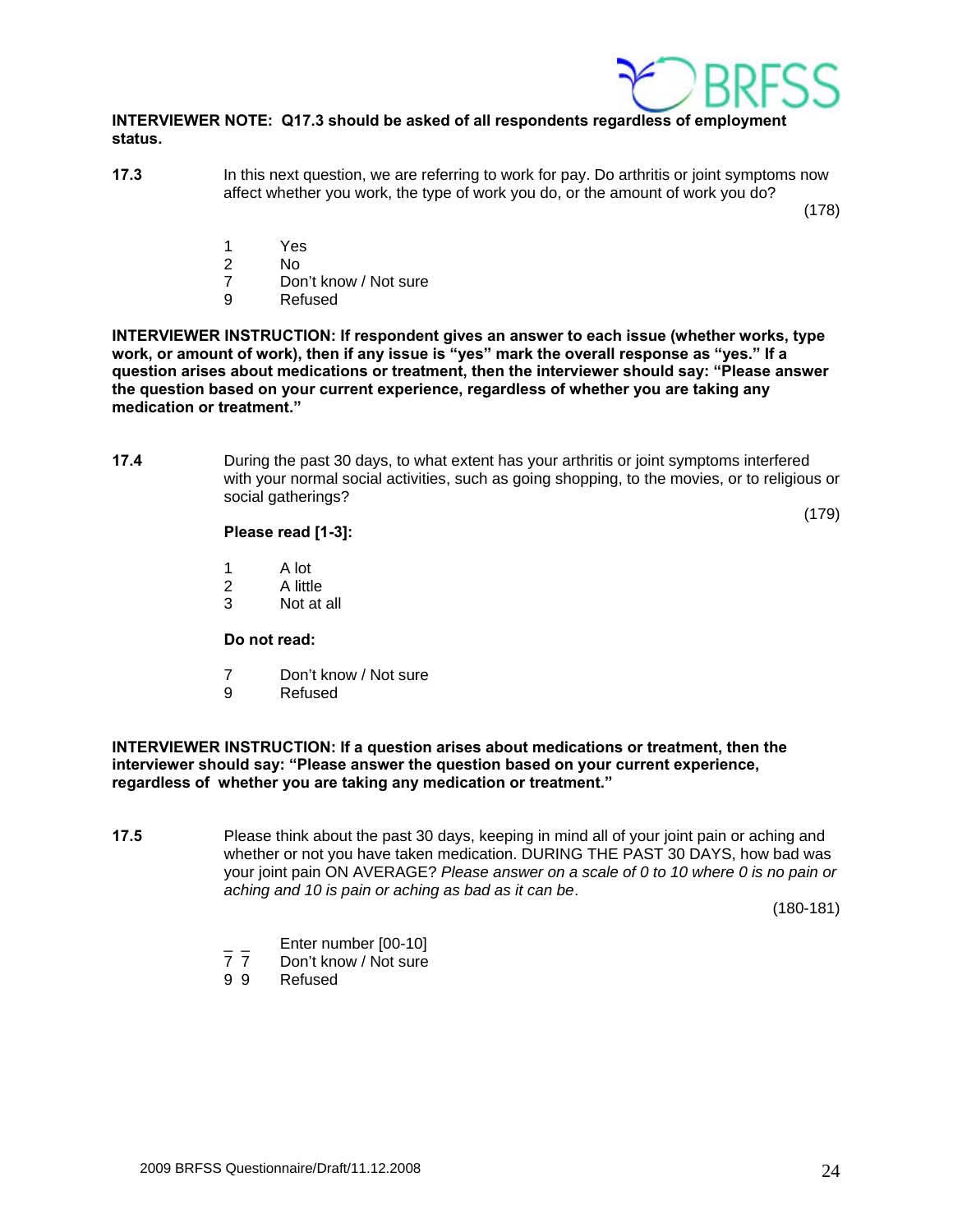

# Section 18: Fruits and Vegetables

These next questions are about the foods you usually eat or drink. Please tell me how often you eat or drink each one, for example, twice a week, three times a month, and so forth. Remember, I am only interested in the foods **you** eat. Include all foods *you* eat, both at home and away from home.

**18.1** How often do you drink fruit juices such as orange, grapefruit, or tomato?

(182-184)

- $1_{--}$  Per day
- 
- $2 \quad \quad$  Per week<br> $3 \quad \quad$  Per month  $3_{--}$  Per month<br>4 Per year
- Per year
- 5 5 5 Never
- 7 7 7 Don't know / Not sure
- 9 9 9 Refused

#### **18.2** Not counting juice, how often do you eat fruit?

- $1_{--}$  Per day
- $2 \quad \quad$  Per week<br> $3 \quad \quad$  Per month
- $3_{--}$  Per month<br>4 Per year
- Per year
- 5 5 5 Never
- 7 7 7 Don't know / Not sure
- 9 9 9 Refused

#### **18.3** How often do you eat green salad?

- $1_{--}$  Per day
- $2 \quad \quad$  Per week<br> $3 \quad \quad$  Per month
- Per month
- $4 \quad \quad$  Per year
- 5 5 5 Never
- 7 7 7 Don't know / Not sure
- 9 9 9 Refused

#### **18.4** How often do you eat potatoes not including French fries, fried potatoes, or potato chips? (191-193)

- $1_{--}$  Per day
- $2 \quad \quad$  Per week<br> $3 \quad \quad$  Per month
- $3 -$  Per month<br>4 Per year
- Per year
- 5 5 5 Never
- 7 7 7 Don't know / Not sure
- 9 9 9 Refused

(188-190)

(185-187)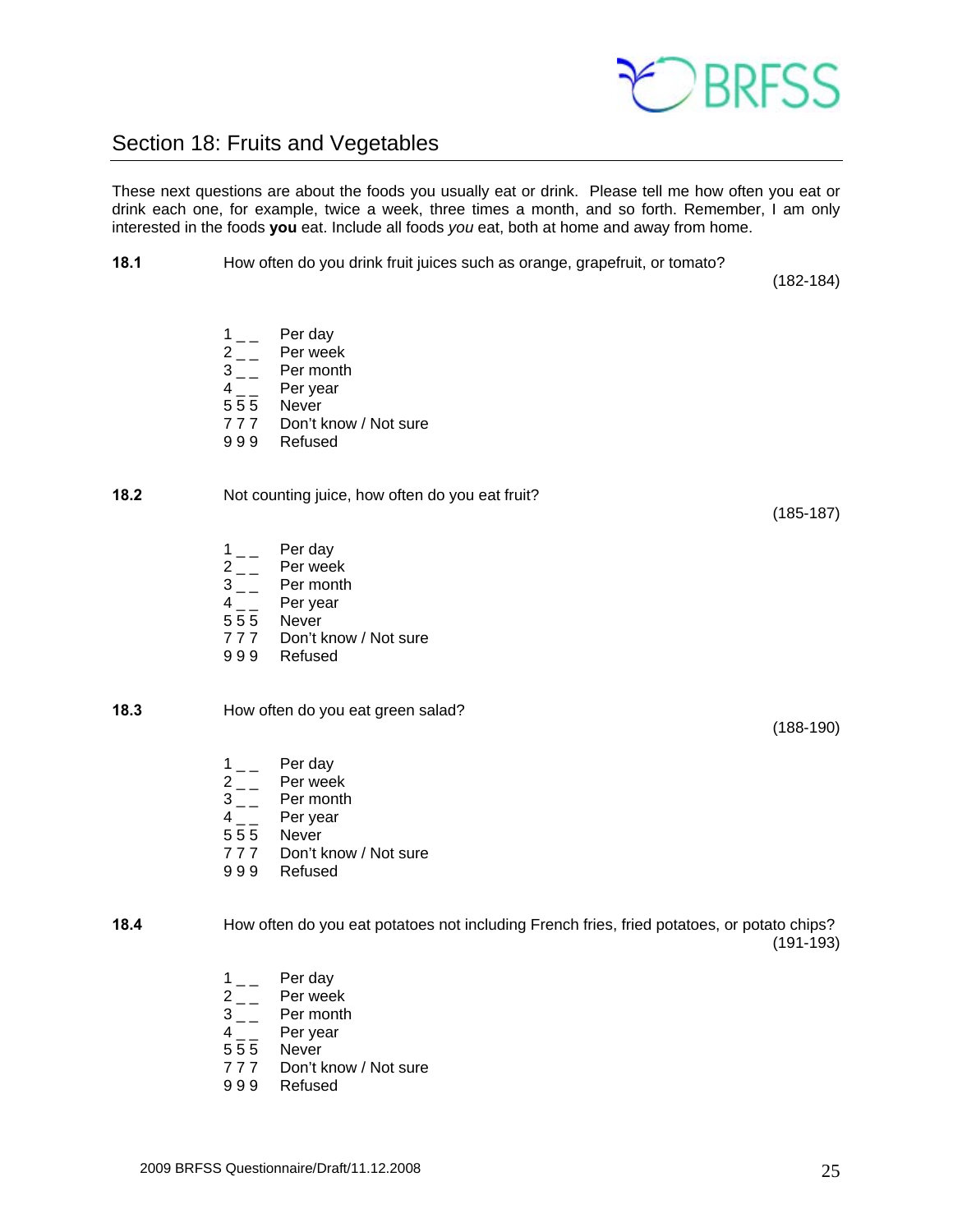

**18.5** How often do you eat carrots?

(194-196)

- $1_{-}$  Per day
- $\begin{array}{cc} 2 & \\ 3 & \end{array}$  Per week
- Per month
- $4 \quad \quad$  Per year
- 5 5 5 Never
- 777 Don't know / Not sure<br>999 Refused
- **Refused**
- **18.6** Not counting carrots, potatoes, or salad, how many servings of vegetables do you usually eat? (Example: A serving of vegetables at both lunch and dinner would be two servings.) (197-199)
	- $1\qquad$  Per day  $2 \nightharpoonup$  Per week<br>3 Per month Per month 4<sub>\_\_</sub> Per year 5 5 5 Never 7 7 7 Don't know / Not sure
	- 9 9 9 Refused

# Section 19: Physical Activity

#### **CATI note: If Core Q12.9 = 1 (Employed for wages) or 2 (Self-employed); continue. Otherwise, go to Q19.2.**

**19.1** When you are at work, which of the following best describes what you do? Would you say—

(200)

#### **If respondent has multiple jobs, include all jobs.**

#### **Please read:**

- 1 Mostly sitting or standing<br>2 Mostly walking
- Mostly walking
- 3 Mostly heavy labor or physically demanding work

#### **Do not read:**

- 7 Don't know / Not sure
- 9 Refused

#### **Please read:**

We are interested in two types of physical activity - vigorous and moderate. Vigorous activities cause large increases in breathing or heart rate while moderate activities cause small increases in breathing or heart rate.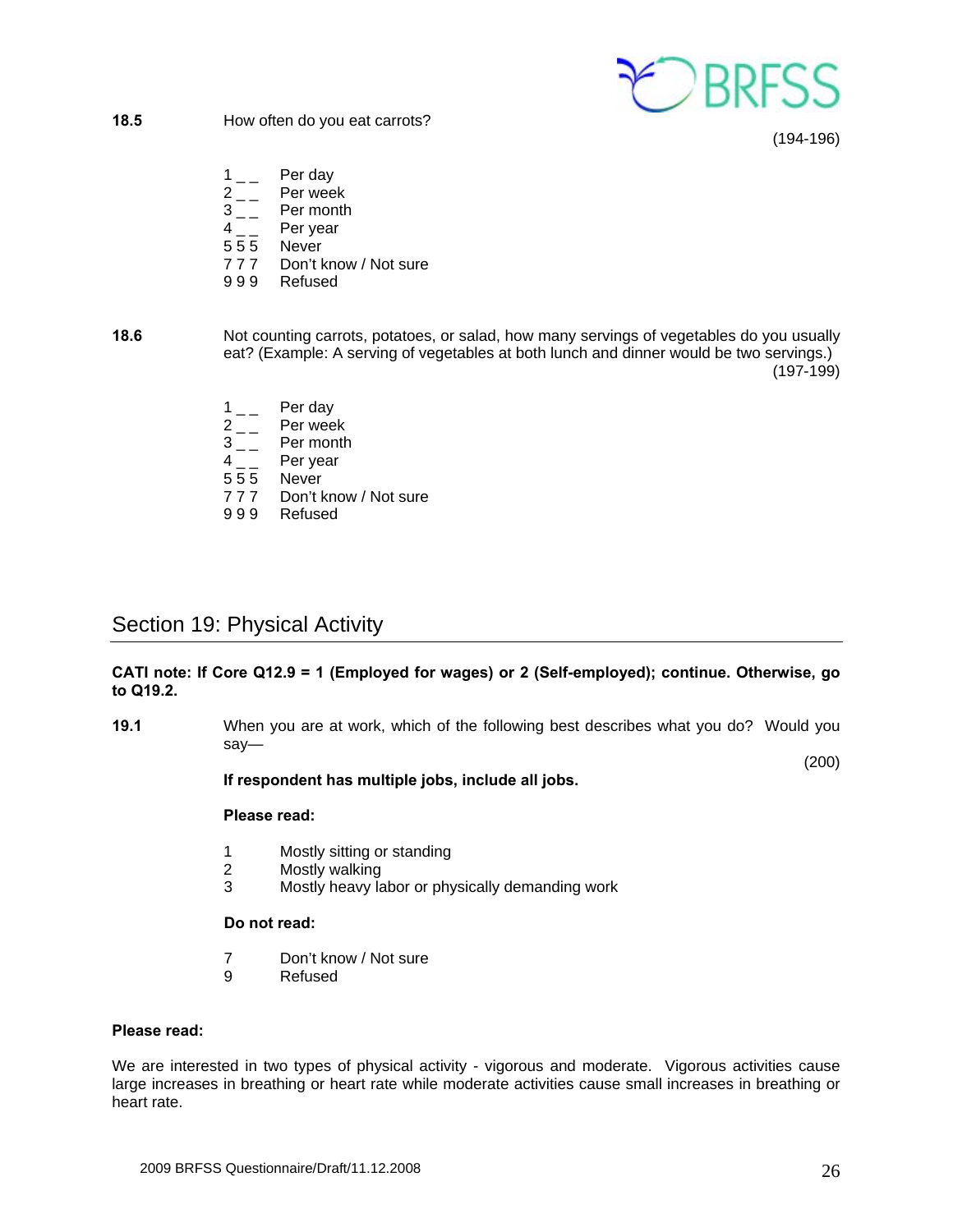

9 9 Refused **[Go to next section]**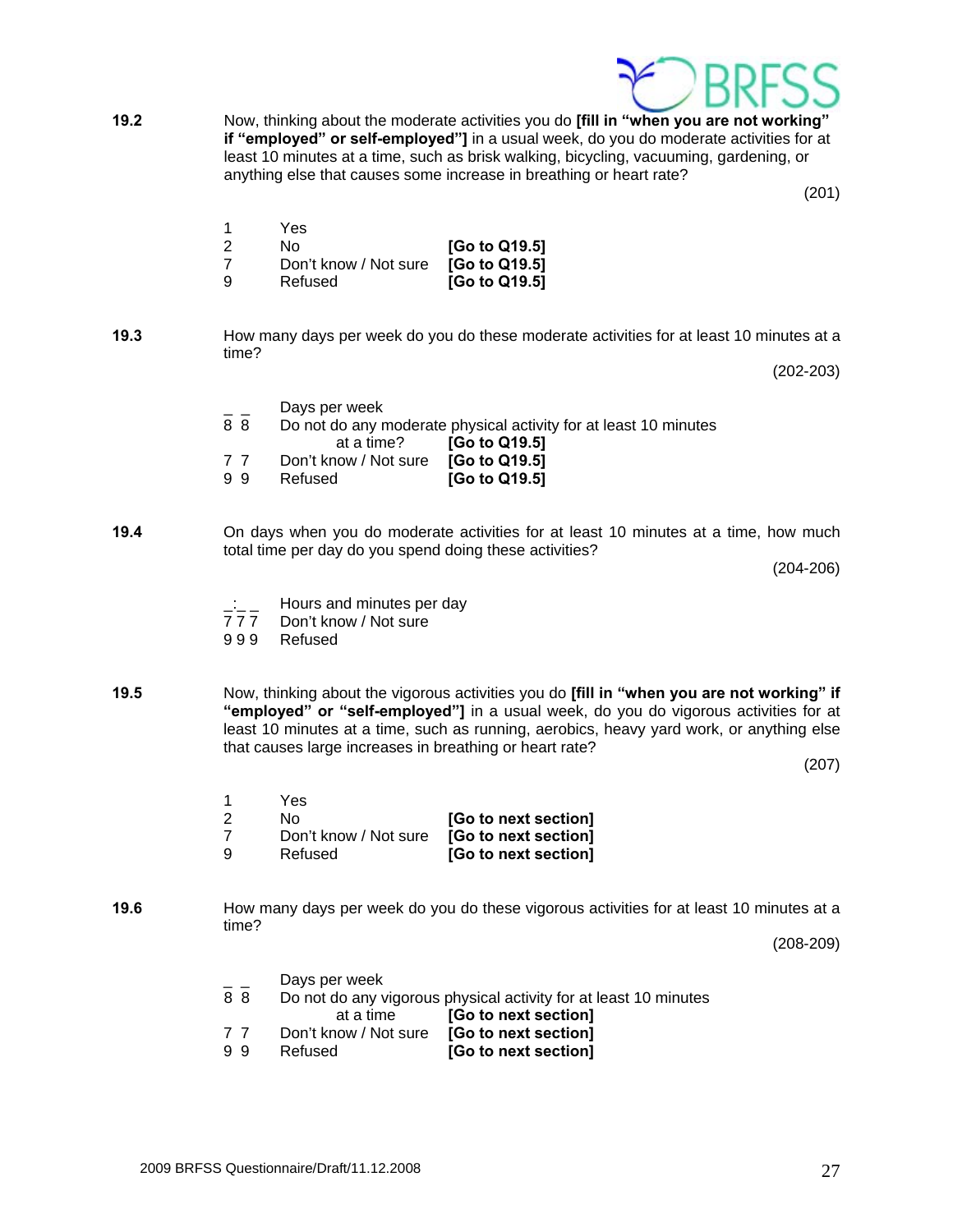

**19.7** On days when you do vigorous activities for at least 10 minutes at a time, how much total time per day do you spend doing these activities?

(210-212)

- $\frac{1}{2}$   $\frac{1}{2}$  Hours and minutes per day<br>777 Don't know / Not sure
- Don't know / Not sure
- 9 9 9 Refused

# Section 20: HIV/AIDS

#### **CATI note: If respondent is 65 years old or older, go to next section.**

The next few questions are about the national health problem of HIV, the virus that causes AIDS. Please remember that your answers are strictly confidential and that you don't have to answer every question if you do not want to. Although we will ask you about testing, we will not ask you about the results of any test you may have had.

| 20.1 | Have you ever been tested for HIV? Do not count tests you may have had as part of a |
|------|-------------------------------------------------------------------------------------|
|      | blood donation. Include testing fluid from your mouth.                              |

(213)

- 1 Yes 2 No **[Go to Q20.5]** 7 Don't know / Not sure **[Go to Q20.5]** 9 Refused **[Go to Q20.5]**
- **20.2** Not including blood donations, in what month and year was your last HIV test?

(214-219)

#### **NOTE: If response is before January 1985, code "Don't know."**

**CATI INSTRUCTION: If the respondent remembers the year but cannot remember the month, code the first two digits 77 and the last four digits for the year.** 

|         | Code month and year   |
|---------|-----------------------|
| 777777  | Don't know / Not sure |
| 99/9999 | Refused               |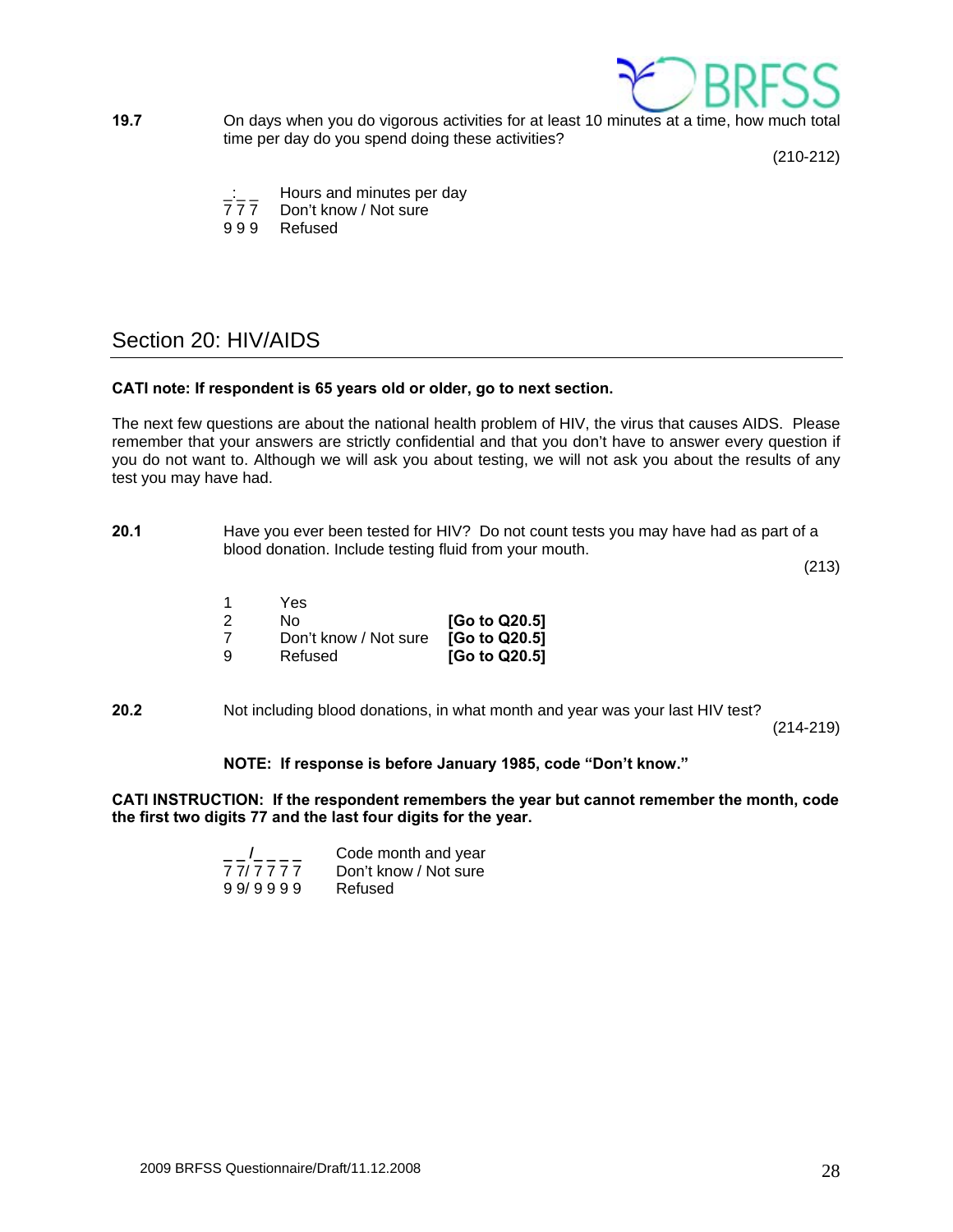

**20.3** Where did you have your last HIV test — at a private doctor or HMO office, at a counseling and testing site, at a hospital, at a clinic, in a jail or prison, at a drug treatment facility, at home, or somewhere else?

(220-221)

- 0 1 Private doctor or HMO office
- 0 2 Counseling and testing site
- 0 3 Hospital
- 0 4 Clinic<br>0 5 Jail or
- Jail or prison (or other correctional facility)
- 0 6 Drug treatment facility<br>0 7 At home
- 0 7 At home<br>0 8 Somewh
- Somewhere else
- 7 7 Don't know / Not sure
- 9 9 Refused

#### **CATI note: Ask Q20.4; if Q20.2 = within last 12 months. Otherwise, go to Q20.5.**

**20.4** Was it a rapid test where you could get your results within a couple of hours?

(222)

- 1 Yes<br>2 No
- No.
- 7 Don't know / Not sure
- 9 Refused
- **20.5** I'm going to read you a list. When I'm done, please tell me if any of the situations apply to you. You do not need to tell me which one.
	- **You have used intravenous drugs in the past year.**
	- You have been treated for a sexually transmitted or venereal disease in the past year.
	- You have given or received money or drugs in exchange for sex in the past year.
	- You had anal sex without a condom in the past year.

Do any of these situations apply to you?

(223)

- 1 Yes
- 2 No
	- 7 Don't know / Not sure
	- 9 Refused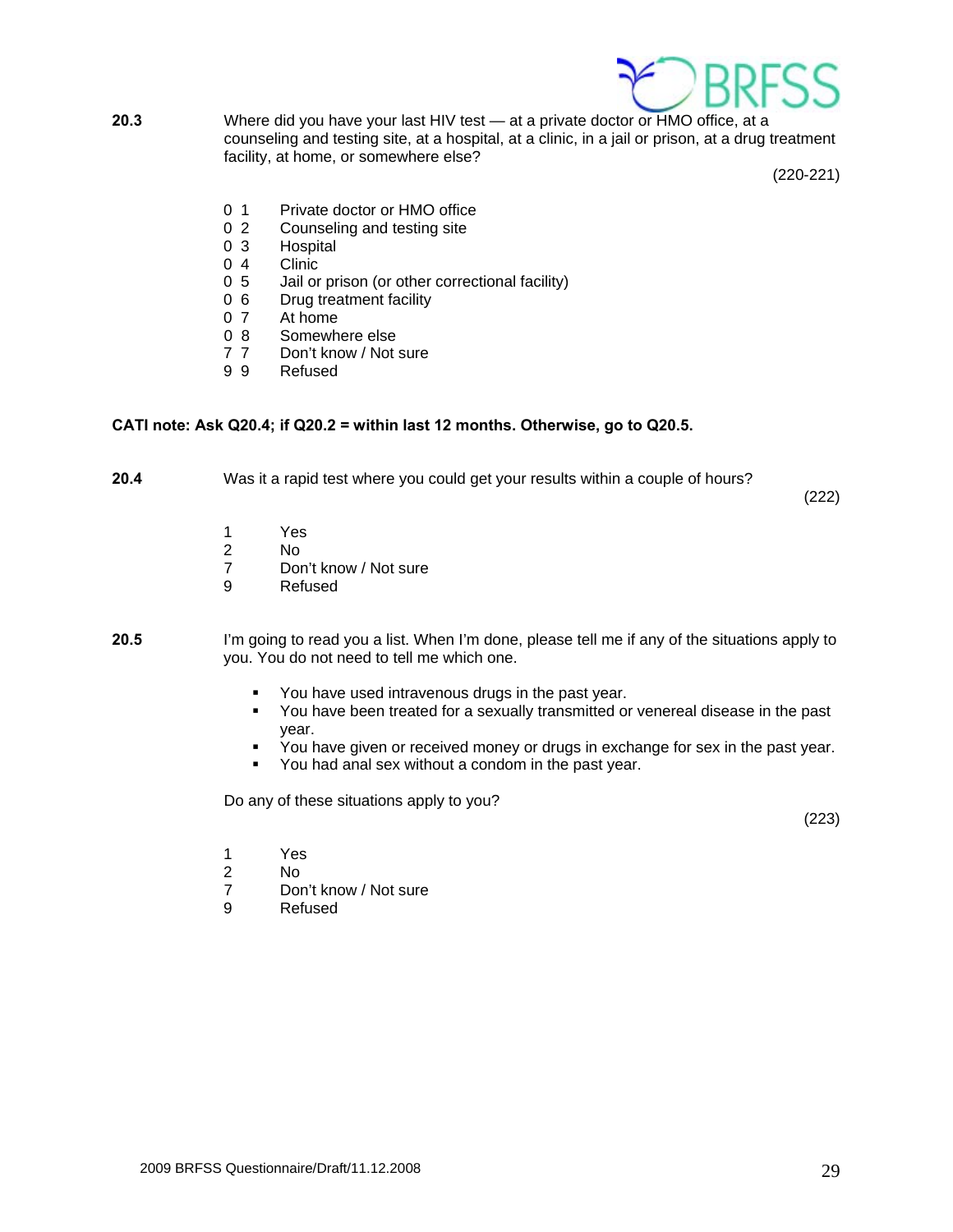

# Section 21: Emotional Support and Life Satisfaction

The next two questions are about emotional support and your satisfaction with life.

**21.1** How often do you get the social and emotional support you need?

**INTERVIEWER NOTE: If asked, say "please include support from any source."**

#### **Please read:**

- 1 Always
- 2 Usually
- 3 Sometimes<br>4 Rarely
- **Rarely**
- 5 Never

#### **Do not read:**

- 7 Don't know / Not sure<br>9 Refused
- **Refused**

**21.2** In general, how satisfied are you with your life?

(225)

(224)

#### **Please read:**

- 1 Very satisfied<br>2 Satisfied
- **Satisfied**
- 3 Dissatisfied<br>4 Verv dissatis
- Very dissatisfied

#### **Do not read:**

- 7 Don't know / Not sure
- 9 Refused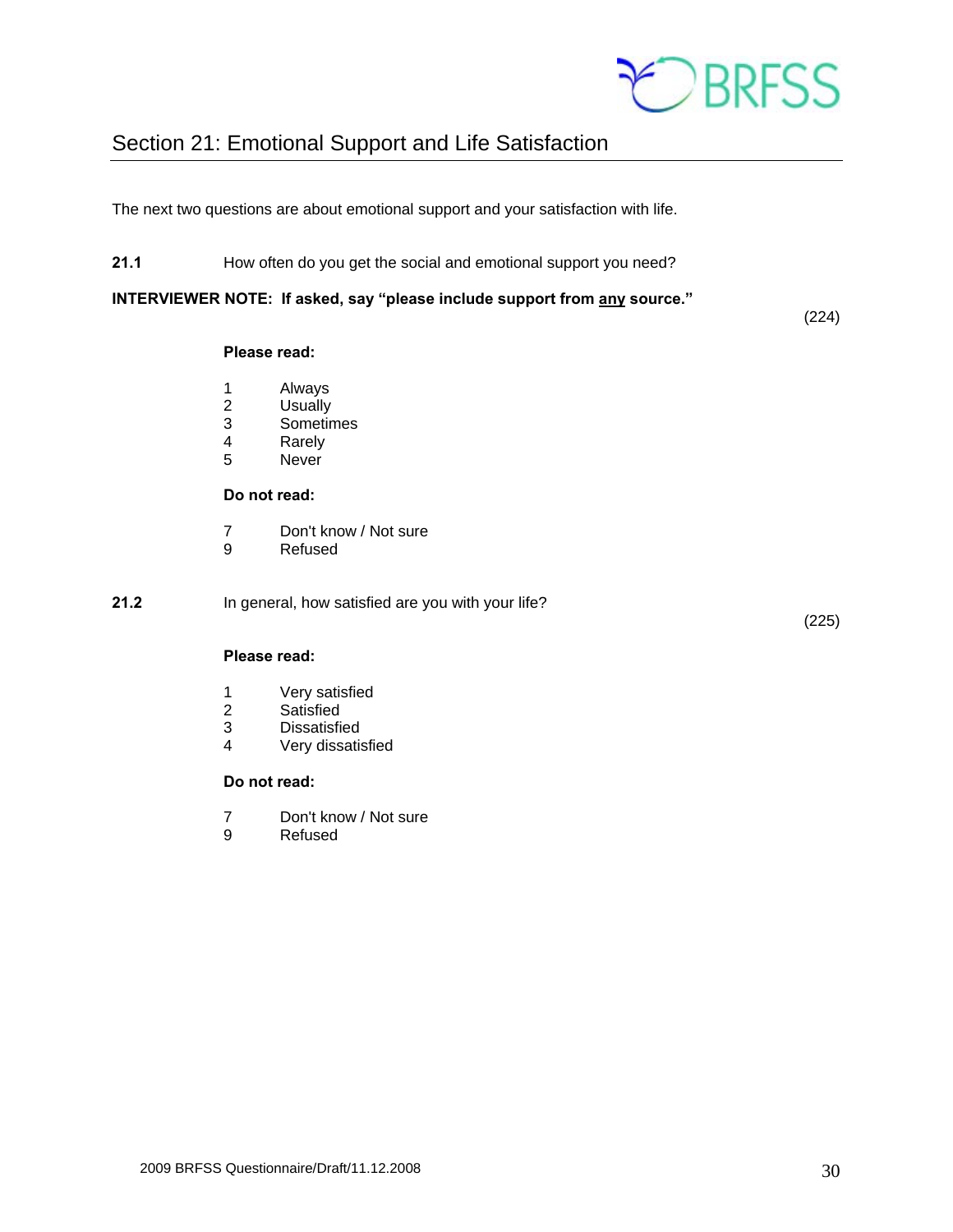

Now I am going to ask you about cancer.

**22.1** Have you EVER been told by a doctor, nurse, or other health professional that you had cancer? (226) **Read only if necessary:** By "other health professional" we mean a nurse practitioner, a physician's assistant, social worker, or some other licensed professional. 1 Yes 2 No **[Go to Core closing Statement]** 7 Don't know / Not sure **[Go to Core closing Statement]** 9 Refused **[Go to Core closing Statement] 22.2** How many different types of cancer have you had? (227) 1 Only one 2 Two 3 Three or more 7 Don't know / Not sure **[Go to Core closing Statement]** 9 Refused **[Go to Core closing Statement] 22.3** At what age were you told that you had cancer? (228-229)  $\frac{1}{7}$  Age in years<br>77 Don't know / Don't know / Not sure 9 9 Refused

**CATI note: If Q22.2 = 2 (Two) or 3 (Three or more), ask: "At what age was your first diagnosis of cancer?"** 

**INTERVIEWER NOTE: This question refers to the first time they were told about their first cancer.**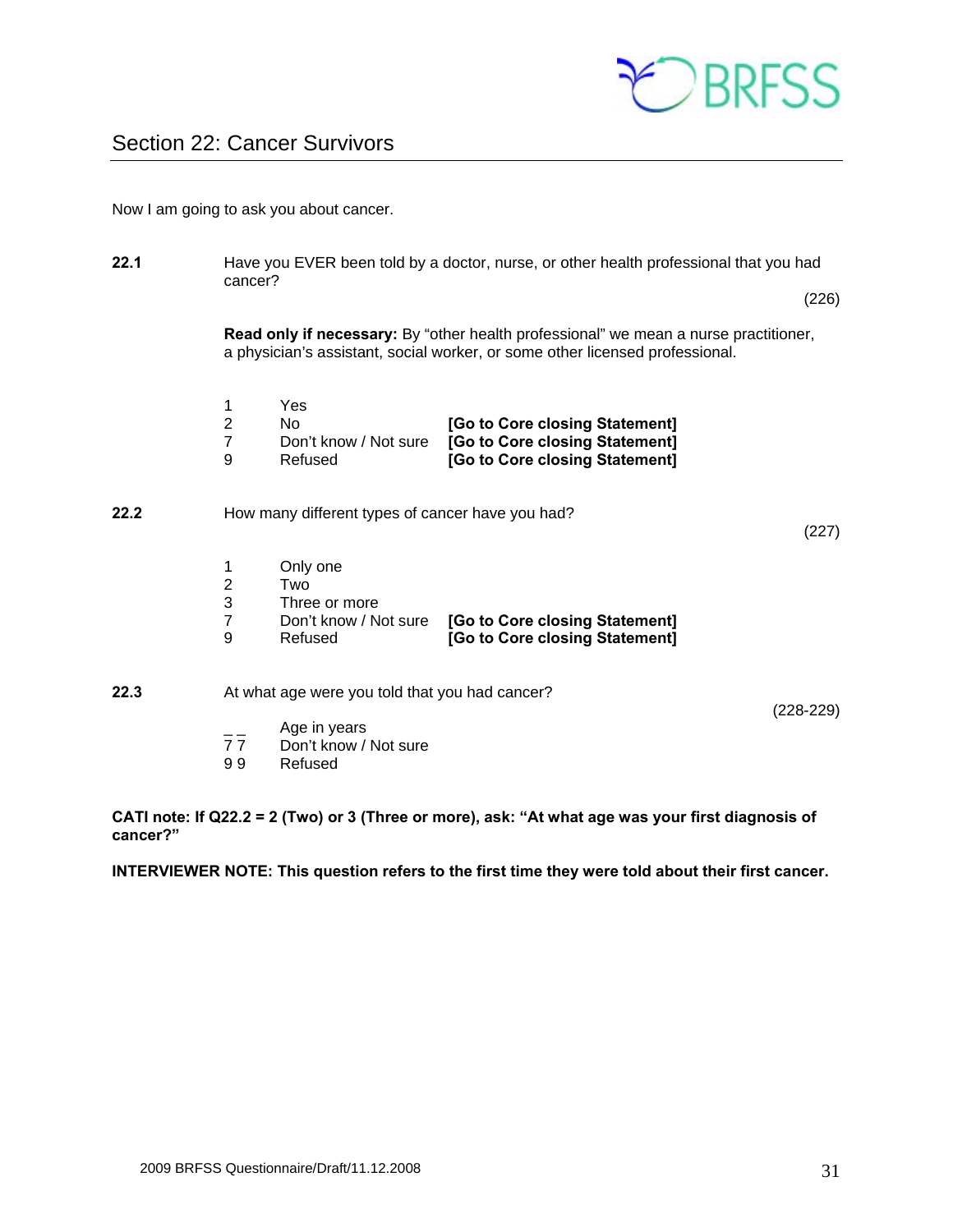



(230-231)

**If Q22.2 = 2 (Two) or 3 (Three or more), ask: "With your most recent diagnoses of cancer, what type of cancer was it?"** 

**INTERVIEWER NOTE: Please read list only if respondent needs prompting for cancer type (i.e., name of cancer) [1-28]:** 

- **Breast**
- 0 1 Breast cancer

#### **Female reproductive (Gynecologic)**

- 0 2 Cervical cancer (cancer of the cervix)
- 0 3 Endometrial cancer (cancer of the uterus)
- 0 4 Ovarian cancer (cancer of the ovary)

#### **Head/Neck**

- 0 5 Head and neck cancer<br>0 6 Oral cancer
- Oral cancer
- 07 Pharyngeal (throat) cancer
- 08 Thyroid

#### **Gastrointestinal**

- 0 9 Colon (intestine) cancer
- 1 0 Esophageal (esophagus)
- 11 Liver cancer
- 1 2 Pancreatic (pancreas) cancer
- 1 3 Rectal (rectum) cancer
- 1 4 Stomach

#### **Leukemia/Lymphoma (lymph nodes and bone marrow)**

- 1 5 Hodgkin's Lymphoma (Hodgkin's disease)
- 1 6 Leukemia (blood) cancer
- 1 7 Non-Hodgkin's Lymphoma

#### **Male reproductive**

- 1 8 Prostate cancer
- 1 9 Testicular cancer

# **Skin**<br>20

- **Melanoma**
- 2 1 Other skin cancer

#### **Thoracic**

- 22 Heart
- 23 Lung

#### **Urinary cancer:**

- 2 4 Bladder cancer
- 2 5 Renal (kidney) cancer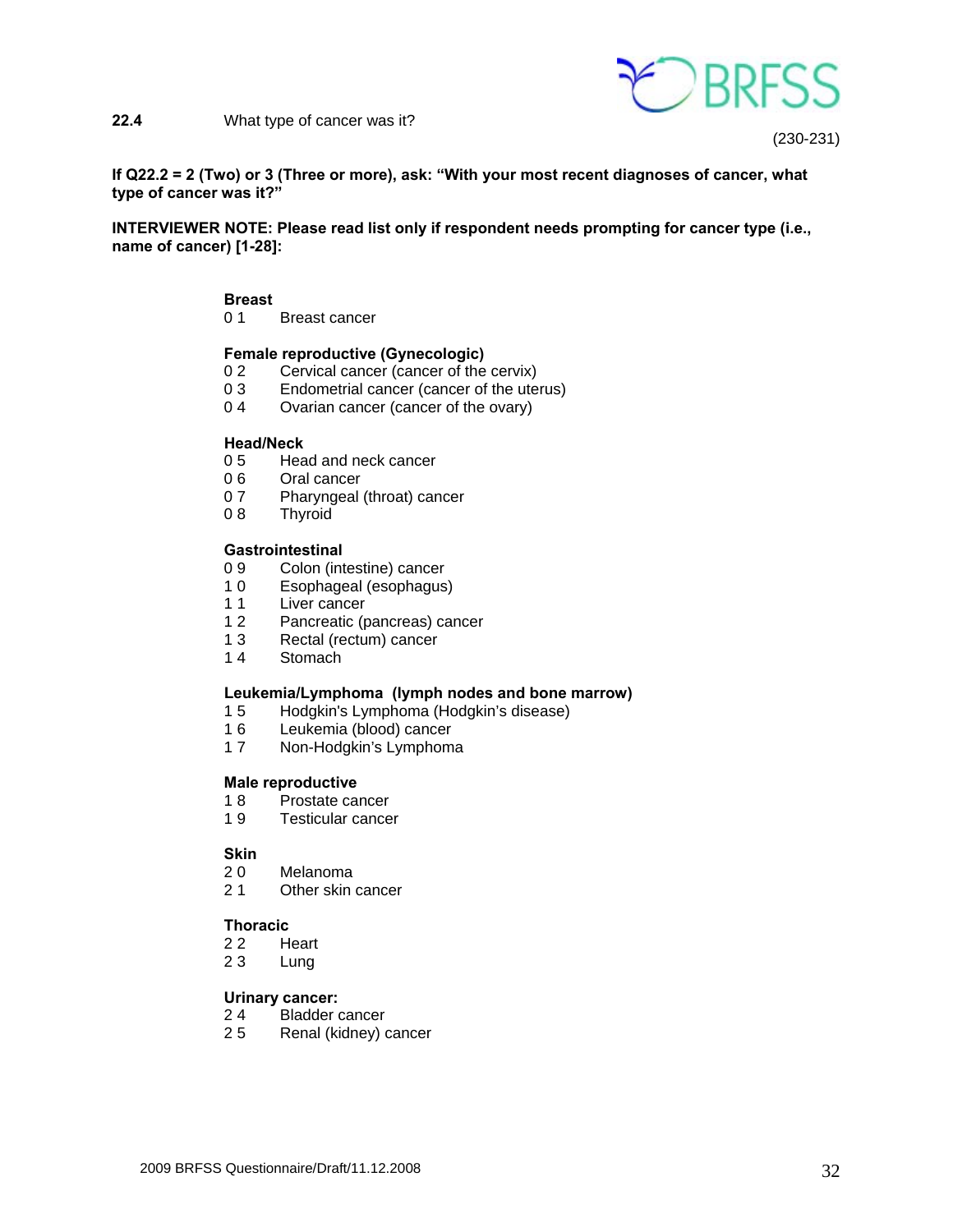

#### **Others**

- 26 Bone
- 27 Brain
- 2 8 Neuroblastoma
- 2 9 Other

#### **Do not read:**

- 77 Don't know / Not sure<br>99 Refused
- **Refused**

#### **[CELL PHONE QUESTIONS to be inserted in Demographics Section following Q12.19]**

**12.19a** Do you have a cell phone for personal use? Please include cell phones used for both business and personal use.

(232)

- 1 Yes **[Go to Q12.19c]**
- 2 No<br>7 Dor
- Don't know / Not sure
- 9 Refused

**12.19b** Do you share a cell phone for personal use (at least one-third of the time) with other adults?

|   | Yes                                         | [Go to Q12.19d] |
|---|---------------------------------------------|-----------------|
|   | N٥                                          | [Go to Q12.20]  |
|   | Don't know / Not sure <b>[Go to Q12.20]</b> |                 |
| a | Refused                                     | [Go to Q12.20]  |

**12.19c.** Do you usually share this cell phone (at least one-third of the time) with any other adults?

(234)

(233)

- 1 Yes
- 2 No
- 7 Don't know / Not sure<br>9 Refused
- **Refused**
- **12.19d.** Thinking about all the phone calls that you receive on your landline or cell phone, what percent, between 0 and 100, are received on your cell phone?

(235-237)

- Enter percent (1 to 100)
- 8 8 8 Zero<br>7 7 7 Don't
- Don't know / Not sure
- 9 9 9 Refused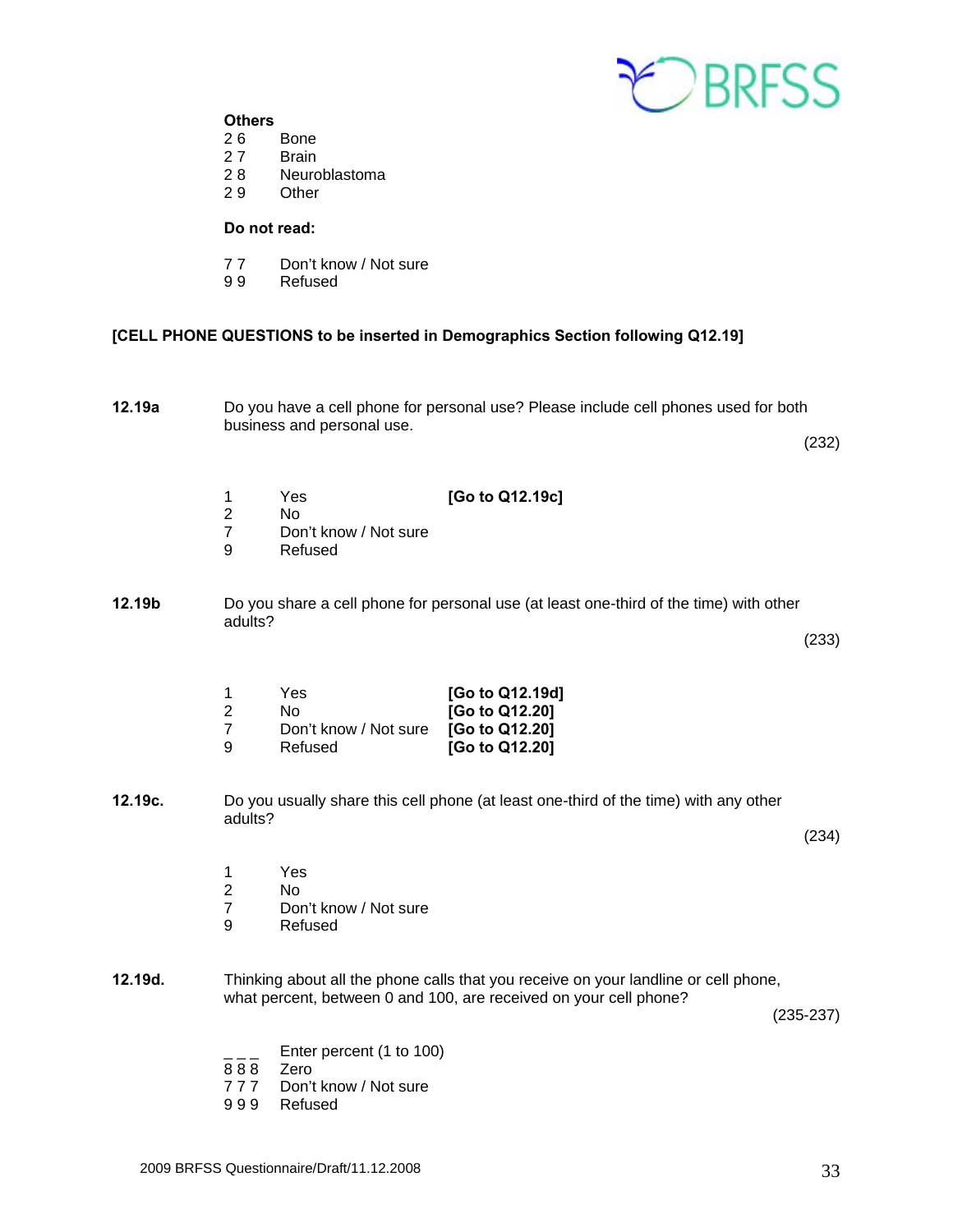

# **Closing Statement or Transition to Modules and/or State-Added Questions**

#### **Closing statement**

#### **Please read:**

That was my last question. Everyone's answers will be combined to give us information about the health practices of people in this state. Thank you very much for your time and cooperation.

**Or** 

#### **Transition to modules and/or state-added questions**

#### **Please read:**

Finally, I have just a few questions left about some other health topics.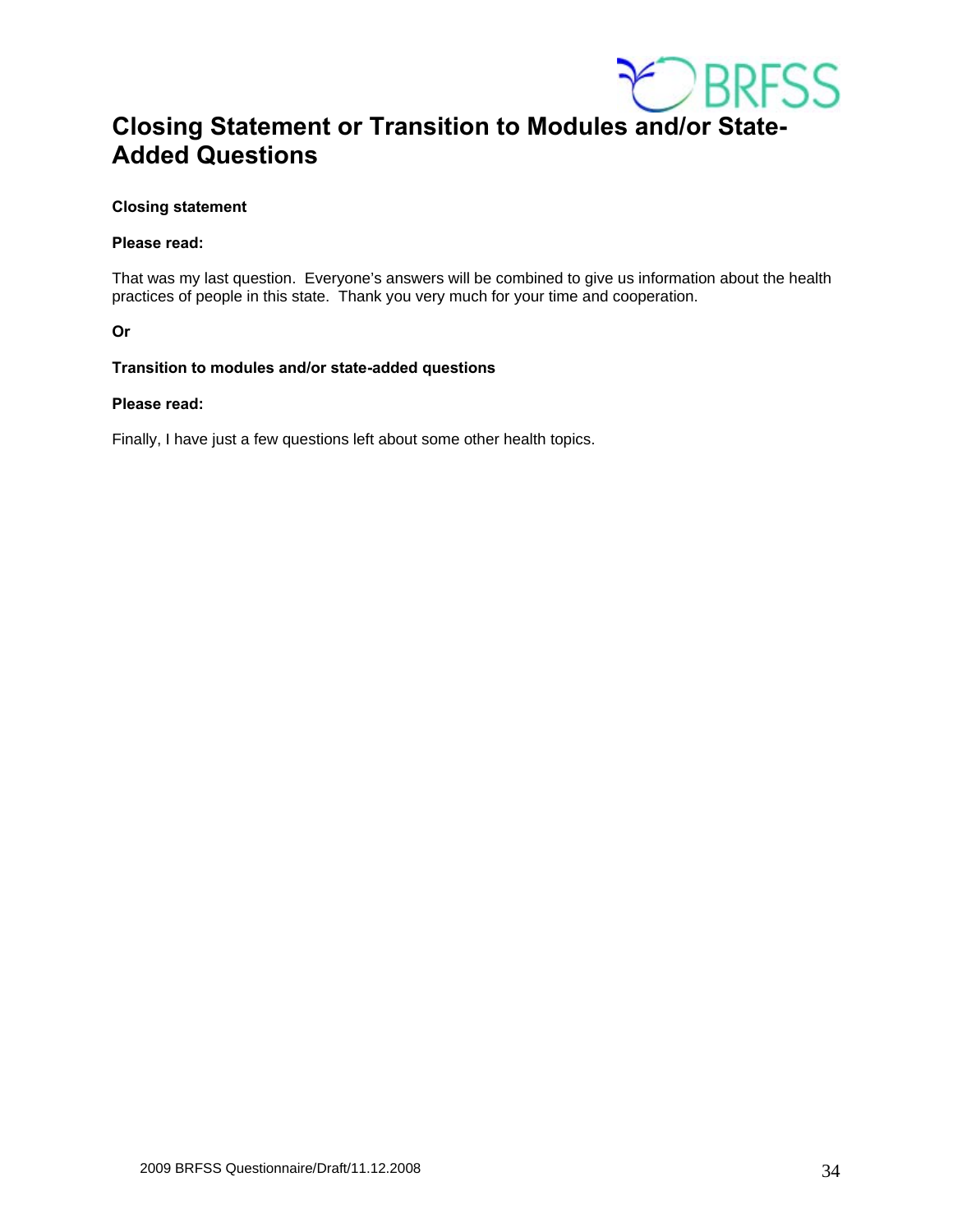

# **Optional Modules**

## Module 1: Pre-Diabetes

#### **NOTE: Only asked of those not responding "Yes" (code = 1) to Core Q6.1 (Diabetes awareness question).**

**1.** Have you had a test for high blood sugar or diabetes within the past three years?

(245)

- 1 Yes<br>2 No
- 2 No
- 7 Don't know / Not sure
- 9 Refused

#### **CATI note: If Core Q6.1 = 4 (No, pre-diabetes or borderline diabetes); answer Q2 "Yes" (code = 1).**

**2.** Have you ever been told by a doctor or other health professional that you have pre-diabetes or borderline diabetes?

 **If "Yes" and respondent is female, ask: "Was this only when you were pregnant?"** 

(246)

- 1 Yes
- 2 Yes, during pregnancy
- 3 No
- 7 Don't know / Not sure<br>9 Refused
- **Refused**

## Module 2: Diabetes

#### **To be asked following Core Q6.1; if response is "Yes" (code = 1)**

**1.** How old were you when you were told you have diabetes?

(247-248)

- \_ \_ Code age in years **[97 = 97 and older]**
- 9 8 Don't know / Not sure<br>9 9 Refused
- **Refused**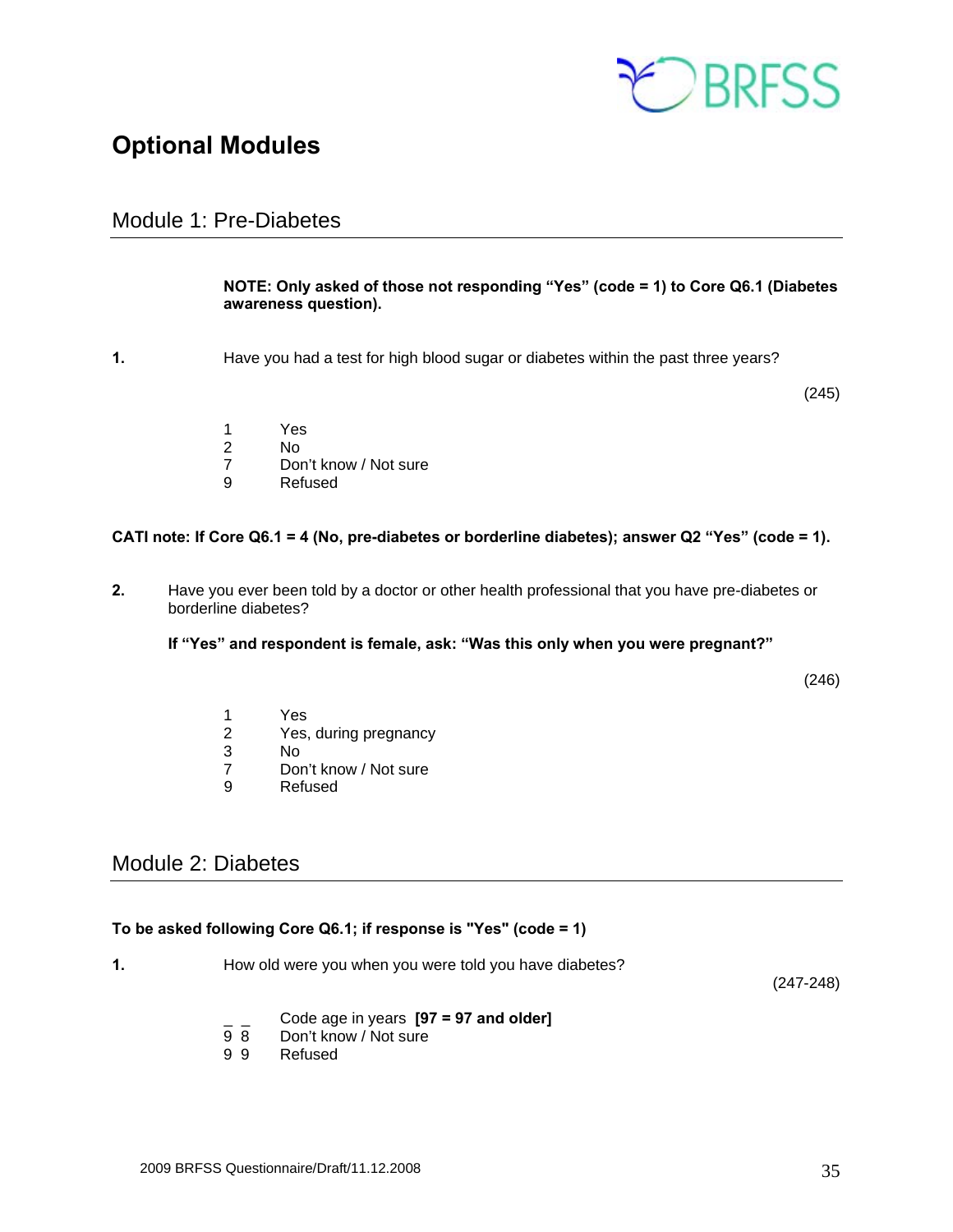

**2.** Are you now taking insulin?

(249)

- 1 Yes
- 2 No
- 9 Refused
- **3.** About how often do you check your blood for glucose or sugar? Include times when checked by a family member or friend, but do NOT include times when checked by a health professional.

(250-252)

|     | Times per day         |
|-----|-----------------------|
|     | Times per week        |
|     | Times per month       |
|     | Times per year        |
| 888 | <b>Never</b>          |
| 777 | Don't know / Not sure |
|     | Refused               |

**4.** About how often do you check your feet for any sores or irritations? Include times when checked by a family member or friend, but do NOT include times when checked by a health professional.

(253–255)

- $1 -$  Times per day 2 \_ \_ Times per week<br>3 Times per mont  $\overline{a}$   $\overline{b}$   $\overline{c}$   $\overline{d}$   $\overline{d}$   $\overline{d}$   $\overline{d}$   $\overline{d}$   $\overline{d}$   $\overline{d}$   $\overline{d}$   $\overline{d}$   $\overline{d}$   $\overline{d}$   $\overline{d}$   $\overline{d}$   $\overline{d}$   $\overline{d}$   $\overline{d}$   $\overline{d}$   $\overline{d}$   $\overline{d}$   $\overline{d}$   $\overline{d}$   $\overline{$ 4 \_ \_ Times per year  $\frac{4}{5}$   $\frac{1}{5}$   $\frac{1}{5}$   $\frac{1}{5}$   $\frac{1}{5}$  No feet 8 8 8 Never 7 7 7 Don't know / Not sure 9 9 9 Refused
- **5.** About how many times in the past 12 months have you seen a doctor, nurse, or other health professional for your diabetes?

(256-257)

- \_ \_ Number of times **[76 = 76 or more]**
- **None**
- 7 7 Don't know / Not sure
- 9 9 Refused
- **6.** A test for "A one C" measures the average level of blood sugar over the past three months. About how many times in the past 12 months has a doctor, nurse, or other health professional checked you for "A one C"?

(258-259)

- \_ \_ Number of times **[76 = 76 or more]**
- 8 8 None<br>9 8 Never
- Never heard of "A one C" test
- 7 7 Don't know / Not sure
- 9 9 Refused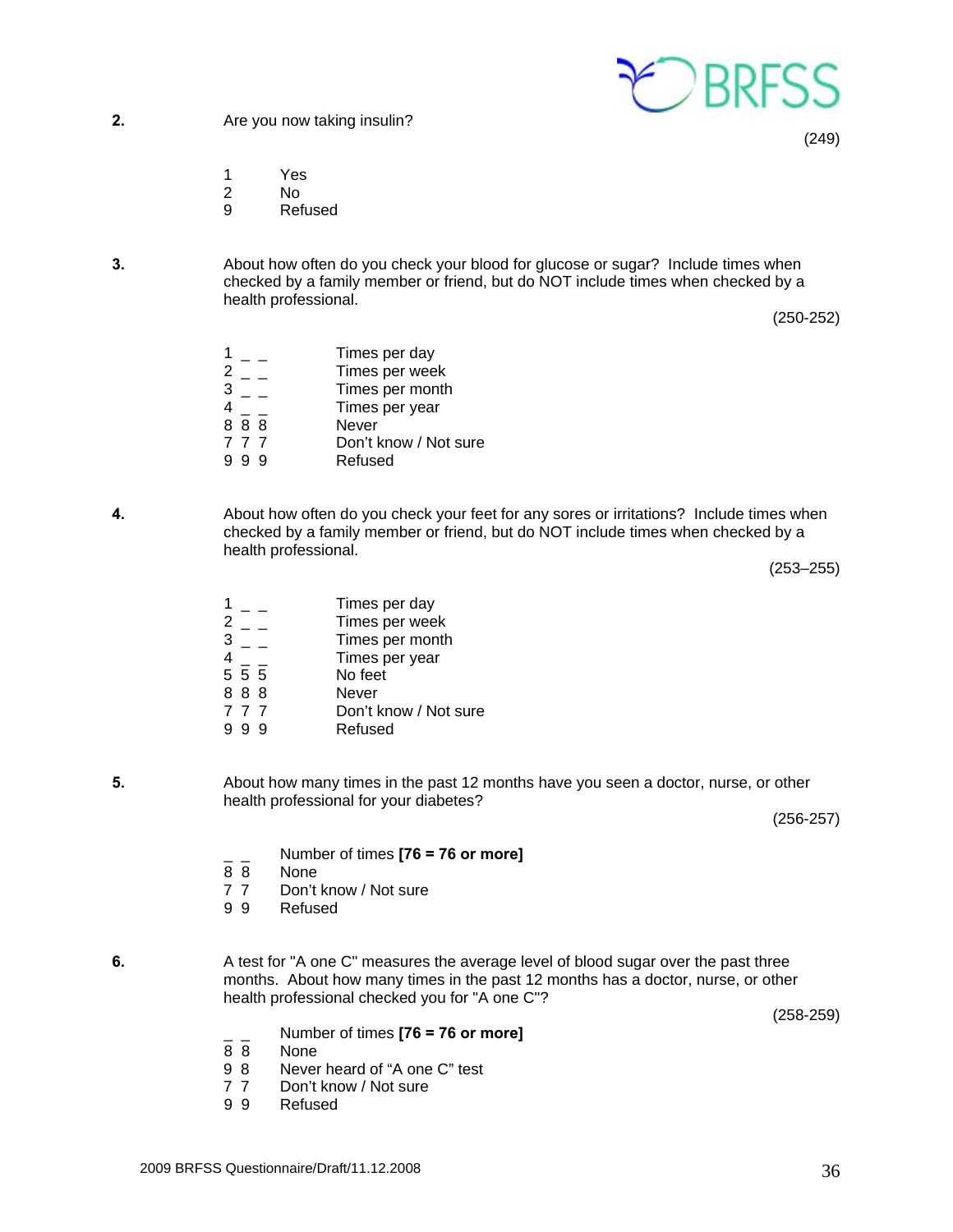

#### **CATI note: If Q4 = 555 (No feet), go to Q8.**

| About how many times in the past 12 months has a health professional checked your feet |  |
|----------------------------------------------------------------------------------------|--|
| for any sores or irritations?                                                          |  |
| $(260-261)$                                                                            |  |

- \_ \_ Number of times **[76 = 76 or more]**
- 8 8 None<br>7 7 Don't
- Don't know / Not sure
- 9 9 Refused
- **8.** When was the last time you had an eye exam in which the pupils were dilated? This would have made you temporarily sensitive to bright light.

#### **Read only if necessary:**

- 1 Within the past month (anytime less than 1 month ago)<br>2 Within the past year (1 month but less than 12 months a
- 2 Within the past year (1 month but less than 12 months ago)<br>3 Within the past 2 years (1 year but less than 2 years ago)
- Within the past 2 years (1 year but less than 2 years ago)
- 4 2 or more years ago

#### **Do not read:**

- 7 Don't know / Not sure
- 8 Never
- 9 Refused

#### **9.** Has a doctor ever told you that diabetes has affected your eyes or that you had retinopathy?

(263)

(264)

(262)

- 1 Yes
- 2 No
- 7 Don't know / Not sure
- 9 Refused

#### **10.** Have you ever taken a course or class in how to manage your diabetes yourself?

- 1 Yes
- 2 No
	- 7 Don't know / Not sure
	- 9 Refused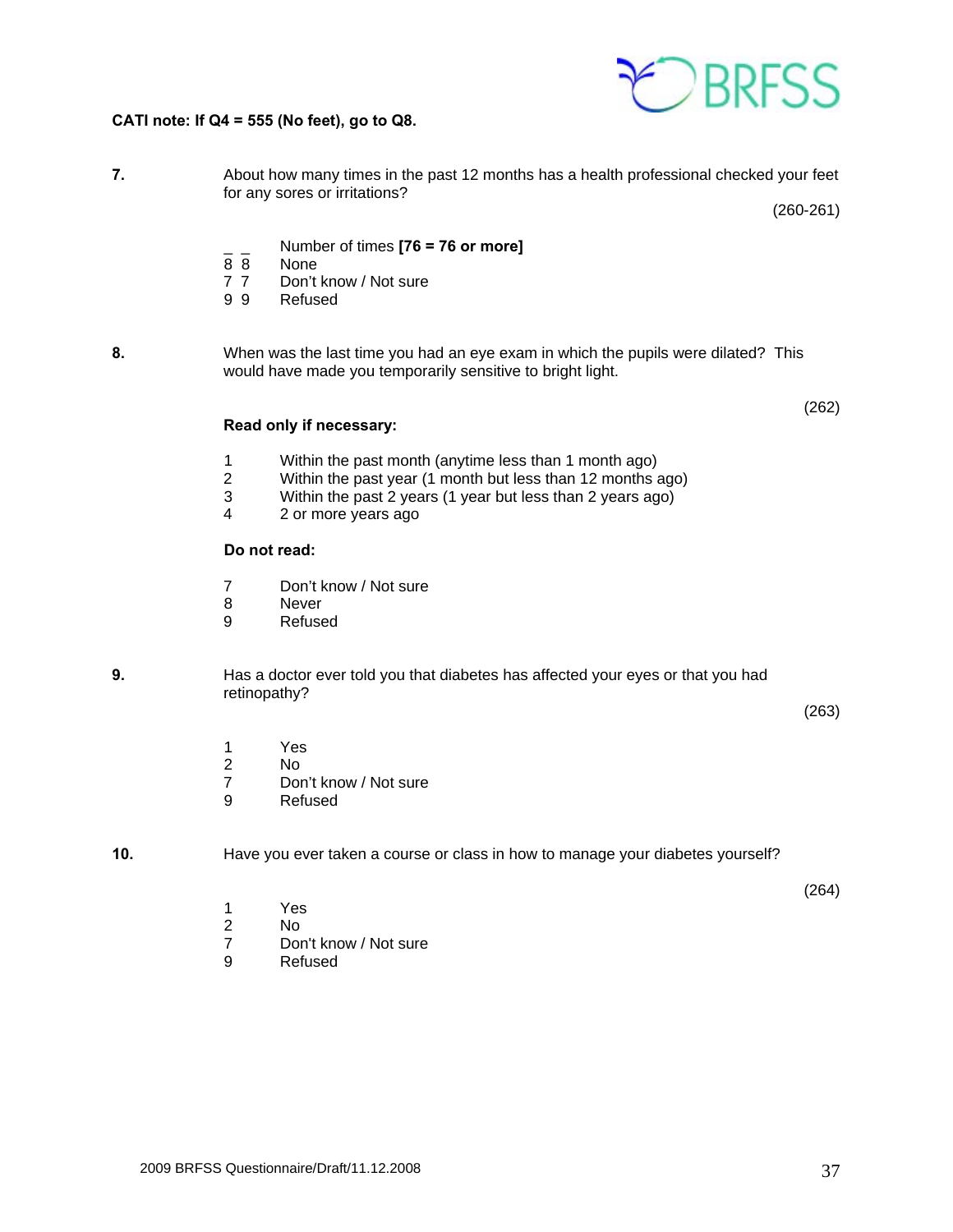

## Module 7: Actions to Control High Blood Pressure

#### **CATI note: If Core Q7.1 = 1 (Yes); continue. Otherwise, go to next module.**

Are you now doing any of the following to help lower or control your high blood pressure?

**1.** (Are you) changing your eating habits (to help lower or control your high blood pressure)? (295)

- 1 Yes
- 2 No
- 7 Don't know / Not sure
- 9 Refused

#### **2.** (Are you) cutting down on salt (to help lower or control your high blood pressure)?

(296)

- 1 Yes
- 2 No
- Do not use salt
- 7 Don't know / Not sure
- 9 Refused

**3.** (Are you) reducing alcohol use (to help lower or control your high blood pressure)?

(297)

- 1 Yes
- 2 No
- Do not drink
- 7 Don't know / Not sure<br>9 Refused
- **Refused**

**4.** (Are you) exercising (to help lower or control your high blood pressure)?

(298)

- 1 Yes
- 2 No
- 7 Don't know / Not sure
- 9 Refused

Has a doctor or other health professional ever advised you to do any of the following to help lower or control your high blood pressure?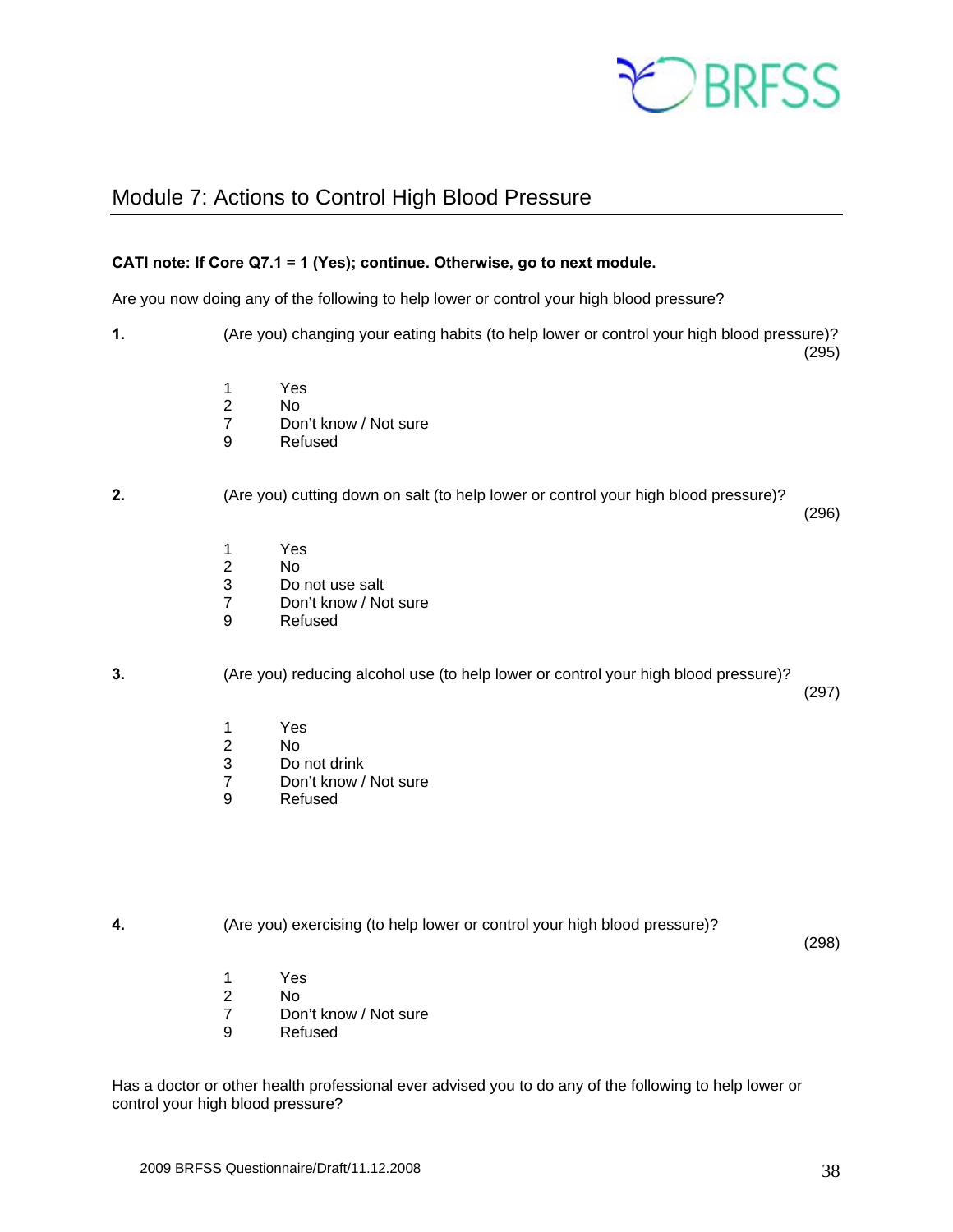

**5.** (Ever advised you to) change your eating habits (to help lower or control your high blood pressure)?

(299)

- 1 Yes
- 2 No
	- 7 Don't know / Not sure
	- 9 Refused

#### **6.** (Ever advised you to) cut down on salt (to help lower or control your high blood pressure)?

(300)

- 1 Yes
- 2 No
	- 3 Do not use salt<br>7 Don't know / No
	- Don't know / Not sure
	- 9 Refused
- **7.** (Ever advised you to) reduce alcohol use (to help lower or control your high blood pressure)?

(301)

- 1 Yes<br>2 No
- N<sub>o</sub>
- 3 Do not drink<br>7 Don't know /
- Don't know / Not sure
- 9 Refused

#### **8.** (Ever advised you to) exercise (to help lower or control your high blood pressure)?

(302)

- 1 Yes
- 2 No<br>7 Dor
- Don't know / Not sure
- 9 Refused

**9.** (Ever advised you to) take medication (to help lower or control your high blood pressure)?

(303)

- 1 Yes
- 2 No
	- 7 Don't know / Not sure
	- 9 Refused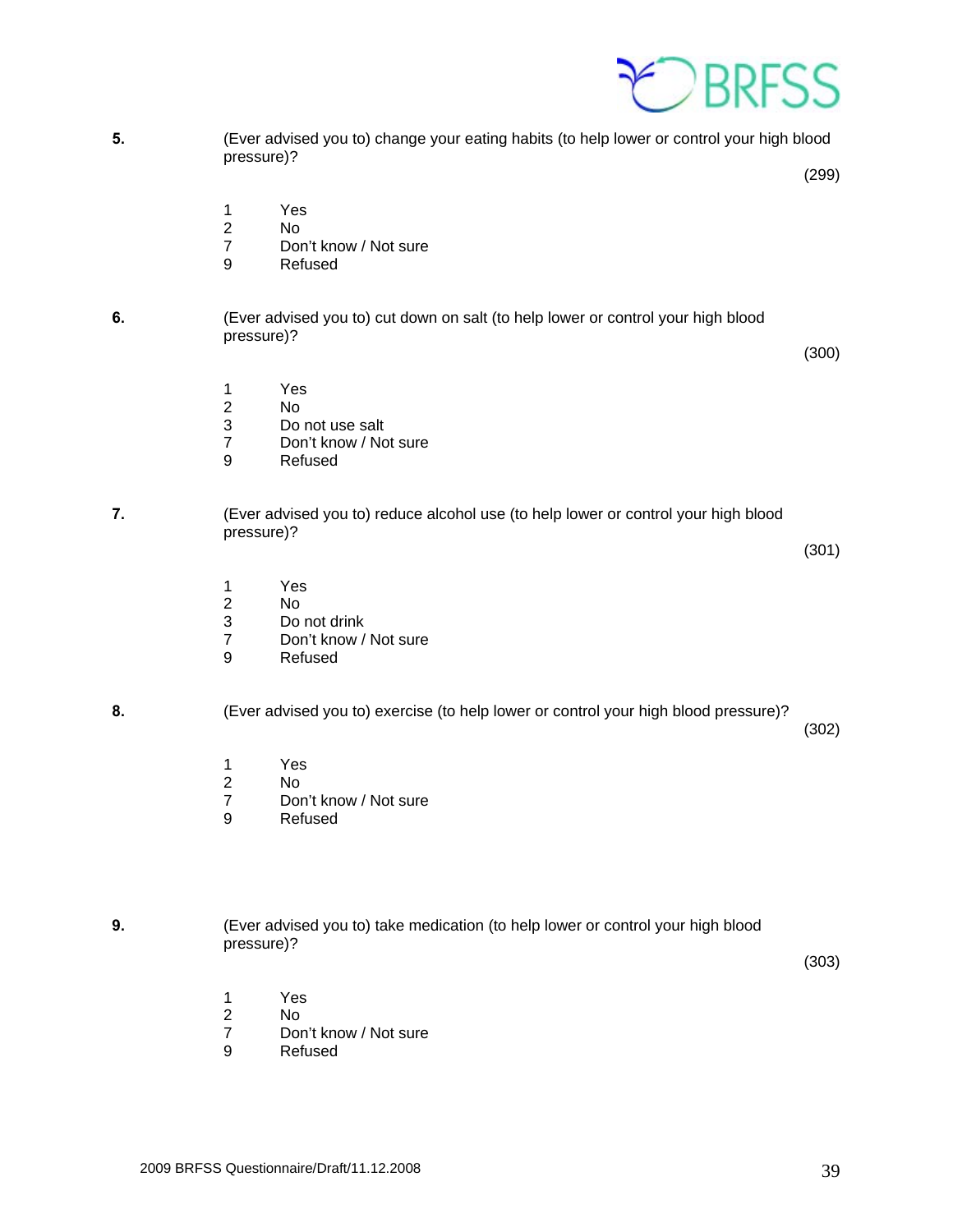

#### **10.** Were you told on **two or more different visits** to a doctor or other health professional that you had high blood pressure?

(304)

#### **If "Yes" and respondent is** *female***, ask: "***Was this only when you were pregnant***?"**

- 1 Yes
- 2 Yes, but female told only during pregnancy
- 3 No
- Told borderline or pre-hypertensive
- 7 Don't know / Not sure
- 9 Refused

## Module 8: Heart Attack and Stroke

Now I would like to ask you about your knowledge of the signs and symptoms of a heart attack and stroke.

Which of the following do you think is a symptom of a heart attack? For each, tell me "yes," "no," or you**'**re "not sure."

**1.** (Do you think) pain or discomfort in the jaw, neck, or back (are symptoms of a heart attack?)

- 1 Yes
- 2 No<br>7 Dor Don't know / Not sure
- 9 Refused

**2.** (Do you think) feeling weak, lightheaded, or faint (are symptoms of a heart attack?)

(306)

(305)

- 1 Yes
- 2 No<br>7 Dor
- Don't know / Not sure
- 9 Refused

#### **3.** (Do you think) chest pain or discomfort (are symptoms of a heart attack?)

(307)

- 1 Yes
- 2 No
	- 7 Don't know / Not sure
	- 9 Refused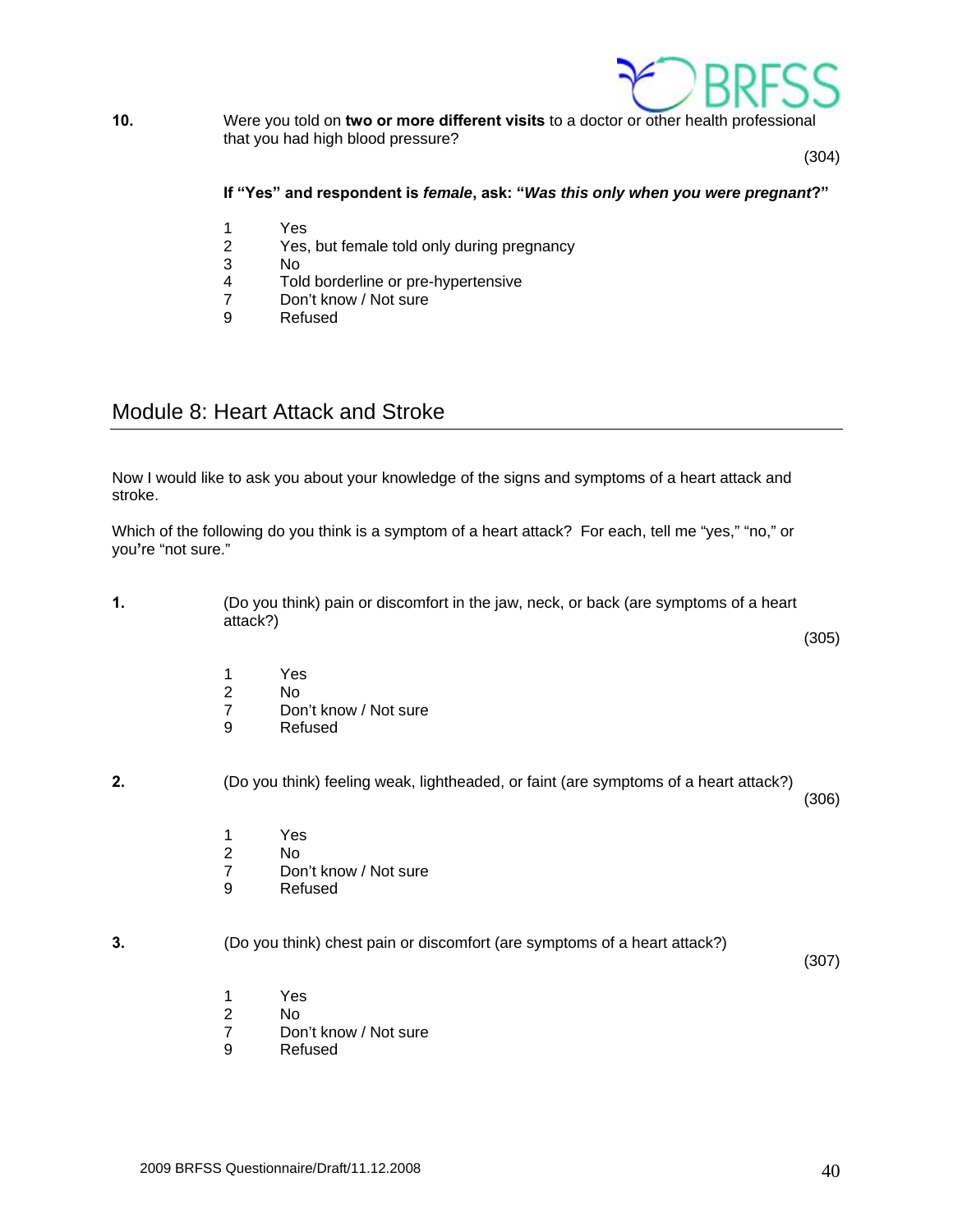

- 1 Yes
- 2 No
	- 7 Don't know / Not sure<br>9 Refused
	- **Refused**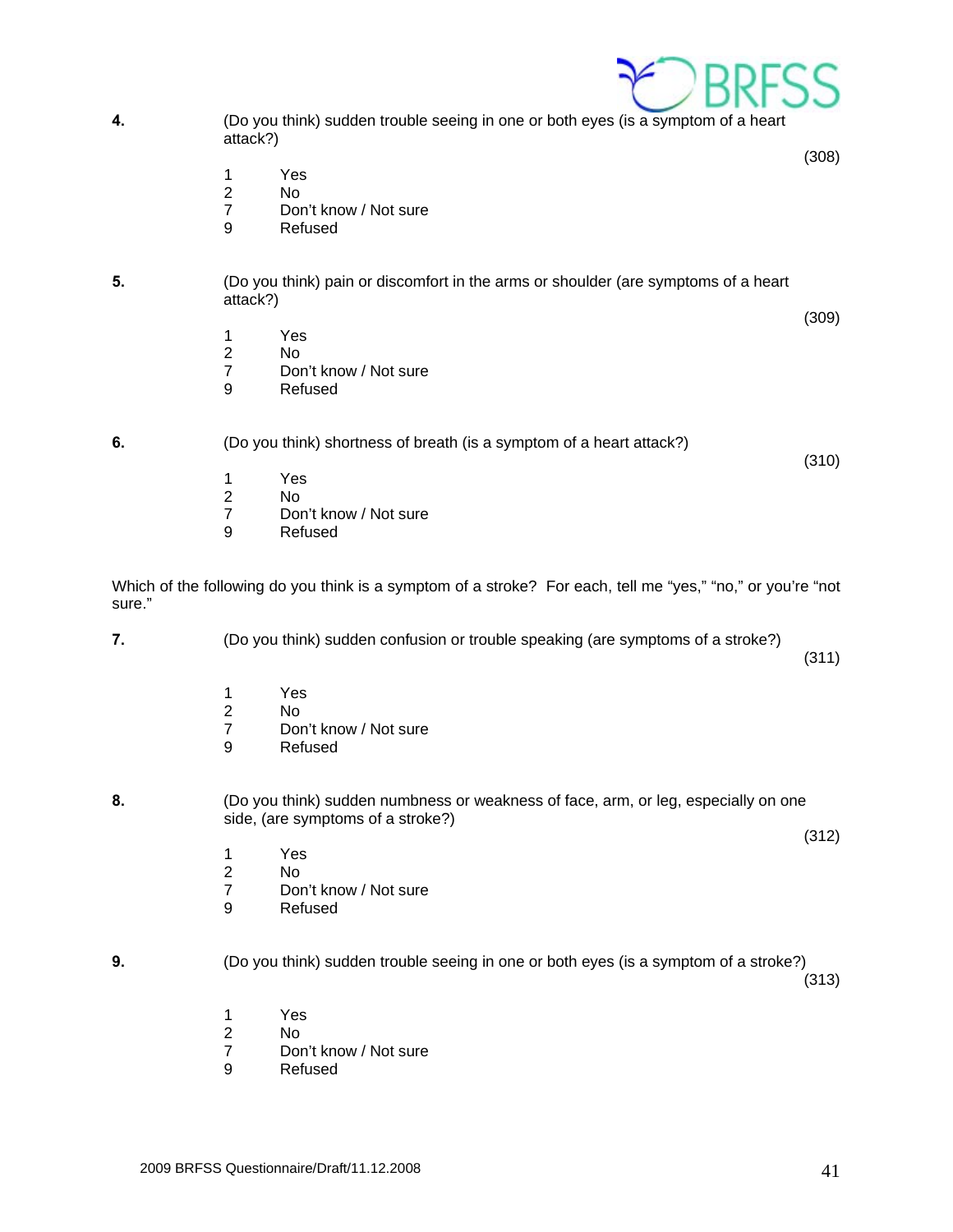2009 BRFSS Questionnaire/Draft/11.12.2008 42

- - 1 Yes
	- 2 No
	- 7 Don't know / Not sure
	- 9 Refused

#### **11.** (Do you think) sudden trouble walking, dizziness, or loss of balance (are symptoms of a stroke?) (315)

- 1 Yes<br>2 No
- 2 No
	- 7 Don't know / Not sure
	- 9 Refused

#### **12.** (Do you think) severe headache with no known cause (is a symptom of a stroke?)

- 1 Yes<br>2 No
- 2 No<br>7 Dor
- Don't know / Not sure
- 9 Refused
- **13.** If you thought someone was having a heart attack or a stroke, what is the first thing you would do?

(317)

(316)

#### **Please read:**

- 1 Take them to the hospital<br>2 Tell them to call their docter
- Tell them to call their doctor
- 3 Call 911
- 4 Call their spouse or a family member

 **Or**

5 Do something else

#### **Do not read:**

- 7 Don't know / Not sure
- 9 Refused

Module 9: Women's Health

#### **CATI note: If respondent is male, go to the next module.**

The next questions are about breast and cervical cancer.



**10.** (Do you think) sudden chest pain or discomfort (are symptoms of a stroke?)

(314)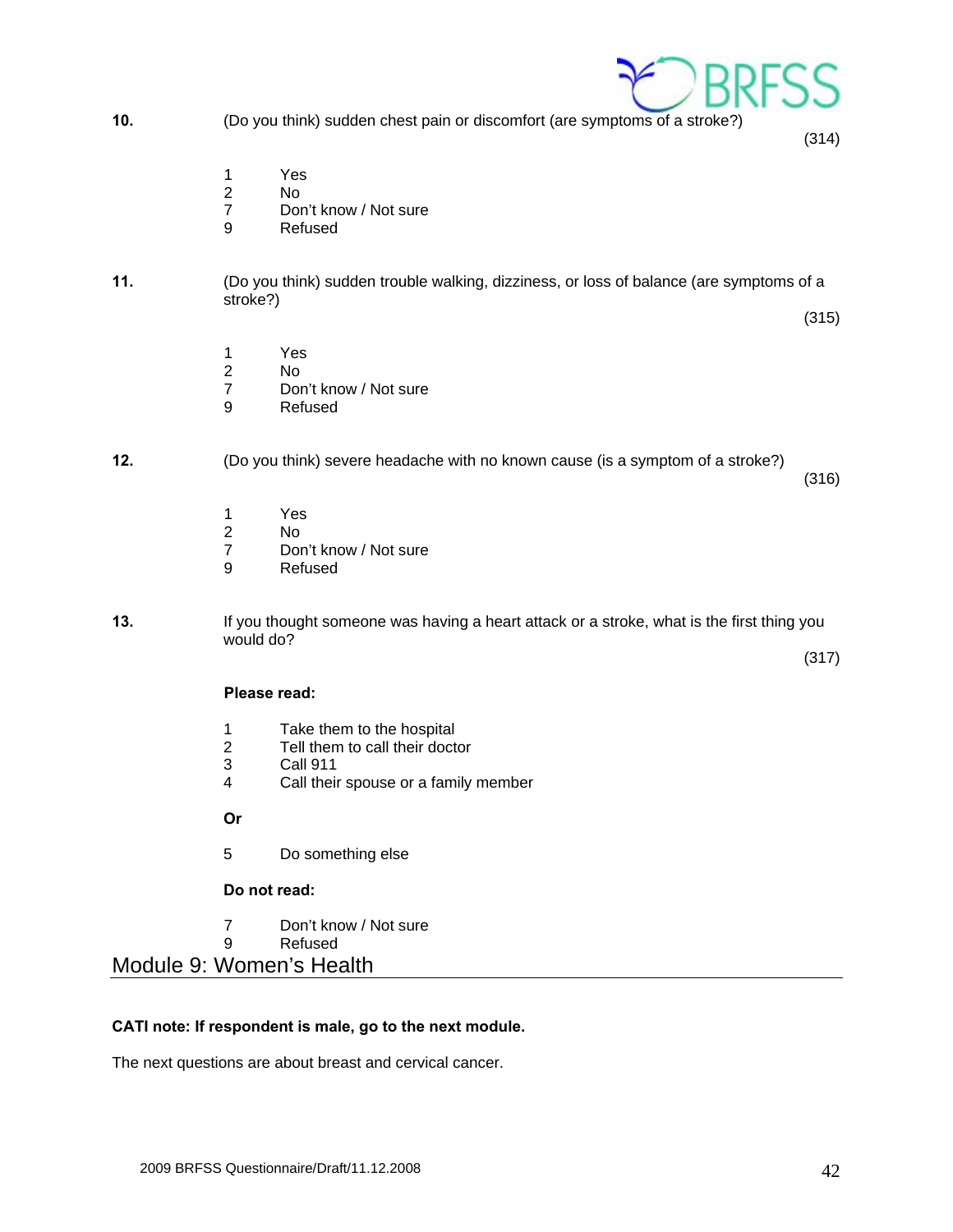

**1.** A mammogram is an x-ray of each breast to look for breast cancer. Have you ever had a mammogram?

(318)

- 1 Yes
- 2 No **[Go to Q3]** 7 Don't know / Not sure **[Go to Q3]**
- 9 Refused **[Go to Q3]**
- **2.** How long has it been since you had your last mammogram?

(319)

#### **Read only if necessary:**

- 1 Within the past year (anytime less than 12 months ago)
- 2 Within the past 2 years (1 year but less than 2 years ago)
- 3 Within the past 3 years (2 years but less than 3 years ago)
- 4 Within the past 5 years (3 years but less than 5 years ago)
- 5 Five or more years ago

#### **Do not read:**

- 7 Don't know / Not sure
- 9 Refused
- 

**3.** A clinical breast exam is when a doctor, nurse, or other health professional feels the breasts for lumps. Have you ever had a clinical breast exam?

(320)

(321)

|   | Yes                              |                                     |
|---|----------------------------------|-------------------------------------|
|   | No.                              | [G <sub>o</sub> to Q <sub>5</sub> ] |
|   | Don't know / Not sure [Go to Q5] |                                     |
| a | Refused                          | [G <sub>o</sub> to Q <sub>5</sub> ] |

**4.** How long has it been since your last breast exam?

#### **Read only if necessary:**

- 1 Within the past year (anytime less than 12 months ago)
- 2 Within the past 2 years (1 year but less than 2 years ago)
- 3 Within the past 3 years (2 years but less than 3 years ago)
- 4 Within the past 5 years (3 years but less than 5 years ago)<br>5 Five or more years ago
- Five or more years ago

#### **Do not read:**

- 7 Don't know / Not sure
- 9 Refused
- **5.** A Pap test is a test for cancer of the cervix. Have you ever had a Pap test?

(322)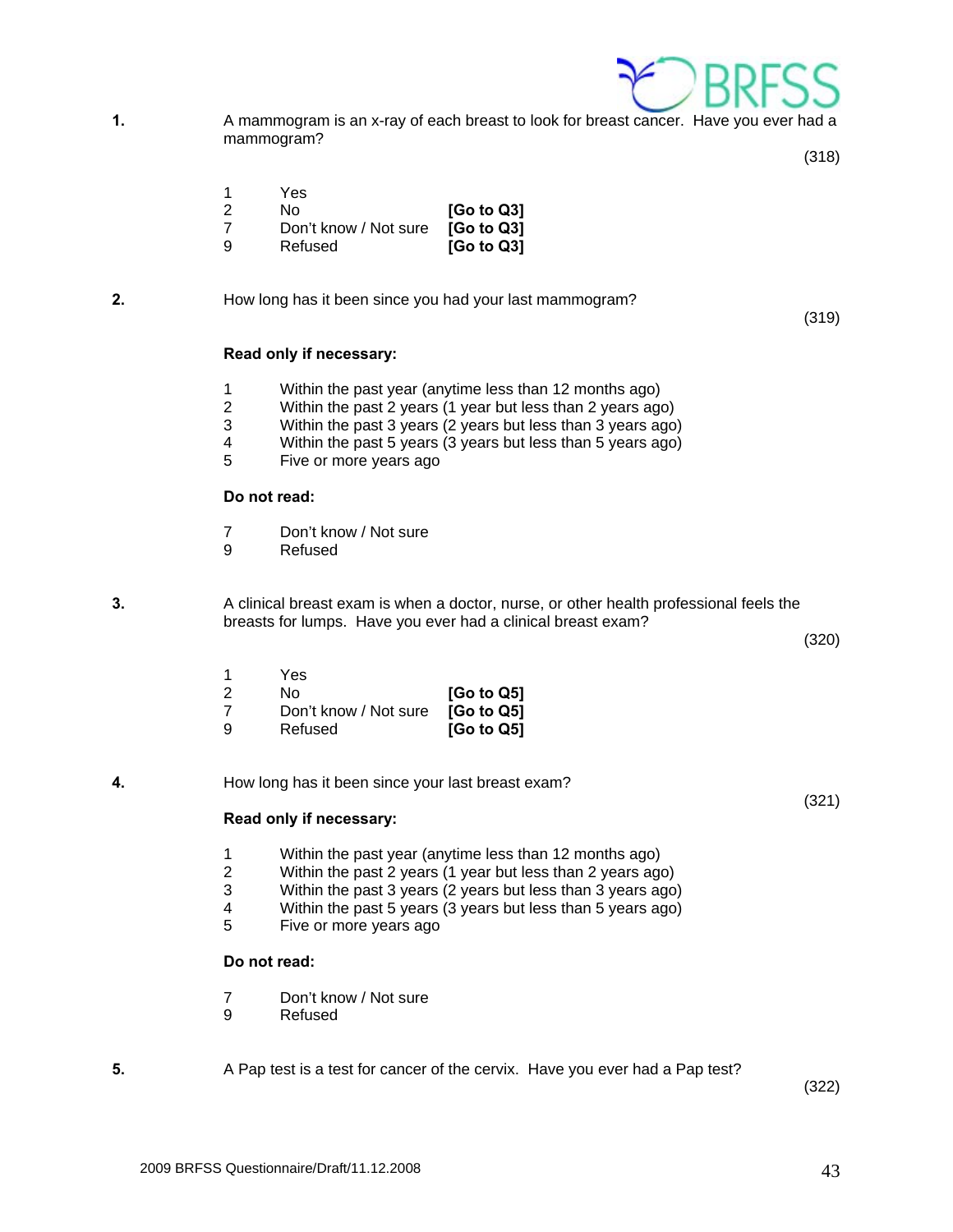

- 
- 1 Yes<br>2 No No **[Go to Q7]**
- 7 Don't know / Not sure **[Go to Q7]**
- $\overline{[Go \text{ to } Q7]}$

**6.** How long has it been since you had your last Pap test?

#### **Read only if necessary:**

- 1 Within the past year (anytime less than 12 months ago)<br>2 Within the past 2 years (1 year but less than 2 years ago
- 2 Within the past 2 years (1 year but less than 2 years ago)
- 3 Within the past 3 years (2 years but less than 3 years ago)
- 4 Within the past 5 years (3 years but less than 5 years ago)<br>5 Five or more years ago
- Five or more years ago

#### **Do not read:**

- 7 Don't know / Not sure<br>9 Refused
- **Refused**

#### **CATI note: If response to Core Q12.21 = 1 (is pregnant); then go to next section.**

**7.** Have you had a hysterectomy?

(324)

 **Read only if necessary:** A hysterectomy is an operation to remove the uterus (womb).

- 1 Yes
- 2 No<br>7 Dor
- 7 Don't know / Not sure<br>9 Refused
- **Refused**

(323)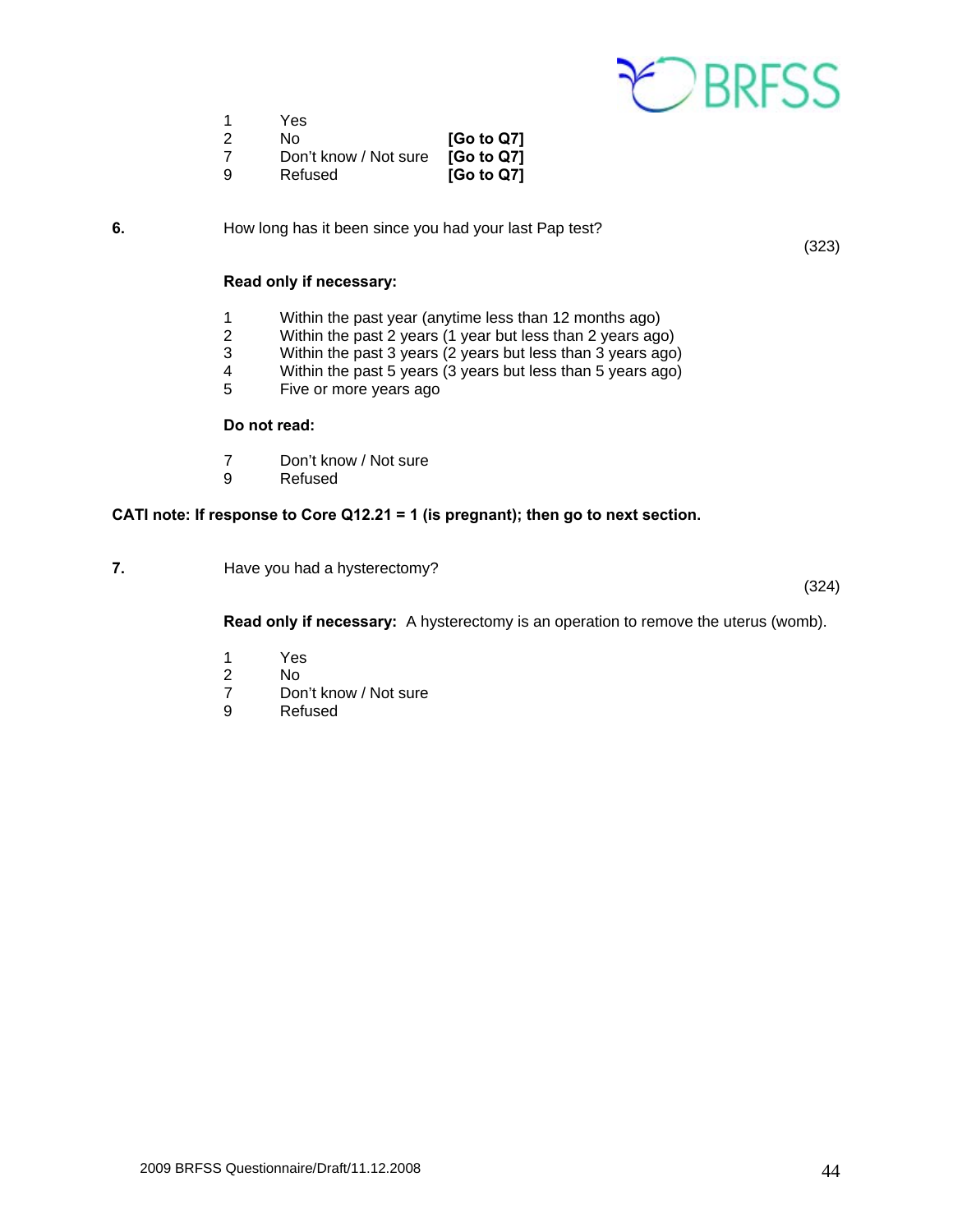

# Module 10: Prostate Cancer Screening

#### **CATI note: If respondent is <39 years of age, or is female, go to next module.**

Now, I will ask you some questions about prostate cancer screening.

**1.** A Prostate-Specific Antigen test, also called a PSA test, is a blood test used to check men for prostate cancer. Have you ever had a PSA test?

(325)

 1 Yes 2 No **[Go to Q3]** 7 Don't Know / Not sure **[Go to Q3]** 9 Refused **[Go to Q3]**

**2.** How long has it been since you had your last PSA test?

(326)

#### **Read only if necessary:**

- 1 Within the past year (anytime less than 12 months ago)<br>2 Within the past 2 years (1 year but less than 2 years)
- Within the past 2 years (1 year but less than 2 years)
- 3 Within the past 3 years (2 years but less than 3 years)
- 4 Within the past 5 years (3 years but less than 5 years)<br>5 Five or more years ago
- Five or more years ago

#### **Do not read:**

- 7 Don't know / Not sure<br>9 Refused
- **Refused**
- **3.** A digital rectal exam is an exam in which a doctor, nurse, or other health professional places a gloved finger into the rectum to feel the size, shape, and hardness of the prostate gland. Have you ever had a digital rectal exam?

(327)

|   | Yes                              |                                     |
|---|----------------------------------|-------------------------------------|
|   | No.                              | [G <sub>o</sub> to Q5]              |
|   | Don't know / Not sure [Go to Q5] |                                     |
| a | Refused                          | [G <sub>o</sub> to Q <sub>5</sub> ] |

**4.** How long has it been since your last digital rectal exam?

(328)

#### **Read only if necessary:**

- 1 Within the past year (anytime less than 12 months ago)
- 2 Within the past 2 years (1 year but less than 2 years)
- 3 Within the past 3 years (2 years but less than 3 years)
- 4 Within the past 5 years (3 years but less than 5 years)
- 5 Five or more years ago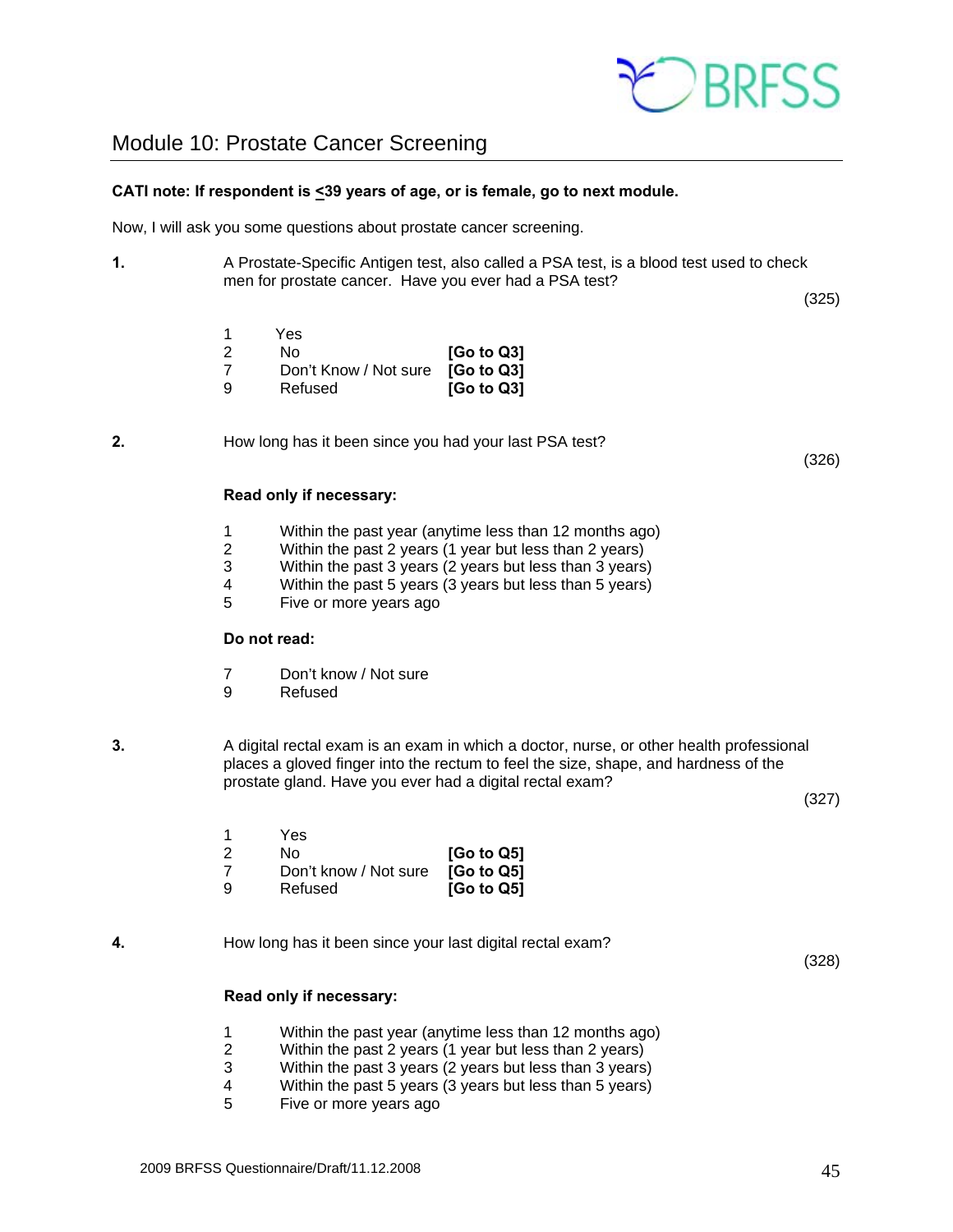

#### **Do not read:**

- 7 Don't know / Not sure
- 9 Refused
- 

**5.** Have you ever been told by a doctor, nurse, or other health professional that you had prostate cancer?

(329)

- 1 Yes<br>2 No
- No.
- 7 Don't know / Not sure
- 9 Refused

# Module 11: Colorectal Cancer Screening

#### **CATI note: If respondent is < 49 years of age, go to next module.**

**1.** A blood stool test is a test that may use a special kit at home to determine whether the stool contains blood. Have you ever had this test using a home kit?

(330)

|   | Yes                              |                                     |
|---|----------------------------------|-------------------------------------|
|   | N٥                               | [Go to Q3]                          |
|   | Don't know / Not sure [Go to Q3] |                                     |
| a | Refused                          | [G <sub>o</sub> to Q <sub>3</sub> ] |

#### **2.** How long has it been since you had your last blood stool test using a home kit?

(331)

#### **Read only if necessary:**

- 1 Within the past year (anytime less than 12 months ago)<br>2 Within the past 2 years (1 year but less than 2 years ago
- 2 Within the past 2 years (1 year but less than 2 years ago)<br>3 Within the past 3 years (2 years but less than 3 years ago
- 3 Within the past 3 years (2 years but less than 3 years ago)
- 4 Within the past 5 years (2 years but less than 5 years ago)<br>5 Five or more years ago
- Five or more years ago

#### **Do not read:**

- 7 Don't know / Not sure
- 9 Refused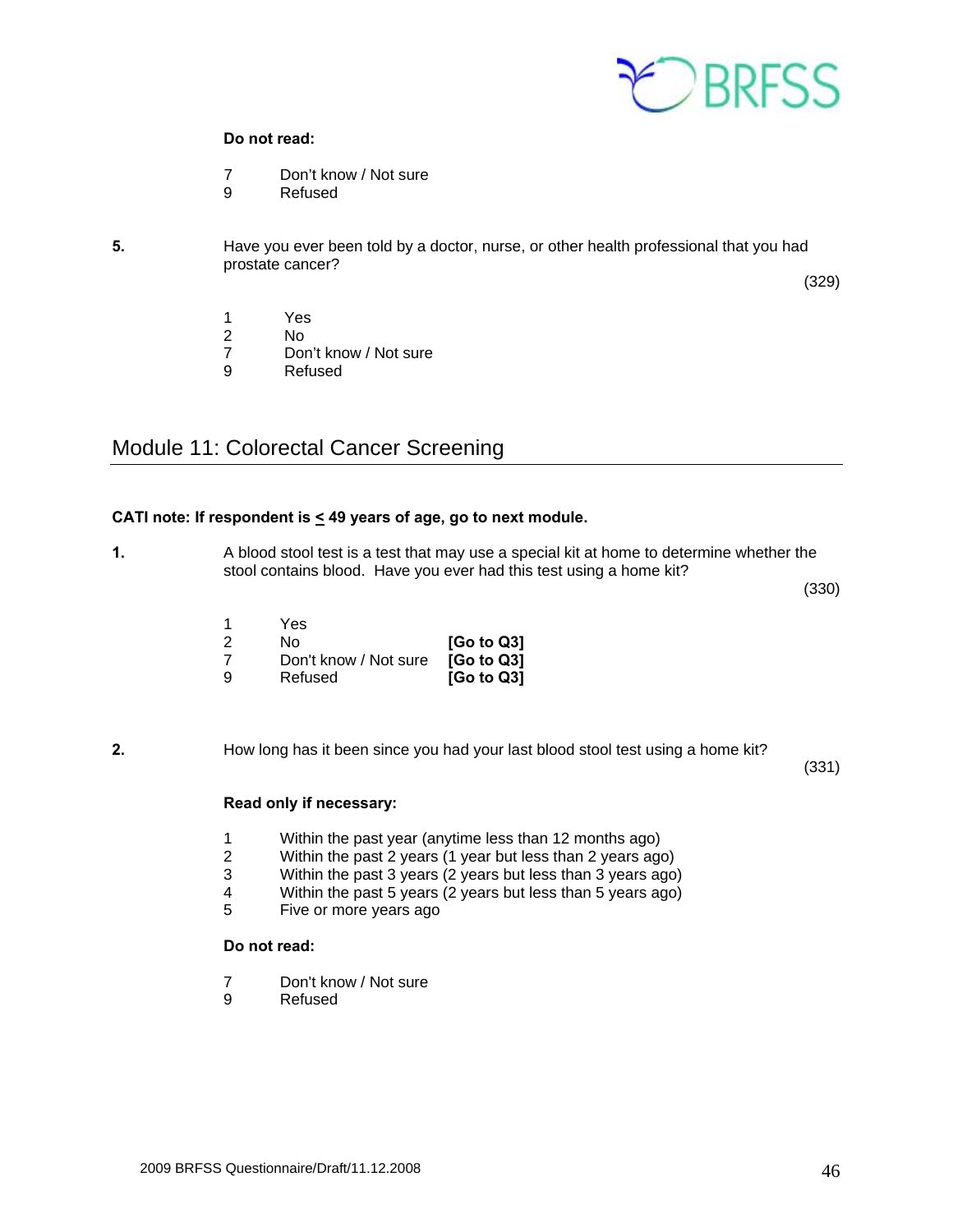

**3.** Sigmoidoscopy and colonoscopy are exams in which a tube is inserted in the rectum to view the colon for signs of cancer or other health problems. Have you ever had either of these exams?

(332)

- 1 Yes
- 2 No **[Go to next module]**
- 7 Don't know / Not sure **[Go to next module]**
- 9 Refused **[Go to next module]**
- **4.** For a SIGMOIDOSCOPY, a flexible tube is inserted into the rectum to look for problems. A COLONOSCOPY is similar, but uses a longer tube, and you are usually given medication through a needle in your arm to make you sleepy and told to have someone else drive you home after the test. Was your MOST RECENT exam a sigmoidoscopy or a colonoscopy?

(333)

- 1 Sigmoidoscopy<br>2 Colonoscopy
- **Colonoscopy**
- 7 Don't know / Not sure<br>9 Refused
- **Refused**

**5.** How long has it been since you had your last sigmoidoscopy or colonoscopy?

(334)

#### **Read only if necessary:**

- 1 Within the past year (anytime less than 12 months ago)
- 2 Within the past 2 years (1 year but less than 2 years ago)
- 3 Within the past 3 years (2 years but less than 3 years ago)
- 4 Within the past 5 years (2 years but less than 5 years ago)<br>5 Within the past 10 years (5 years but less than 10 years ago)
- 5 Within the past 10 years (5 years but less than 10 years ago)
- 6 10 or more years ago

#### **Do not read:**

- 7 Don't know / Not sure
- 9 Refused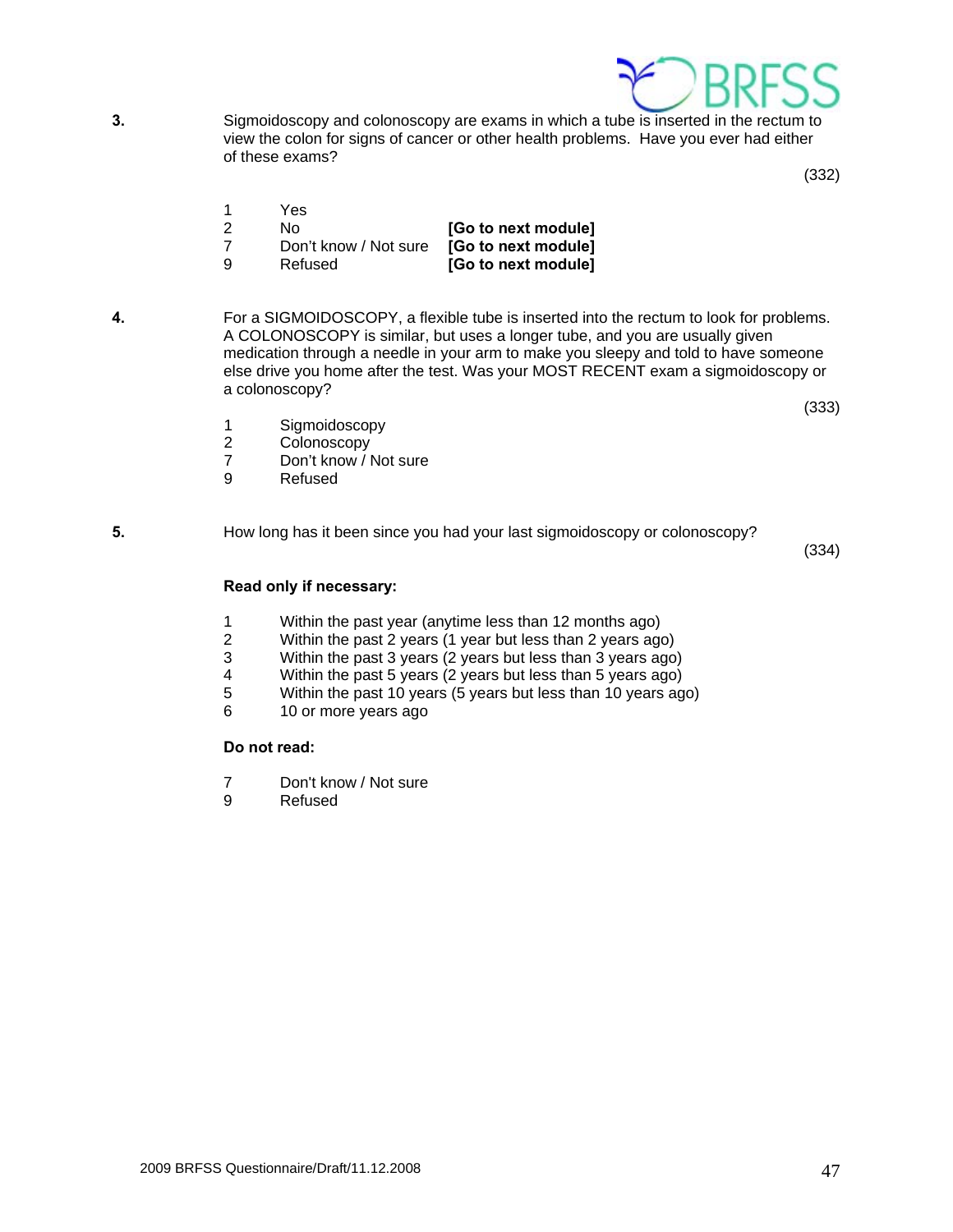

## Module 25: Random Child Selection

**CATI note: If Core Q12.7 = 88, or 99 (No children under age 18 in the household, or Refused), go to next module.** 

**If Core Q12.7 = 1, Interviewer please read:** "Previously, you indicated there was one child age 17 or younger in your household. I would like to ask you some questions about that child." **[Go to Q1]**

**If Core Q12.7 is >1 and Core Q12.7 does not equal 88 or 99, Interviewer please read:** "Previously, you indicated there were **[number]** children age 17 or younger in your household. Think about those **[number]** children in order of their birth, from oldest to youngest. The oldest child is the first child and the youngest child is the last." Please include children with the same birth date, including twins, in the order of their birth.

**CATI INSTRUCTION: RANDOMLY SELECT ONE OF THE CHILDREN. This is the "Xth" child. Please substitute "Xth" child's number in all questions below.** 

#### **INTERVIEWER PLEASE READ:**

I have some additional questions about one specific child. The child I will be referring to is the "Xth" **[CATI: please fill in correct number]** child in your household. All following questions about children will be about the "Xth" **[CATI: please fill in]** child."

| What is the birth month and year of the "Xth" child? |            |
|------------------------------------------------------|------------|
|                                                      | $107 - 17$ |

(465-470)

|         | Code month and year   |
|---------|-----------------------|
| 777777  | Don't know / Not sure |
| 99/9999 | Refused               |

**CATI INSTRUCTION: Calculate the child's age in months (CHLDAGE1=0 to 216) and also in years (CHLDAGE2=0 to 17) based on the interview date and the birth month and year using a value of 15 for the birth day. If the selected child is < 12 months old enter the calculated months in CHLDAGE1 and 0 in CHLDAGE2. If the child is > 12 months enter the calculated months in CHLDAGE1 and set CHLDAGE2=Truncate (CHLDAGE1/12).** 

| 2. | Is the child a boy or a girl?                      |  |
|----|----------------------------------------------------|--|
|    | Boy<br>1<br>Girl<br>$\overline{2}$<br>Refused<br>9 |  |
| 3. | Is the child Hispanic or Latino?                   |  |
|    | Yes<br>$\mathbf 1$<br>2<br>No                      |  |

9 Refused

7 Don't know / Not sure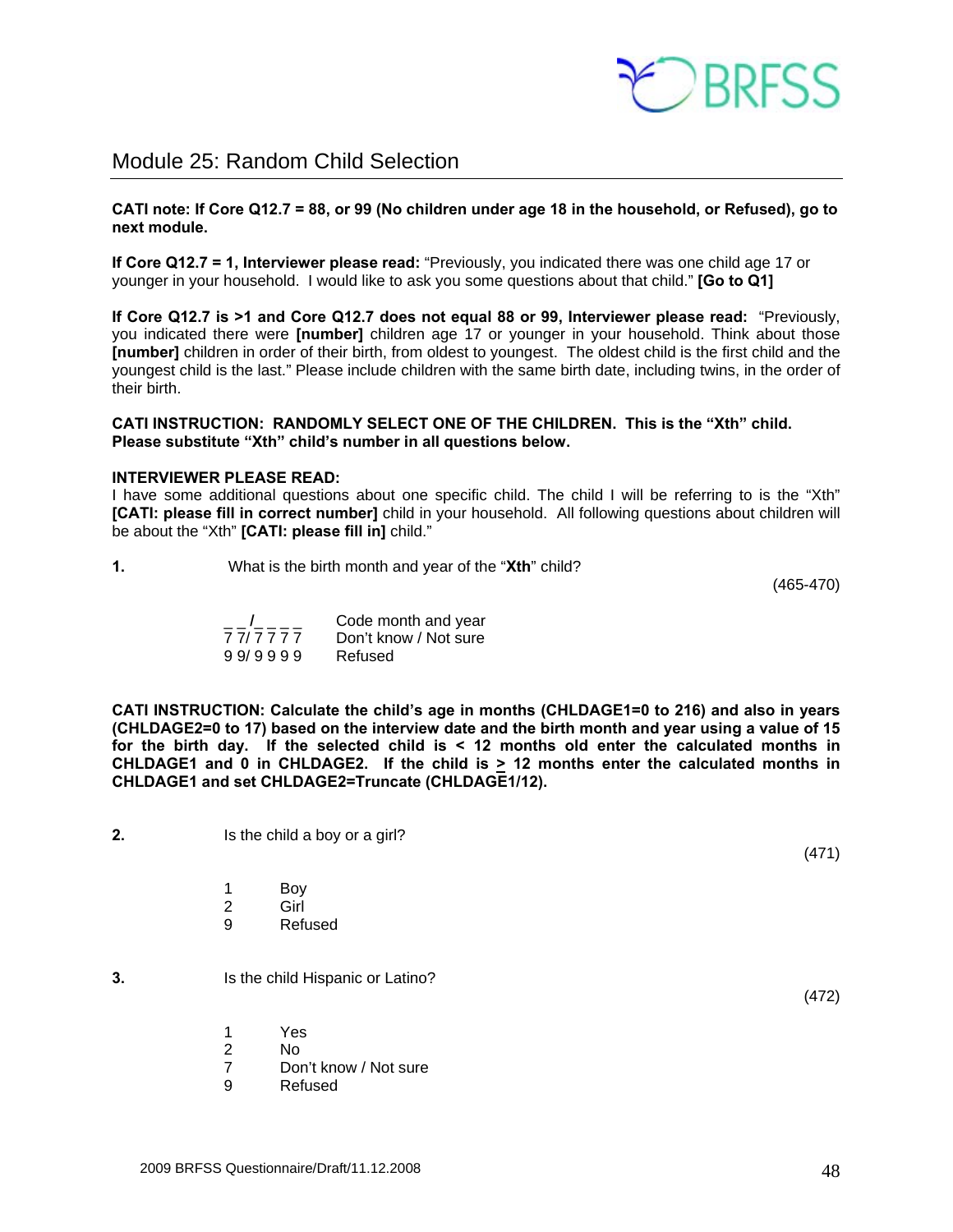

**4.** Which one or more of the following would you say is the race of the child?

(473-478)

#### **[Check all that apply]**

#### **Please read:**

- 1 White
- 2 Black or African American
- 3 Asian<br>4 Native
- Native Hawaiian or Other Pacific Islander
- 5 American Indian, Alaska Native

 **Or** 

6 Other [specify] \_\_\_\_\_\_\_\_\_\_\_\_\_\_\_\_\_\_\_\_

#### **Do not read:**

- 8 No additional choices<br>7 Don't know / Not sure
- 7 Don't know / Not sure<br>9 Refused
- **Refused**

#### **CATI note: If more than one response to Q4, continue. Otherwise, go to Q6.**

**5.** Which one of these groups would you say best represents the child's race?

(479)

- 1 White
- 2 Black or African American
- 3 Asian<br>4 Native
- Native Hawaiian or Other Pacific Islander
- 5 American Indian, Alaska Native
- 6 Other
- 7 Don't know / Not sure
- 9 Refused

#### Insert column location for this question

Saq3. Which one or more of the following would you say is the ethnicity of the child? (allow for 6 ethnicities meaning 12 columns xxx-yyy) (401-412)

- 1 Caucasian (includes European, German, Irish, Italian, English)
- 2 Hawaiian
- 3 Chinese
- 4 Filipino
- 5 Japanese
- 6 Korean
- 7 Samoan
- 8 Black
- 9 American Indian/ Alaska Native/ Eskimo/ Inuit
- 10 Vietnamese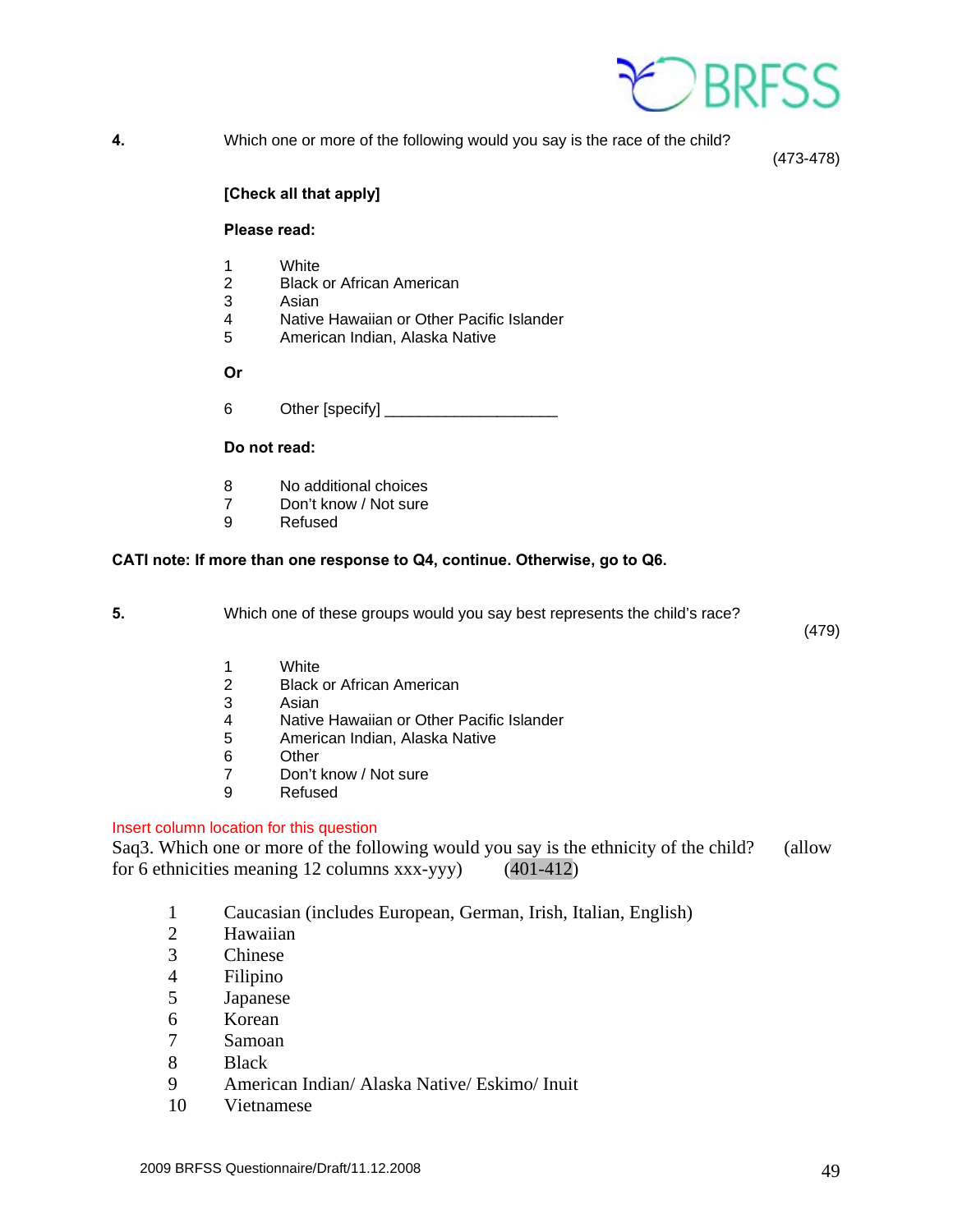

- 11 Asian Indian
- 12 Portuguese
- 13 Guamanian/Chamorro
- 14 Puerto Rican
- 15 Mexican
- 16 Tongan
- 17 Laotian
- 18 Cambodian
- 19 Malaysian
- 20 Fijian
- 21 Micronesian
- 22 Other Asian (specify) record the specified in (saq122 allow 60 : 413-472)
- 23 Other (specify) record the specified in (saq122 allow 60: 413-472)

#### **Do not read**

### **24 Don't know/ Not sure**

### **25 Refuse**

26 No additional choices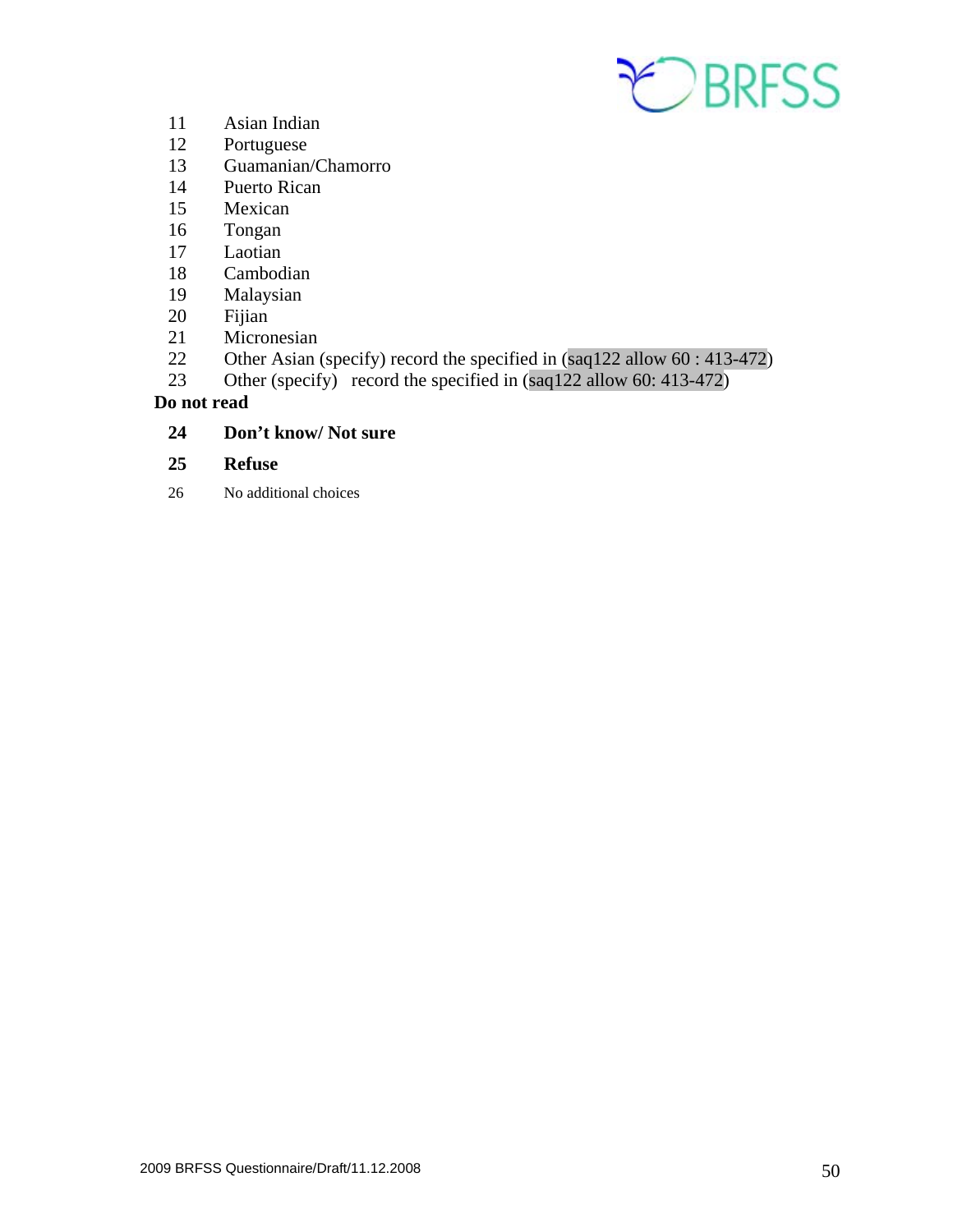

- saq4. Which one of these groups would you say best the child's ethnicity? (473-474)
	- 1 Caucasian (includes European, German, Irish, Italian, English)
	- 2 Hawaiian<br>3 Chinese
	- **Chinese**
	- 4 Filipino
	- 5 Japanese
	- 6 Korean
	- 7 Samoan
	- 8 Black
	- 9 American Indian/ Alaska Native/ Eskimo/ Inuit
	- 10 Vietnamese
	- 11 Asian Indian
	- 12 Portuguese
	- 13 Guamanian/Chamorro
	- 14 Puerto Rican
	- 15 Mexican
	- 16 Tongan
	- 17 Laotian
	- 18 Cambodian
	- 19 Malaysian
	- 20 Fijian
	- 21 Micronesian
	- 22 Other Asian (specify) record the specified in (saq222: 475-500)
	- 23 Other (specify) record the specified in (saq222: 475-500)

#### **Do not read**

- **24 Don't know/ Not sure**
- **25 Refuse**

#### **26 No additional choices**

#### End of insert for column location

**6. How are you related to the child?** 

(480)

#### **Please read:**

- 1 Parent (include biologic, step, or adoptive parent)
- **Grandparent**
- 3 Foster parent or guardian
- 4 Sibling (include biologic, step, and adoptive sibling)
- 5 Other relative
- 6 Not related in any way

#### **Do not read:**

- 7 Don't know / Not sure
- 9 Refused

Insert column location for this question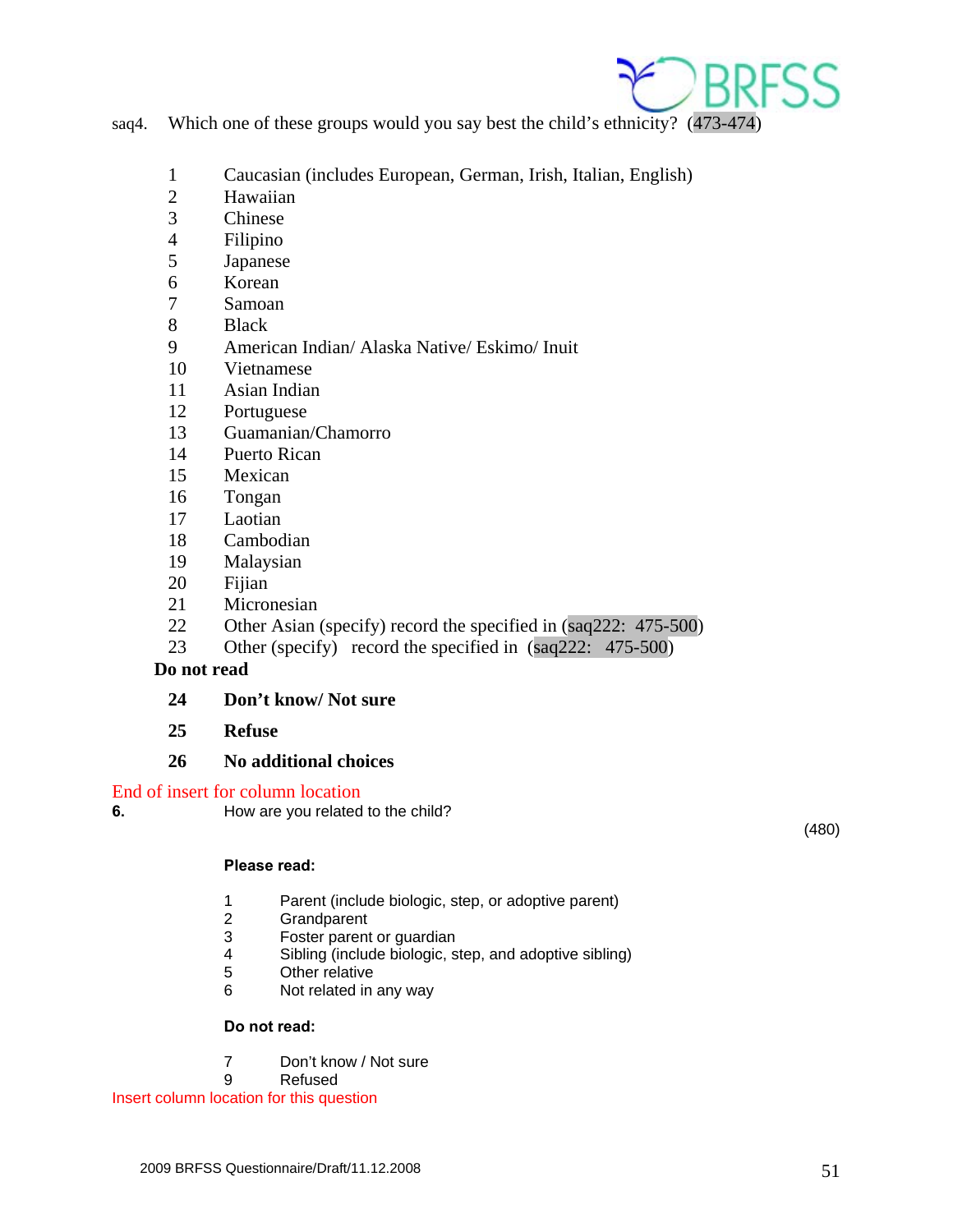

# Module 26: Childhood Asthma Prevalence

#### **CATI note: If response to Core Q12.7 = 88 (None) or 99 (Refused), go to next module.**

Now, I would like to ask you about the "Xth" **[CATI: please fill in correct number]** child.

**1.** Has a doctor, nurse or other health professional EVER said that the child has asthma? (481)

|   | Yes                   |                     |
|---|-----------------------|---------------------|
|   | N٥                    | [Go to next module] |
|   | Don't know / Not sure | [Go to next module] |
| a | Refused               | [Go to next module] |

**2.** Does the child still have asthma?

(482)

- 1 Yes
- 2 No<br>7 Dor
- Don't know / Not sure
- 9 Refused

# Module 27: Childhood Immunization

**CATI note: If Core Q12.7 = 88, or 99 (No children under age 18 in the household, or Refused), go to next module.** 

**CATI note: If selected child's age is ≥ 6 months, continue. Otherwise, go to next module.** 

**1.** During the past 12 months, has [Fill: he/she] had a flu vaccination? There are two types of flu vaccinations. One is a shot and the other is a spray in the nose.

(483)

| Yes                   |                     |
|-----------------------|---------------------|
| N٥                    | [Go to next module] |
| Don't know / Not sure | [Go to next module] |
| Refused               | [Go to next module] |
|                       |                     |

**2.** During what month and year did [Fill: he/she] receive their most recent flu vaccination? The flu vaccination may have been either the flu shot or the flu spray. The flu spray is the flu vaccination that is sprayed in the nose.

(484-489)

|         | Month / Year          |
|---------|-----------------------|
| 77/7777 | Don't know / Not sure |
| 99/9999 | Refused               |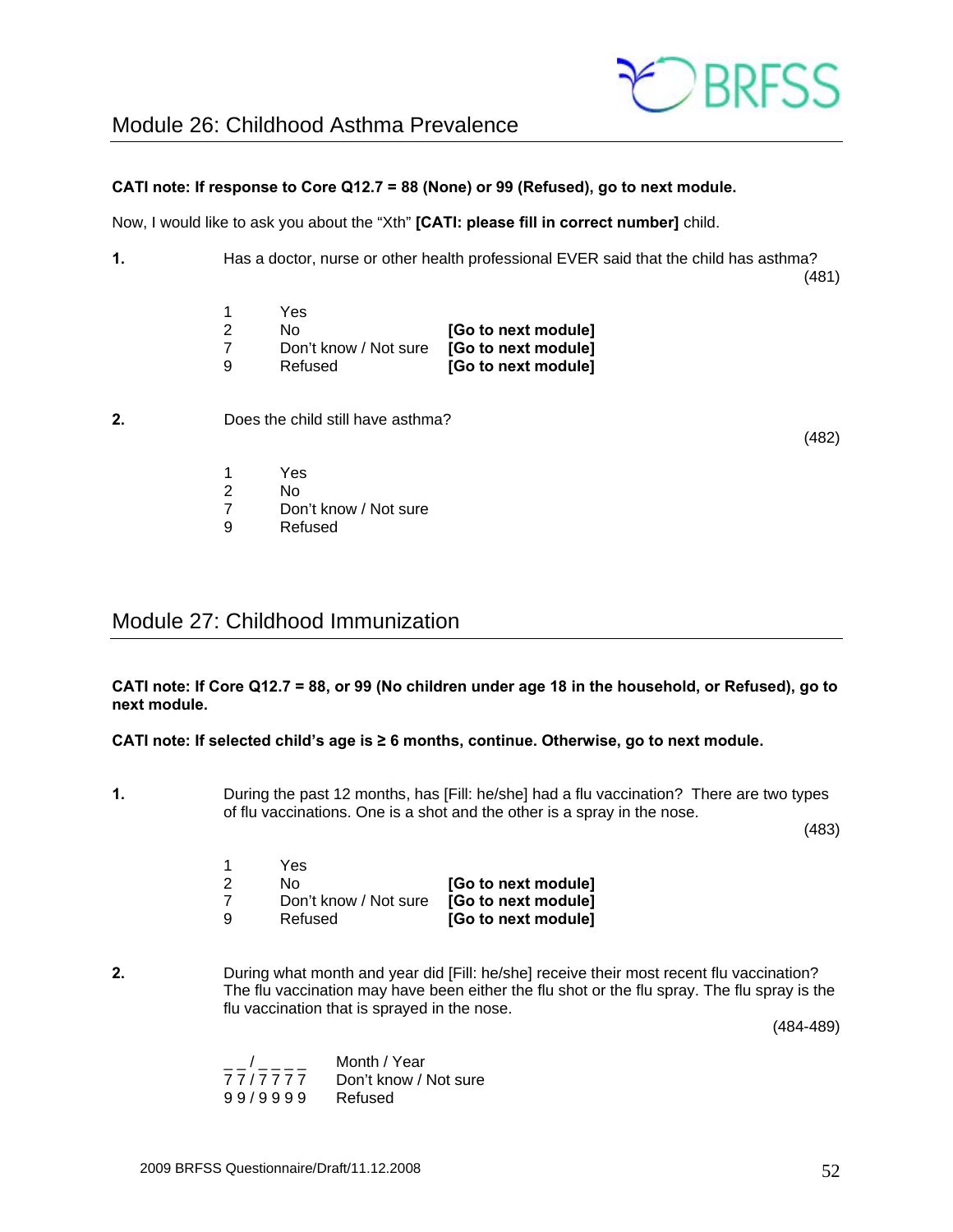

Ask everyone : COPD Have you ever been told by a doctor or another health professional that you have chronic obstructive pulmonary disease, also called COPD, emphysema or chronic bronchitis?

**1** yes **2** no **7** don't know **9** refused

**Ask everyone**: Because the Department of Health wants to ensure that this survey reflects the diversity of the state, I'd like to ask you about your sexual orientation. Please respond with the number that best indicates what is true for you.

Do not read these responses

| ORIENTSXM |    | (For Men) Do you think of yourself as $\ldots$ (X) |
|-----------|----|----------------------------------------------------|
|           | 1. | Heterosexual or straight (attracted to women)      |
|           | 2. | Homosexual or gay (attracted to men)               |
|           | 3. | Bisexual (attracted to men and women)              |
|           | 4. | Something else                                     |
|           | 5. | Not sure                                           |
|           | 7. | Don't know/Not sure                                |
|           | 9. | Refused                                            |
|           |    |                                                    |

| Do not read these responses                   |                                                                       |  |
|-----------------------------------------------|-----------------------------------------------------------------------|--|
|                                               | <b>ORIENTSXF</b> (For Women) Do you think of yourself as $\ldots$ (X) |  |
| 1 Heterosexual or straight (attracted to men) |                                                                       |  |
| 2.                                            | Homosexual or lesbian (attracted to women)                            |  |
| 3.                                            | Bisexual (attracted to men and women)                                 |  |
| 4.                                            | Something else                                                        |  |
| 5.                                            | Not sure                                                              |  |
| 7.                                            | Don't know/Not sure                                                   |  |
| 9.                                            | Refused                                                               |  |
|                                               |                                                                       |  |

#### **[SAQ12-SAQ16: Questions about Smoking Cessation]**

**Note: SAQ12=Section 11.4 in 2009 Previously you said you have smoked cigarettes:** 

**CATI Note: If response to Q11.4= 01, 02, 03, or 04; or if Core Q11.2= 1 or 2; continue. If Core Q11.2= 7, 9 (Don't know, Refused);**  $\Rightarrow$  **Go to HTQL1.** 

**The next questions are about interactions you might have had with a doctor, nurse, or other health professional.** 

**SAQ13** In the last 12 months, how many times have you seen a doctor, nurse or other health professional to get any kind of care for yourself? (639-640)

- $\frac{1}{88}$  Number of times **[01-76]**<br>88 None **IGo HTOL1**
- None **[Go HTQL1]**
- 7 7 Don't know / Not sure
- 9 9 Refused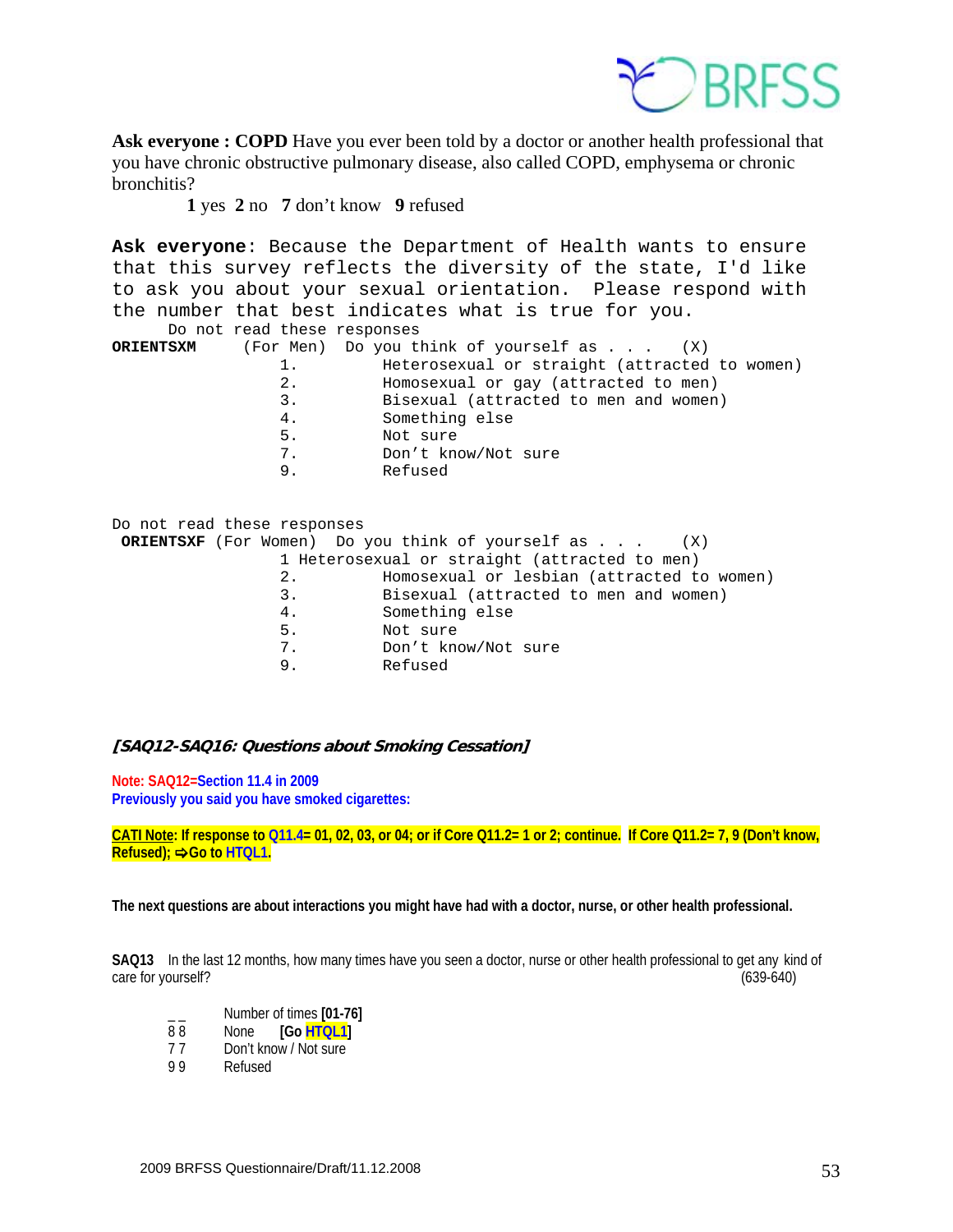

**SAQ14** In the last 12 months, on how many visits were you advised to quit smoking by a doctor or other health provider? (641-642)

- Number of visits [01-76]
- 8 8 None
- 7 7 Don't know / Not sure
- 9 9 Refused

**SAQ15** On how many visits did your doctor, nurse or other health professional recommend or discuss medication to assist you with quitting smoking, such as nicotine gum, patch, nasal spray, inhaler, lozenge, or prescription medication such as Wellbutrin/Zyban/Bupropion? (643-644)

**(Pronunciation: Well BYOU trin/ZEYE ban/byou PRO pee on)**

- \_ \_ Number of visits **[01-76]**
- None
- 7 7 Don't know / Not sure
- 9 9 Refused

**SAQ16** On how many visits did your doctor or health provider recommend or discuss methods and strategies other than medication to assist you with quitting smoking? (645-646)

- \_ \_ Number of visits **[01-76]**
- None
- 77 Don't know / Not sure<br>99 Refused
- **Refused**

#### Quitline question

#### **Ask everyone HTQL1**

**HTQL1** Do you know about the Hawaii Tobacco Quitline? (1) Yes (2) No (7) Don't know (9) Refused.

If question 11.2 is 1 everyday or is 2 some days (smokers) and HTQL1=1 yes, ask

#### **HTQL2a**

 How useful would the Hawaii Tobacco Quitline be in helping you stop using (or smoking) tobacco?

(1) Very useful (2) Somewhat useful (3) Not at all useful

If question 11.2 is 1 everyday or is 2 some days (smokers) and  $HTQL1 = 2, 7$  (no, don't know) say

The Hawaii Tobacco Quitline is a free local phone counseling service that helps you set up a plan to quit using tobacco or smoking tobacco and could provide free nicotine patches or gum over the phone. **Then ask HTQL2a.** 

If question 11.2 is 3, 7, 9 not smoker/dk/ref and  $HTOL1=1$  yes, ask

**HTQL2b** How useful would the Hawaii Tobacco Quitline be in helping smoker stop using (or smoking) tobacco?

(1) Very useful (2) Somewhat useful (3) Not at all useful

If question 11.2 is 3, 7, 9 not smoker/dk/ref and  $HTQL1 = 2$ , 7 (no, don't know) say